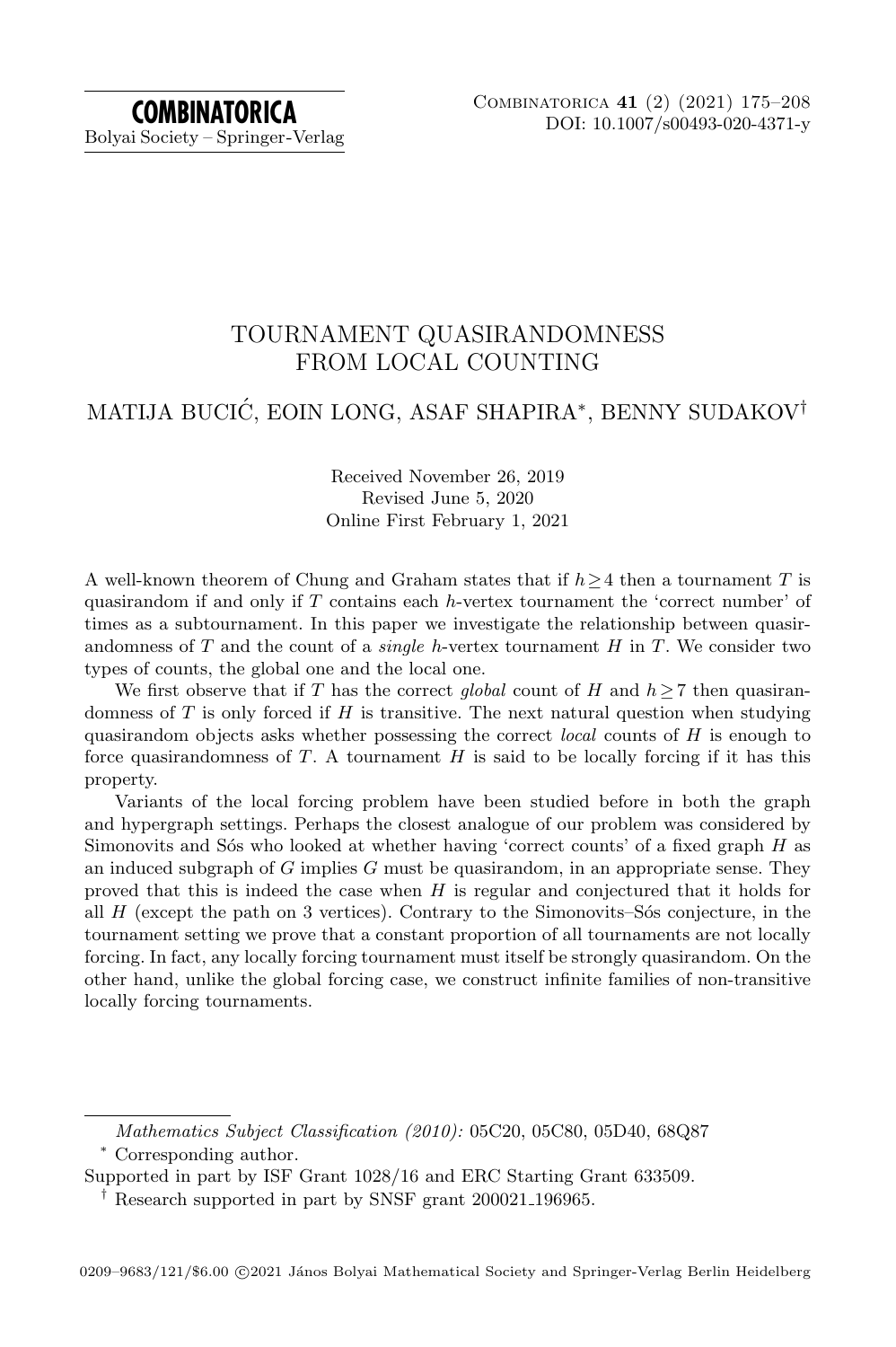#### 1. Introduction

A combinatorial structure is said to be 'quasirandom' if it behaves in a similar manner to a random structure, where the comparison is made with respect to some deterministic property. The systematic study of quasirandomness was initiated by Thomason [\[37\]](#page-32-0) [\[36\]](#page-32-1), and Chung, Graham and Wilson [\[8\]](#page-31-0), who examined notions of quasirandomness arising from various graph properties. One of the surprising conclusions of these papers is that a widerange of natural graph properties all lead to essentially the same notion of quasirandomness, in the sense that a graph satisfying one of the properties necessarily satisfies them all. Since then, notions of quasirandomness have been extensively studied in a wide variety of contexts, including hy-pergraphs [\[7\]](#page-31-1), [\[18\]](#page-32-2), [\[28\]](#page-32-3), [\[30\]](#page-32-4), permutations [\[11\]](#page-31-2), [\[25\]](#page-32-5) and groups [\[19\]](#page-32-6). The reader is referred to the survey [\[26\]](#page-32-7) for an overview of this extensive topic.

In this paper we will study notions of quasirandomness for tournaments. The first paper on this topic is due to Chung and Graham [\[6\]](#page-31-3) who proved that, as in the graph case, a wide range of natural tournament properties give rise to the same notion of quasirandomness. Before stating some of their results we require a little notation. A tournament  $T = (V, E)$  consists of a set of vertices  $V = V(T)$ , together with a set of edges  $E = E(T) \subset V \times V$ , with the property that (i)  $(u, u) \notin E$  for all  $u \in V$  and (ii) exactly one of  $(u, v)$  and  $(v, u)$  lies in E for all distinct  $u, v \in V$ . We often write  $\overrightarrow{uv}$  to denote an edge  $(u, v)$ . A tournament H appears as a subtournament of T if there is a map  $\phi: V(H) \to V(T)$  such that  $\overrightarrow{uv} \in E(H)$  if and only if  $\phi(u)\phi(v) \in E(T)$ . The map  $\phi$  is said to be a labelled embedding of H into T. Let

$$
N_T^*(H) = |\{ \phi \colon V(H) \to V(T) \colon \phi \text{ is a labelled embedding of } H \text{ into } T \}|.
$$

Given  $U \subset V(T)$  let  $T[U]$  denote the subtournament of T induced by the vertex set U. Also let  $N_T^*(H;U) := N_{T[U]}^*(H)$ . For  $u \in V(T)$  let  $d_T^+$  $T^+(u) = |\{v \in$  $V(T)$ :  $\overrightarrow{uv} \in E(T)$ } and  $\overrightarrow{d_T}$  $T(T(u) = |\{v \in V(T) : \overrightarrow{vu} \in E(T)\}|.$  A tournament T is regular if  $d^+$  $T^+(u) = d_T^ \overline{T}(u)$  for all  $u \in V(T)$ . For  $U, W \subseteq V(T)$  we denote by  $e(U, W)$  the number of edges starting in U and ending in W.

We say that T is an *n*-vertex tournament if  $|V(T)|=n$ . An ordering of T is a bijective map  $\sigma: V \to [n]$  and the set of all orderings of T is naturally identified with  $S_n$ , the symmetric group on n elements. An edge  $\overrightarrow{uv} \in E$  is a  $\sigma$ -forward edge if  $\sigma(u) < \sigma(v)$  and we write  $F_{\sigma,T} \subset E$  to denote the set of σ-forward edges of T. Let  $B_{\sigma,T} = E \backslash F_{\sigma,T}$ , the set of σ-backward edges. T is said to be transitive if  $F_{\sigma,T} = E$  for some  $\sigma \in S_n$  and write  $Tr_n$  to denote the unique (up to isomorphism) *n*-vertex transitive tournament. Lastly, we will write  $a \pm b$  to denote some value c with  $a-b \leq c \leq a+b$ .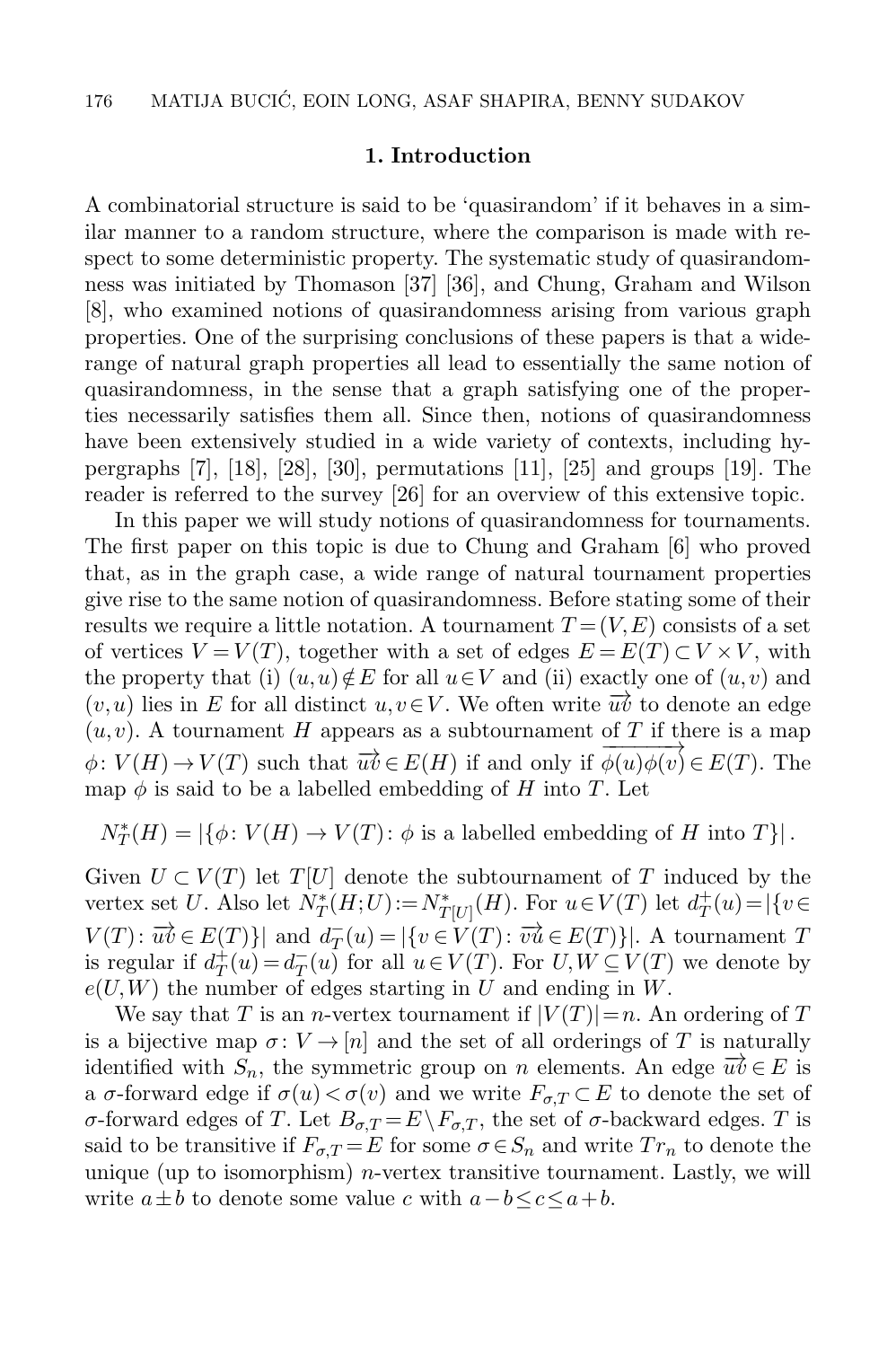Our starting point in this paper is a result due to Chung and Graham [\[6\]](#page-31-3), which gives two equivalences of tournament quasirandomness.

<span id="page-2-0"></span>**Theorem 1.1 (Chung–Graham).** Let  $h \in \mathbb{N}$  with  $h \geq 4$ . Then for any  $n$ -vertex tournament  $T$ , the following properties are equivalent:

- $\bullet$   $\mathcal{P}_1$ :  $|F_{\sigma,T}| = \frac{1}{2}$  $rac{1}{2}$  $\binom{n}{2}$  $\binom{n}{2} \pm o(n^2)$  for every ordering  $\sigma$  of T.
- $\mathcal{P}_2(h)$ :  $N_T^*(H) = 2^{-\binom{h}{2}} n^h \pm o(n^h)$  for every h-vertex tournament H.

In fact, there are nine further equivalences given in this paper (see also [\[20\]](#page-32-8), [\[23\]](#page-32-9)). Equivalence here is understood in the following sense, focusing on the implication  $\mathcal{P}_1 \Longrightarrow \mathcal{P}_2(h)$ : given  $\varepsilon > 0$  there is  $\delta > 0$  and  $n_0 \in \mathbb{N}$  so that if T is an *n*-vertex tournament which satisfies  $|F_{\sigma,T}| = \frac{1}{2}$  $rac{1}{2}$  $\binom{n}{2}$  $\binom{n}{2} \pm \delta n^2$  for every ordering  $\sigma$  of T and  $n \ge n_0$  then  $N_T^*(H) = 2^{-\binom{h}{2}} n^h \pm \varepsilon n^h$  for every h-vertex tournament H.

It is easily seen that both properties  $P_1$  and  $P_2(h)$  hold for a random n-vertex tournament  $T$  with high probability. We will say  $T$  is quasirandom if it satisfies  $\mathcal{P}_1$ , that is  $|F_{\sigma,T}| = \frac{1}{2}$  $rac{1}{2}$  $\binom{n}{2}$  $\binom{n}{2} \pm o(n^2)$ . In light of Theorem [1.1,](#page-2-0) this notion is equivalent to the analogous notion arising from  $\mathcal{P}_2(h)$ .

#### 1.1. Globally forcing tournaments

Although  $\mathcal{P}_2(h)$  guarantees that T is quasirandom, it is natural to ask whether this can already be deduced from the count of a *single* tournament  $H$ . That is, does quasirandomness of  $T$  already follow if  $N_T^*(H) = 2^{-\binom{h}{2}} n^h \pm o(n^h)$  for a single h-vertex tournament  $H$ ?

**Definition.** Let  $H$  be an h-vertex tournament. Given an n-vertex tournament  $T$ , consider the following property:

• 
$$
\mathcal{P}_2(H)
$$
:  $N_T^*(H) = 2^{-\binom{h}{2}} n^h \pm o(n^h)$ .

The tournament H is said to be globally forcing if  $\mathcal{P}_2(H) \Longrightarrow \mathcal{P}_1$ .

It follows easily from exercise 10.44(b) of [\[27\]](#page-32-10) that for  $h \geq 4$  each transitive tournament  $Tr_h$  is globally forcing. This statement was recently reproved in the language of flag-algebras by Coregliano and Razborov [\[13\]](#page-31-4). Furthermore, Coregliano, Parente and Sato [\[12\]](#page-31-5) constructed a 5-vertex nontransitive globally forcing tournament  $T_5$ . Our first observation is that there are no further globally forcing tournaments.

<span id="page-2-1"></span>**Proposition 1.2.** A tournament H is globally forcing if and only if it is either transitive with 4 or more vertices or if  $H = T_5$ .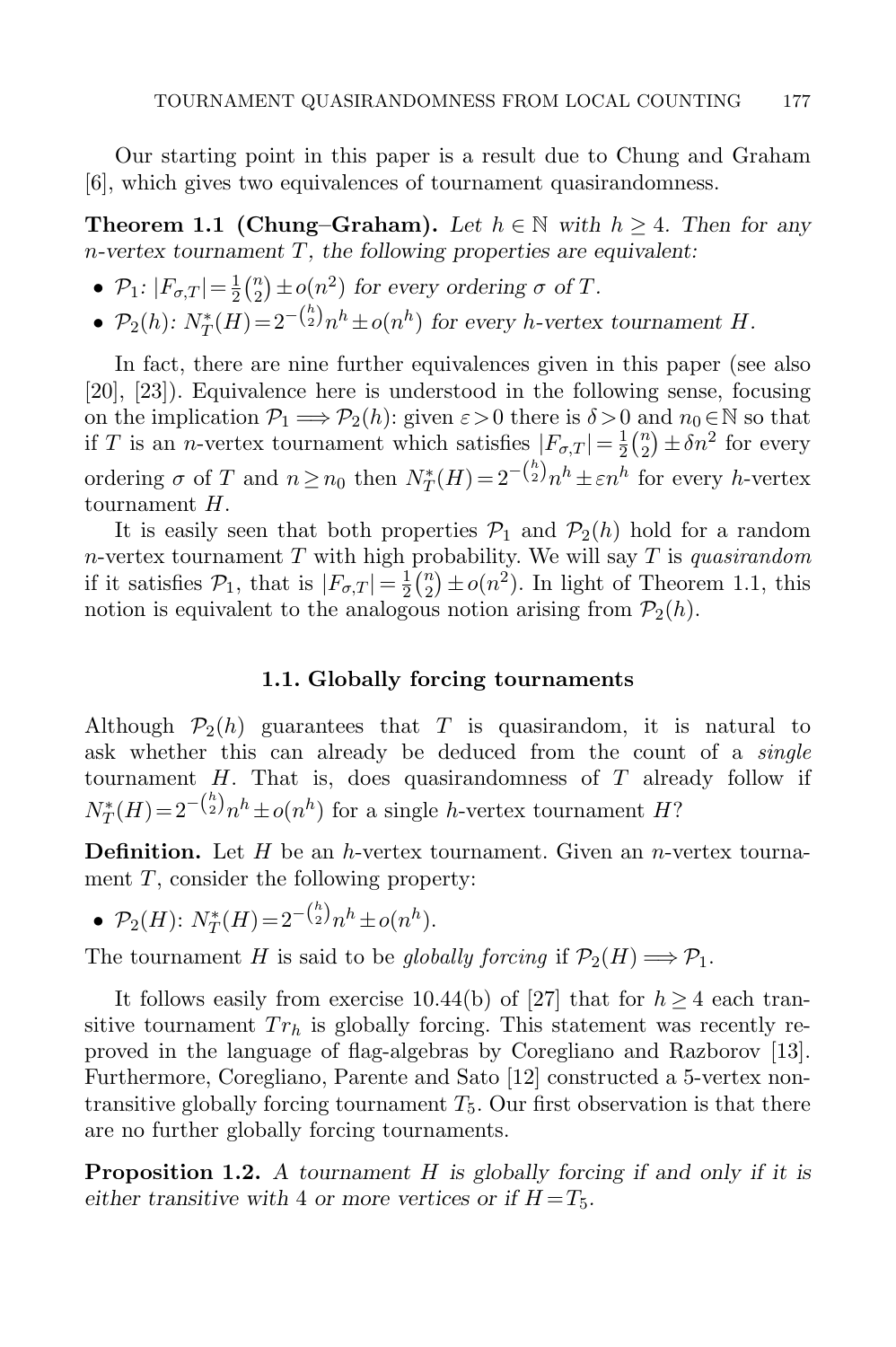In this paper we establish the above proposition for tournaments on 7 or more vertices. After the first version of our paper appeared on arXiv, Hancock, Kabela, Král', Martins, Parente, Skerman and Volec [\[22\]](#page-32-11) managed to resolve the remaining cases of 5 and 6 vertex tournaments, building on some of our ideas.

#### 1.2. Locally forcing tournaments

We have seen that having the 'correct count' of a fixed tournament  $H$  is not enough to guarantee quasirandomness, for essentially any non-transitive  $H$ . This is a fairly common situation when studying quasirandom properties in general and the key insight to understand why came from Simonovits and S<sub>os</sub> [\[32\]](#page-32-12) who observed that quasirandomness is a hereditary property, in the sense that any large subgraph of a random structure must also be random-like.

This leads us to the natural question of whether requiring that T contains the 'correct count' of H in all large subsets of  $V(T)$  is sufficient to guarantee quasirandomness of T. To be more precise, consider the following definition.

**Definition.** Let  $H$  be an h-vertex tournament. Given an n-vertex tournament  $T$ , consider the following property:

• 
$$
\mathcal{P}_2^*(H)
$$
:  $N_T^*(H;U) = 2^{-\binom{h}{2}} |U|^h \pm o(n^h)$  for every set  $U \subset V(T)$ .

 $\lambda$ 

The tournament H is said to be locally forcing if  $\mathcal{P}_2^*(H) \Longrightarrow \mathcal{P}_1$ .

An analogous property for graphs was studied by Simonovits and Sós for both induced [\[32\]](#page-32-12) and not-necessarily induced subgraphs [\[33\]](#page-32-13) as well as for hypergraphs by Conlon, H`an, Person and Schacht [\[10\]](#page-31-6) and Dellamonica and Rödl [\[14\]](#page-31-7). In the case of graphs the not-necessarily induced case turned out to be much easier and was resolved by Simonovits and Sos [\[33\]](#page-32-13) who showed that all non-empty graphs must be 'locally forcing'. This was recently reproved, without use of the regularity lemma, by Conlon, Fox and Sudakov [\[9\]](#page-31-8). On the other hand the induced case is still very much open and seems to be the closer analogue to our problem. Indeed, in the case of embedding a tournament one needs to ensure that each pair of vertices get mapped to an edge with one of two possible orientations, while in the induced case each pair needs to be sent to one of two possible states (is an edge or is not an edge). One of the main conjectures in the area, due to Simonovits and S<sup>os</sup> [\[33\]](#page-32-13) says that all graphs on 4 or more vertices must be 'locally forcing' in the appropriate induced sense. They prove their conjecture holds for regular graphs and for various other families of graphs.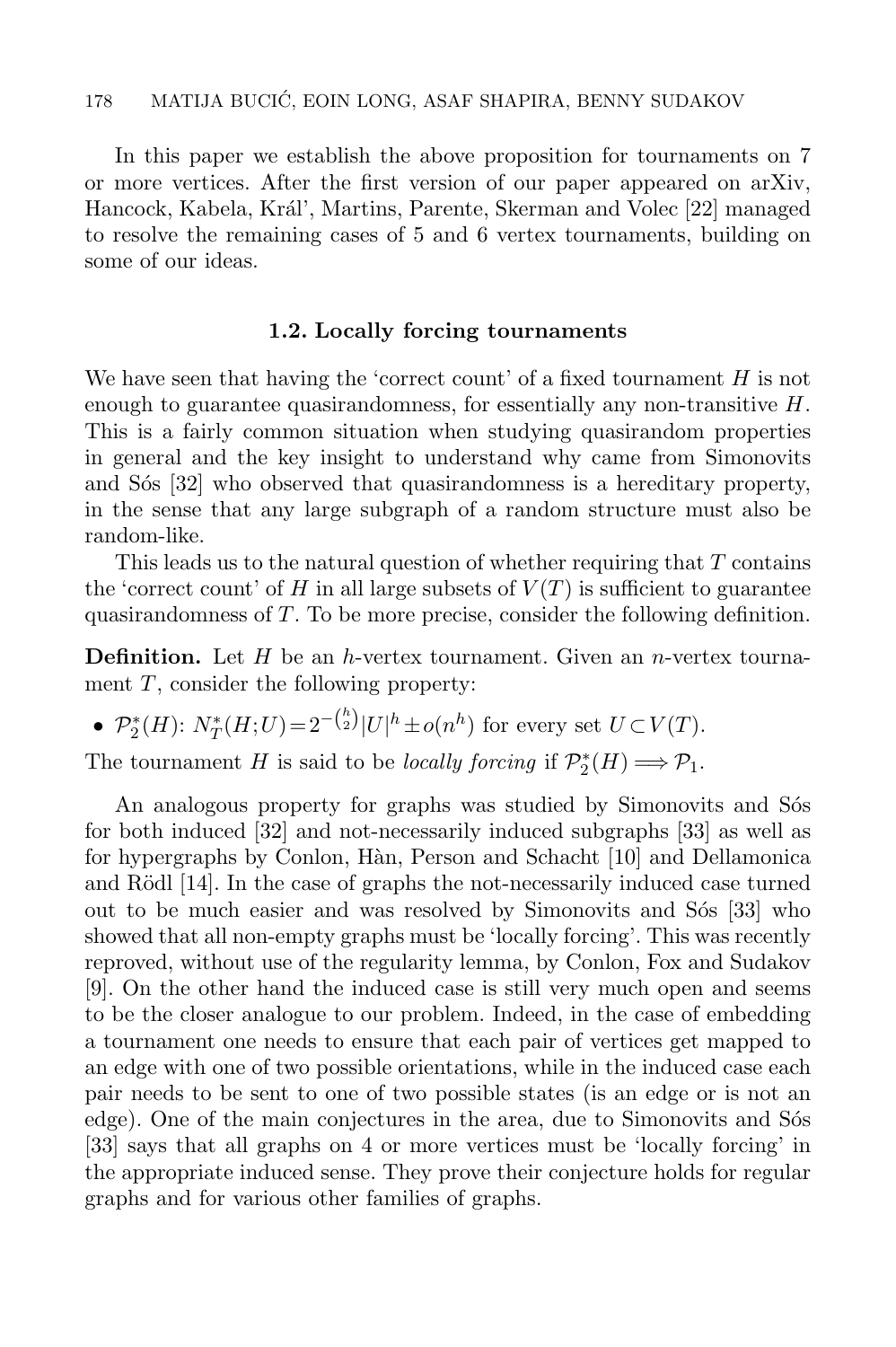In the rest of this subsection we present our main results, which give a good understanding of locally forcing tournaments and show a surprisingly different behaviour compared to the one conjectured by Simonovits and Sos in the graph case. Our first result shows that in order for a tournament to be locally forcing it must be quite strongly quasirandom in several ways.

<span id="page-4-0"></span>**Theorem 1.3.** Any non-transitive, locally forcing h-vertex tournament  $H$ satisfies

$$
(i)
$$

$$
\sum_{v \in V(H)} \left( d^+_H(v) - d^-_H(v) \right)^2 \le h(h-1).
$$

- (ii)  $|F_{\sigma,H}| = \frac{1}{2}$  $\frac{1}{2} \binom{h}{2}$  $\sum_{i=1}^{h} \pm h^{3/2} \sqrt{\log h}$  for every ordering  $\sigma$  of H.
- (iii) For any disjoint subsets  $U, W \subseteq H$  we must have  $e(U, W) \leq$ 1  $\frac{1}{2}|U||W|+2h^{3/2}$

Given that Theorem [1.3](#page-4-0) says that any locally forcing graph must be strongly quasirandom a natural guess for an example might be to take the random tournament, obtained by orienting each edge of a complete graph uniformly at random, independently between edges. Our next result shows that quite surprisingly with positive probability the random tournament fails condition (i) of Theorem [1.3.](#page-4-0)

<span id="page-4-1"></span>Corollary 1.4. The random tournament is not locally forcing with positive probability.

This tells us that a positive proportion of all tournaments are in fact not locally forcing, in stark contrast to the induced graph problem, where Simonovits–S´os conjecture states that all graphs on 4 or more vertices should be locally forcing. In particular, one can easily find a regular tournament which fails conditions (ii) or (iii) whereas in the induced graph case any regular graph is known to be locally forcing.

This might suggest that there are essentially no non-transitive locally forcing tournaments, as in the global forcing case. We show that this is also not the case and find many non-transitive examples of locally forcing tournaments.

<span id="page-4-2"></span>**Theorem 1.5.** For any large enough h there exist non-transitive, h-vertex, locally forcing tournaments.

Our examples of locally forcing tournaments come from the following random construction. We take a Steiner triple system on h vertices, that is a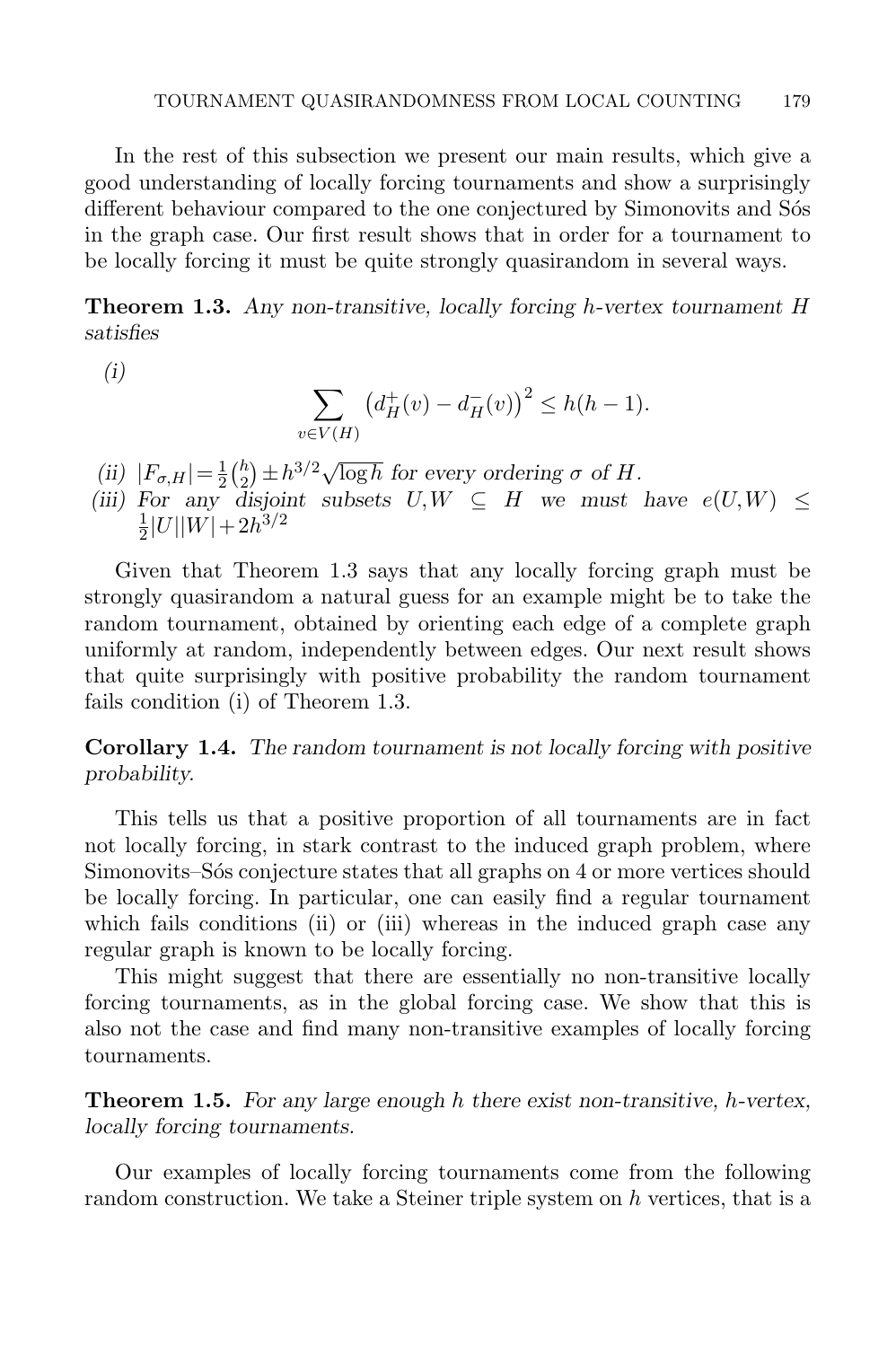partition of the edge set of the complete graph on h vertices into edge disjoint triangles. Now we orient each of these triangles into one of two cycles of length three uniformly at random and independently between triangles. We show that this produces with high probability a locally forcing tournament. It is well known (see [\[24\]](#page-32-14)) that Steiner triple systems exist provided  $h \equiv 1,3$ (mod 6) and our arguments allow us a lot of freedom to modify the above procedure in order to obtain examples for other h as well.

All our results are based on a characterisation of locally forcing tournaments in terms of certain graph polynomials. In order to motivate how these polynomials arise let us describe two natural candidates for tournaments with correct local counts of a tournament  $H$ , which are not quasirandom.

**Definition.** Given  $\alpha \in [0,1]$ , let  $\mathcal{T}(n,\alpha)$  denote the distribution on the set of tournaments with vertex set  $\{1,\ldots,n\}$  in which each pair  $\{i,j\}$  with  $1\leq$  $i < j \leq n$  appears independently as  $\overline{i}\overline{j}$  with probability  $\alpha$ . We denote by  $\mathcal{T}_{clia}$ the collection of all distributions  $\mathcal{T}(n,\alpha)$  as  $\alpha$  varies.

Loosely speaking we say that a graph H is  $\mathcal{T}_{\text{cliq}}$ -forcing if no  $\mathcal{T}(n,\alpha)$  shows that H is not locally forcing. In other words if there is no  $\alpha \neq 1/2$  such that  $\mathcal{T}(n,\alpha)$ , which is clearly not quasirandom, has the same local counts of H as  $\mathcal{T}(n,1/2)$  (which is quasirandom).

**Definition.** Given  $\alpha \in [0,1]$ , let  $\mathcal{T}(n,n,\alpha)$  denote the distribution on the set of tournaments with vertex set  $\{1,\ldots,2n\}$  in which both  $\{1,\ldots,n\}$  and  ${n+1,...,2n}$  are oriented according to  $\mathcal{T}(n,1/2)$  and each pair  $\{i,j\}$  with  $1 \leq i \leq n, n+1 \leq j \leq 2n$  appears as  $\overrightarrow{ij}$  with probability  $\alpha$ , with all choices made independently. We denote by  $\mathcal{T}_{\text{bip}}$  the collection of all distributions  $\mathcal{T}(n,n,\alpha)$  as  $\alpha$  varies.

Loosely speaking a graph H is  $\mathcal{T}_{\text{bip}}$ -forcing if no  $\mathcal{T}(n,n,\alpha)$  shows that H is not locally forcing. I.e. if there is no  $\alpha \neq 1/2$  such that  $\mathcal{T} (n,n,\alpha)$ , which is not quasirandom, has the same local counts of H as  $\mathcal{T}(n,n,1/2)=\mathcal{T}(2n,1/2)$ .

Both properties  $\mathcal{T}_{\text{cliq}}$ -forcing and  $\mathcal{T}_{\text{bin}}$ -forcing can be expressed in terms of certain polynomial equations depending on the graph  $H$ . Our actual definitions of both properties go directly via these polynomial equations and we refer the reader to Section [3](#page-9-0) for exact definitions.

Quite remarkably it turns out that if  $H$  is not locally forcing one must be able to find an  $\alpha$  such that either  $\mathcal{T}(n,\alpha)$  or  $\mathcal{T}(n,n,\alpha)$  show H is not locally forcing. In particular, we show:

<span id="page-5-0"></span>**Theorem 1.6.** H is locally forcing if and only if it is  $\mathcal{T}_{\text{cliq}}$ -forcing and  $\mathcal{T}_{\text{bip}}$ forcing.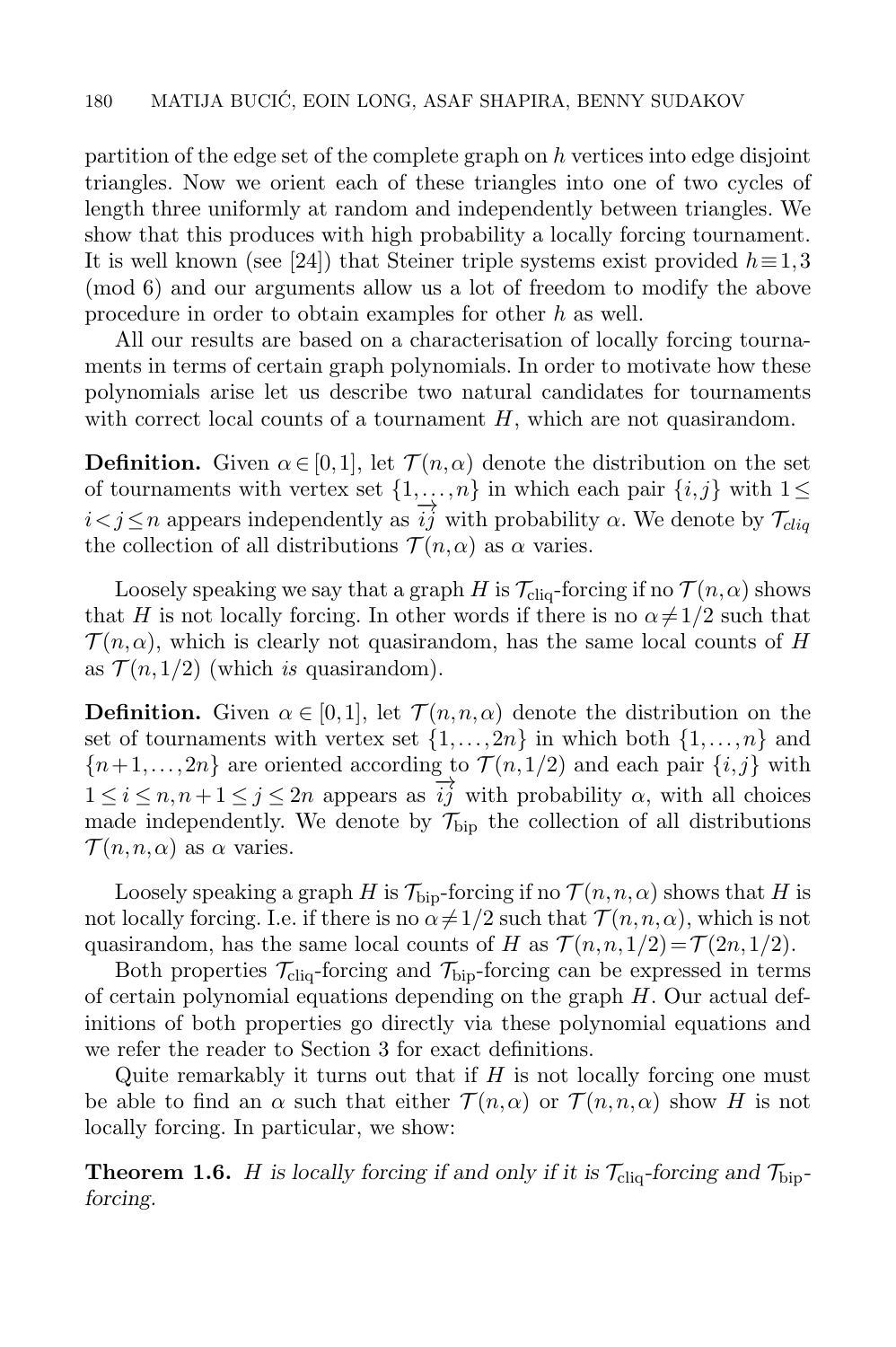This result allows us to answer the question of whether a fixed graph H is locally forcing or not in terms of whether certain polynomial equations have a common real root in a bounded interval. This can be answered using a combination of Sturm's Theorem (see [\[5\]](#page-31-9)) and the Euclidean Algorithm for computing the greatest common divisor of a sequence of polynomials. See the concluding remarks for more details.

Organisation of the paper: The short proof of Proposition [1.2](#page-2-1) is given in the next section. In Section [3](#page-9-0) a counting polynomial associated with  $\mathcal{T}_{\text{cliq}}$ -forcing is introduced. In the same section we show that a locally forcing tournament must be  $\mathcal{T}_{\text{cliq}}$ -forcing and that this property imposes many restrictions on H, which gives us a proof of Theorem [1.3.](#page-4-0) Despite this in Section [4](#page-15-0) we find many  $\mathcal{T}_{\text{cliq}}$ -forcing tournaments. In Sections [5](#page-18-0) and [6](#page-21-0) we introduce the polynomials related to the property of  $\mathcal{T}_{\text{bio}}$ -forcing, show that any nearly regular tournament must be  $\mathcal{T}_{\text{bip}}$ -forcing and show Theorem [1.6.](#page-5-0) Using this we prove that many of our examples of  $\mathcal{T}_{\text{cliq}}$ -forcing tournaments are in fact locally forcing.

Notation. Before closing this section we introduce some further notation. Given  $m, n \in \mathbb{N}$ , let  $[n] = \{1, ..., n\}$  and  $(n)_m$  denote the falling factorial  $(n)_m = n(n-1)\cdots(n-m+1)$ . Given a set X we write  $\binom{X}{k}$  for the collection of k-element subsets of X. Given a probability distribution  $\mathcal D$  on X we write  $x \sim \mathcal{D}$  to denote an element  $x \in X$  selected randomly according to  $\mathcal{D}$ . We simply write  $x \sim X$  when D is taken to be the uniform distribution on X. All our logarithms are natural so in base e.

#### 2. Globally forcing tournaments

In this section we will give the short proof of Proposition [1.2.](#page-2-1) We first show that asymptotically the number of transitive subtournaments of order  $h$  in a tournament of order  $n$  is minimised by the random tournament. This is precisely the content of Exercise 10.44(b) of [\[27\]](#page-32-10). We need a variation of this proof, which allows us to also show the fact that any asymptotic minimiser must be quasirandom. This implies that  $Tr_h$  is globally forcing for  $h \geq 4$ showing the 'if' part of the statement of Proposition [1.2.](#page-2-1)

**Proof of Proposition [1.2.](#page-2-1)** We will first prove that  $N_T^*(h) := N_T^*(Tr_h)$ satisfies  $N_T^*(h) \ge f_h(n) = \left(2^{-\binom{h}{2}} - o(1)\right) n^h$  for all *n*-vertex tournaments T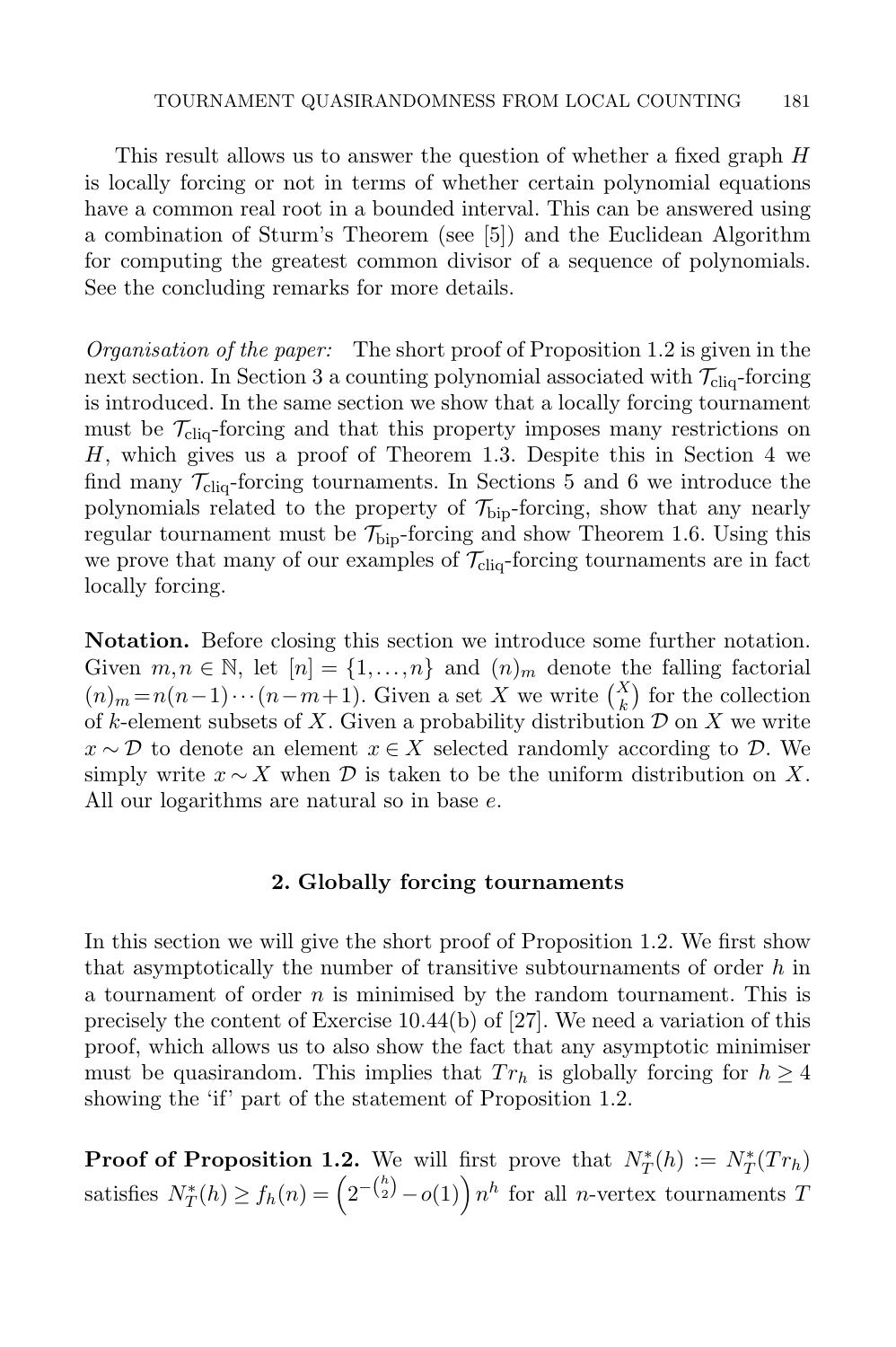where

$$
f_h(n) = \begin{cases} \prod_{j=0}^{h-1} \left( \frac{n+1}{2^j} - 1 \right) & \text{if } n \ge 2^{h-1} - 1\\ 0 & \text{else.} \end{cases}
$$

We will prove this by induction on h. For  $h = 1$  and 2 the result is immediate. Furthermore,

<span id="page-7-1"></span>(1) 
$$
N_T^*(3) = \sum_{v \in V(T)} \binom{d^+(v)}{2} \ge n \binom{\frac{n-1}{2}}{2} = n(n-1)(n-3)/8 = f_3(n).
$$

Now assume  $h \geq 4$  and  $n \geq 2^{h-1}-1$  as otherwise the result is trivial. For each edge  $e = \overrightarrow{uv} \in E(T)$  let  $N(e) = \{w \in V(T) : \overrightarrow{uw}, \overrightarrow{vw} \in E(T)\}\.$  Clearly

(2) 
$$
N_T^*(3) = \sum_{e \in E(T)} |N(e)|.
$$

Letting  $T[N(e)]$  be the subtournament of T with vertex set  $N(e)$ , by induction on h

<span id="page-7-0"></span>
$$
N_T^*(h) = \sum_{e \in E(T)} N_{T[N(e)]}^*(h-2) \ge \sum_{e \in E(T)} f_{h-2}(|N(e)|).
$$

It is easy to see that  $f_h$  is convex so Jensen's inequality together with  $(2)$ implies

<span id="page-7-2"></span>(3)  

$$
N_T^*(h) \ge \binom{n}{2} f_{h-2} \left( \frac{N_T^*(3)}{\binom{n}{2}} \right) \ge n \cdot \frac{n-1}{2} \cdot f_{h-2} \left( \frac{n-3}{4} \right)
$$

$$
= n \cdot \frac{n-1}{2} \cdot \prod_{j=0}^{h-3} \left( \frac{n+1}{2^{j+2}} - 1 \right)
$$

$$
= \prod_{j=0}^{h-1} \left( \frac{n+1}{2^j} - 1 \right).
$$

Where in the second inequality we used [\(1\)](#page-7-1) and in the first equality we used that  $\frac{n-3}{4} \ge \frac{2^{h-1}-1-3}{4} = 2^{h-3}-1$ .

We now show that  $Tr_h$  is globally forcing for  $h \geq 4$ . To see this, suppose that  $N_T^*(h) \leq (2^{-\binom{h}{2}} + o(1))n^h$ . From [\(3\)](#page-7-2) this gives  $N_T^*(3) \leq (1+o(1))n^3/8$ . As  $h \geq 4$ , the function  $x^{h-2}$  is strictly convex and by the application of Jensen in [\(3\)](#page-7-2) we find  $|N(e)| = (1 \pm o(1))\frac{n}{4}$  for almost all  $e \in E(T)$ . However, by a result of Chung and Graham (see property  $P_4$  and Theorem 1 in [\[6\]](#page-31-3)) this property implies that T is quasirandom. Thus  $Tr_h$  is globally forcing for  $h \geq 4$ .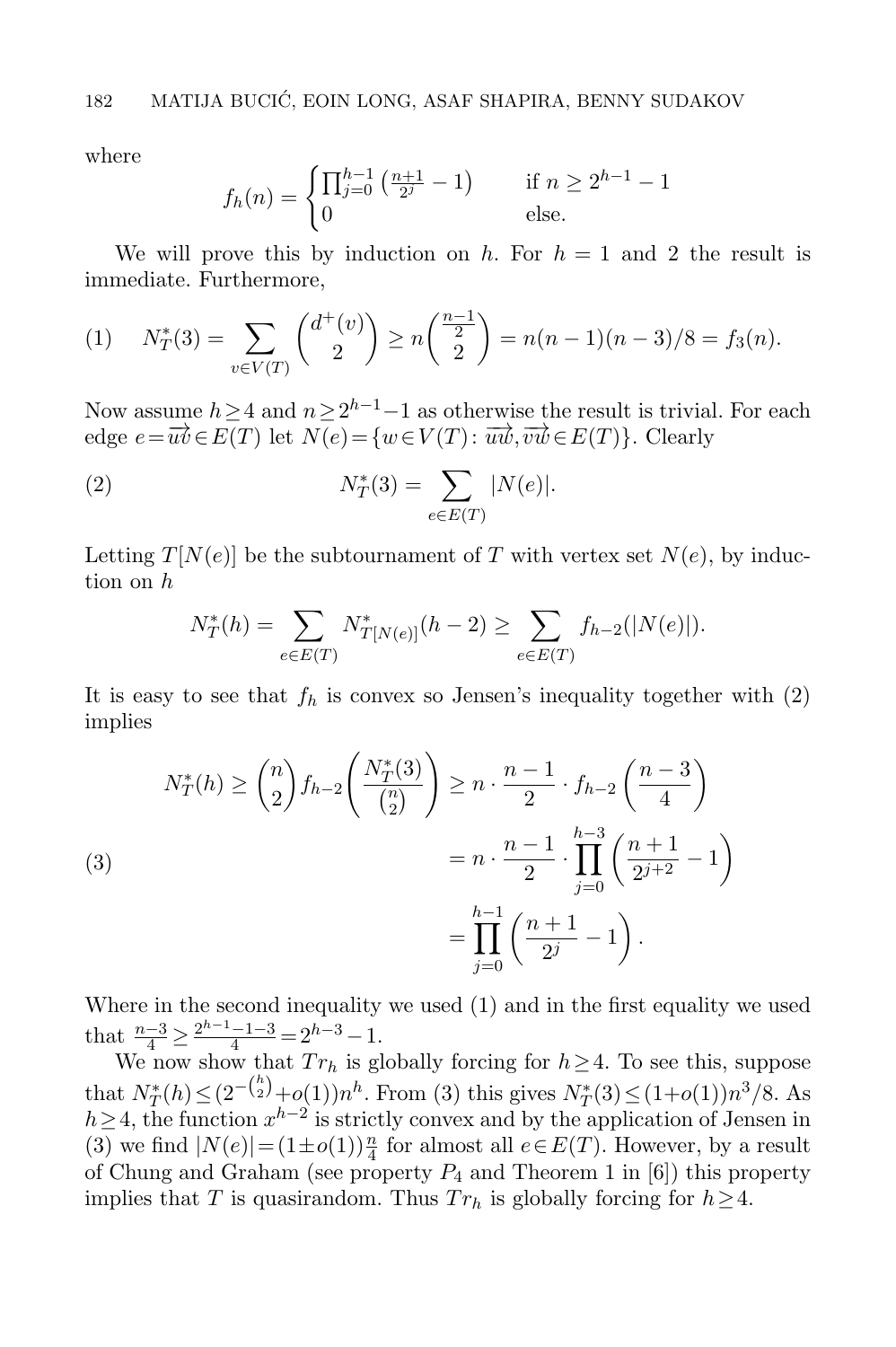To complete the proof of the proposition, it remains to show that any non-transitive h-vertex tournament H with  $h \geq 7$  is not globally forcing. To see this, let  $V(H) = \{u_1, \ldots, u_h\}$ . For each  $n \in \mathbb{N}$  construct an *n*-vertex tournament  $T_1$  as follows. Let  $V(T_1) = V = \{v_1, \ldots, v_n\}$  denote a set of order n and let  $V = \bigcup_{i \in [h]} V_i$  denote a partition with  $|V_i| = \lfloor n/h \rfloor$  or  $\lceil n/h \rceil$  for all  $i \in [h]$ . For each edge  $\overrightarrow{u_i u_{i'}}$  of H, orient all edges from  $V_i$  to  $V_{i'}$  in  $T_1$ . Orient the remaining edges of  $T_1$  arbitrarily. As each map  $\phi: V(H) \to V(T_1)$  with  $\phi(u_i) \in V_i$  for all  $i \in [h]$  is a labelled embedding, we see that

<span id="page-8-0"></span>(4) 
$$
N_{T_1}^*(H) \ge (h^{-h} - o(1))n^h.
$$

Now, starting from  $T_1$ , construct a sequence of tournaments  $T_1, \ldots, T_n$  on vertex set  $V(T_1)$ , where for  $i \geq 1$  each  $T_{i+1}$  is obtained from  $T_i$  by reorienting all edges to go from  $v_i$  to  $\{v_{i+1}, \ldots, v_n\}$ . Using that  $h^{-h} > 2^{-\binom{h}{2}}$  for  $h \ge 7$ , by [\(4\)](#page-8-0) there is  $\delta > 0$  such that  $N_{T_1}^*(H) > (2^{-\binom{h}{2}} + \delta)n^h$  for large n. On the other hand  $T_n = Tr_n$  and as H is not transitive we have  $N_{T_n}^*(H) = 0$ . Since  $N_{T_i}^*(H) = N_{T_{i+1}}^*(H) \pm h n^{h-1}$ , by an intermediate value property  $N_{T_i}^*(H) =$  $(2^{-\binom{h}{2}}+o(1))n^h$  for some  $i\in[n]$ . However,  $T_i$  is not quasirandom. Indeed as  $\left(2^{-\binom{h}{2}}+o(1)\right) n^h = N_{T_i}^*(H) \geq (2^{-\binom{h}{2}}+o)n^h - ihn^{h-1}$  we have  $i \geq \delta n/2h$ . As  $|d_T^+$  $T_i^+(v_j) - d_{T_i}^ T_i(v_j)| = n-2j+1 \geq n/2$  for all  $j \in [\min(i-1, n/4)]$ , this contradicts the quasirandom property  $\mathcal{P}_5$  from [\[6\]](#page-31-3) which requires that

$$
\sum_{v \in V(T_i)} |d_{T_i}^+(v) - d_{T_i}^-(v)| = o(n^2).
$$

П

Thus  $T_i$  is not quasirandom and so  $H$  cannot be globally forcing.

**Remark.** Note that our argument shows that in order for  $H$  to be globally forcing  $N_T^*(H)$  must be asymptotically maximised when T is the random tournament. In other words if we can find a sequence of  $n$ -vertex tournaments  $T_n$  such that  $N_{T_n}^*(H) \geq (2^{-{h \choose 2}} + \delta)n^h$  our argument above (switching edges incident to one vertex at a time) shows that  $H$  is not globally forcing. In fact it is enough to find a single such  $T_m$  for some  $m \geq h$  since if we let  $T'_n$  be the blow up of  $T_m$  with parts of size  $\frac{n}{m}$  then  $N^*_{T'_n}(H) \geq (2^{-{h \choose 2}} + \delta) m^h \left( \frac{n}{m} \right)$  $\left(\frac{m}{m}\right)^h = (2^{-\binom{h}{2}} + \delta)n^h$  so  $T'_n$  provides us with our sequence.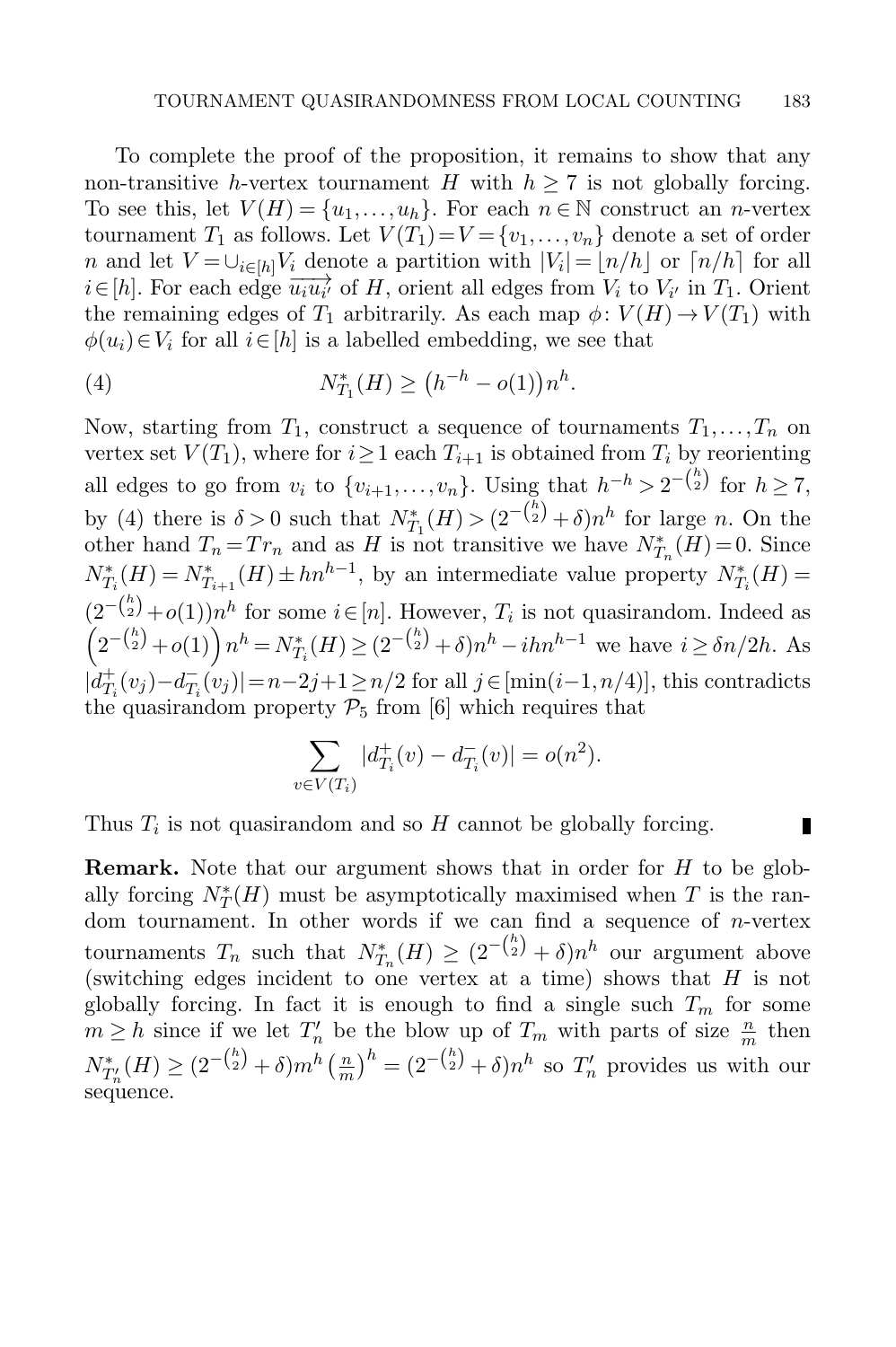### 3. Local forcing and the counting polynomial

<span id="page-9-0"></span>To study locally forcing tournaments we introduce the following polynomial.

**Definition.** The *counting polynomial* of an h-vertex tournament  $H$  is given by

$$
p_H(x) := \mathbb{E}_{\sigma \sim S_h} \left( x^{|F_{\sigma,H}|} (1-x)^{|B_{\sigma,H}|} \right) = \frac{1}{h!} \sum_{\sigma \in S_h} \left( x^{|F_{\sigma,H}|} (1-x)^{|B_{\sigma,H}|} \right).
$$

The following lemma collects a number of useful basic facts concerning  $p_H(x)$ .

<span id="page-9-1"></span>**Lemma 3.1.** Given an h-vertex tournament  $H$ , the following hold:

- (i) For  $\alpha \in [0,1]$  we have  $\mathbb{E}_{T \sim \mathcal{T}(n,\alpha)}(N_T^*(H)) = (n)_h \times p_H(\alpha)$ . (ii)  $p_H(1/2) = 2^{-\binom{h}{2}}$  and  $p_H(1) = 0$  if H is not transitive.
- 
- (iii) For all  $\alpha \in [0,1/2]$  we have  $p_H(1/2+\alpha) = p_H(1/2-\alpha)$ .

**Proof.** Let  $V(H) = \{u_1, \ldots, u_h\}$ . A set  $\{i_1, \ldots, i_h\} \subset [n] = V(T)$  with  $i_1 < i_2 < \ldots < i_h$  forms a  $\sigma$ -copy of H if  $i_j i_k \in E(T)$  if and only if  $\overrightarrow{u_{\sigma(j)}u_{\sigma(k)}} \in E(H)$ . For  $T \sim \mathcal{T}(n, \alpha)$ , the probability that a fixed h-set forms a  $\sigma$ -copy of H is  $\alpha^{|F_{\sigma,H}|}(1-\alpha)^{|B_{\sigma,H}|}$ . Letting  $N^*_T(H,\sigma)$  denote the number of  $\sigma$ -copies of H in  $T$  gives

$$
\mathbb{E}_{T\sim\mathcal{T}(n,\alpha)}\big(N_T^*(H,\sigma)\big)=\binom{n}{h}\alpha^{|F_{\sigma,H}|}(1-\alpha)^{|B_{\sigma,H}|}.
$$

As  $N^*_T(H) = \sum_{\sigma \in S_h} N^*_T(H, \sigma)$  we have

$$
\mathbb{E}_{T\sim\mathcal{T}(n,\alpha)}(N_T^*(H))=\sum_{\sigma\in S_h}\mathbb{E}_{T\sim\mathcal{T}(n,\alpha)}(N_T^*(H,\sigma))=(n)_h\times p_H(\alpha).
$$

This gives (i).

To see *(ii)*, note that  $p_H(1/2) = 2^{-\binom{h}{2}}$  from the definition of  $p_H(x)$  since  $|F_{\sigma,H}| + |B_{\sigma,H}| = {h \choose 2}$  $\binom{h}{2}$  for every  $\sigma \in S_h$ . Also note that if T is non-transitive then  $|B_{\sigma,H}| > 0$  for all  $\sigma$ . So, each term of  $p_H(x)$  is zero for  $x = 1$  implying  $p_H(1) = 0.$ 

Lastly, we show *(iii)*. For each  $\sigma \in S_h$  let  $\bar{\sigma}$  denote the 'reversal of  $\sigma$ ', given by  $\overline{\sigma}(i) = \sigma(h+1-i)$  for all  $i \in [h]$ . As this gives a bijection from  $S_h$  to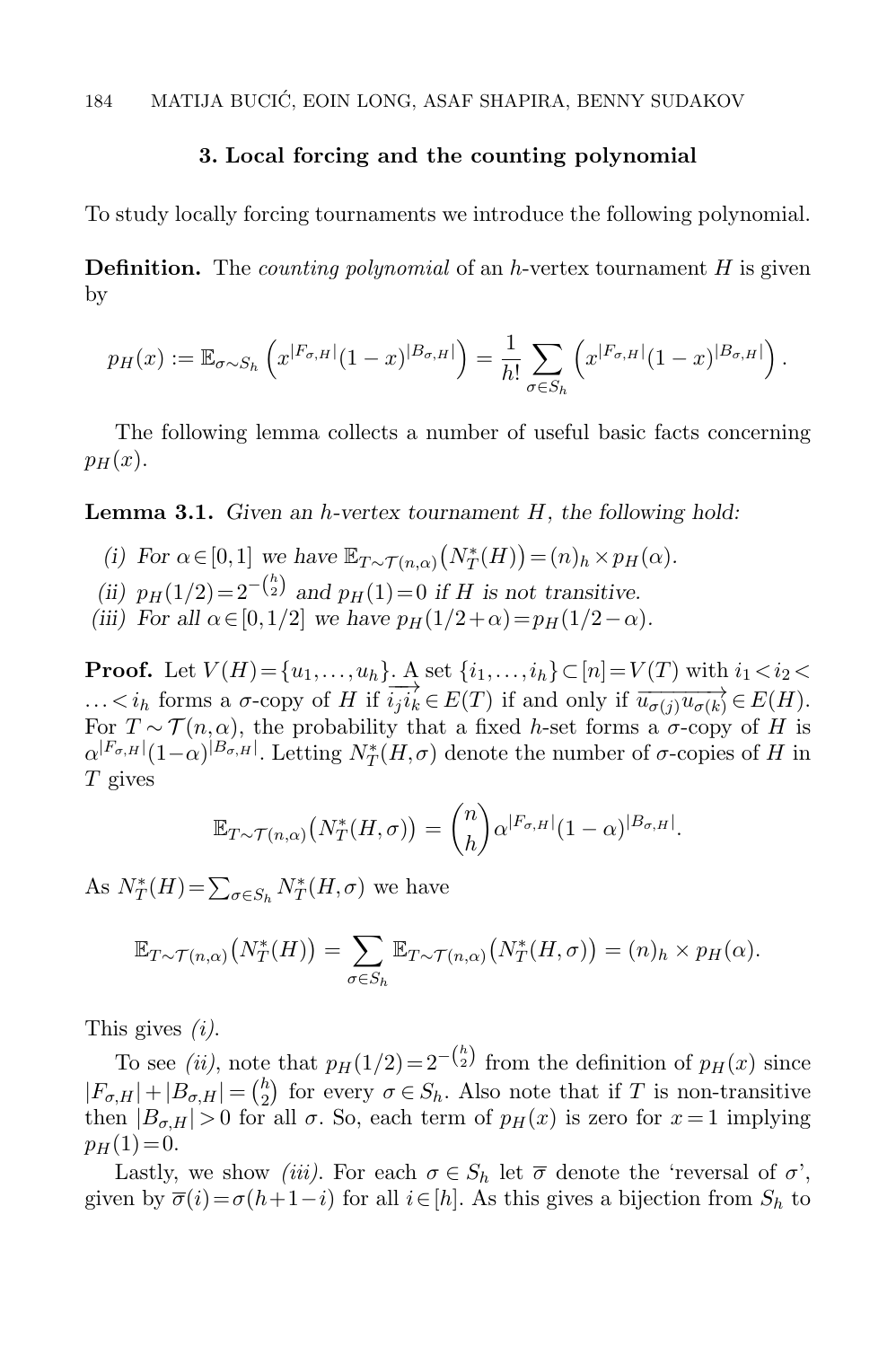itself and  $F_{\sigma,H} = B_{\overline{\sigma},H}$ , for all  $\sigma \in S_h$ , we have

$$
p_H(x) = \frac{1}{2h!} \sum_{\sigma \in S_h} \left( x^{|F_{\sigma,H}|} (1-x)^{|B_{\sigma,H}|} + x^{|F_{\overline{\sigma},H}|} (1-x)^{|B_{\overline{\sigma},H}|} \right)
$$
  
= 
$$
\frac{1}{2h!} \sum_{\sigma \in S_h} \left( x^{|F_{\sigma,H}|} (1-x)^{|B_{\sigma,H}|} + x^{|B_{\sigma,H}|} (1-x)^{|F_{\sigma,H}|} \right).
$$

As  $x^a(1-x)^b + x^b(1-x)^a$  is symmetric around  $1/2$  for any  $a, b \in [0, 1/2]$  so is  $p_H(x)$ .

We are now ready to give the formal definition of  $\mathcal{T}_{\text{cliq}}$ -forcing which plays a central role in our arguments.

**Definition.** A tournament H is said to be  $\mathcal{T}_{\text{cliq}}$ -forcing if  $p_H(x) \neq 2^{-\binom{h}{2}}$  for all  $x \in [0,1] \setminus {\frac{1}{2}}.$ 

Note that if  $H$  is not locally forcing then there is a tournament  $T$  which is not quasirandom but has the same local counts of  $H$  as the random tournament  $\mathcal{T}(n,1/2)$ . We will see that not being  $\mathcal{T}_{\text{cliq}}$ -forcing implies that there exists an  $\alpha \neq 1/2$  such that  $\mathcal{T}(n,\alpha)$  has the same local counts of H as the random tournament  $\mathcal{T}(n,1/2)$ . Indeed, in the next theorem we prove that any locally forcing tournament must be  $\mathcal{T}_{\text{cliq}}$ -forcing, which will allow us to pass any restrictions imposed on the tournament by being  $\mathcal{T}_{\text{cliq}}$ -forcing to locally forcing tournaments and in particular prove Theorem [1.3.](#page-4-0)

<span id="page-10-0"></span>**Theorem 3.2.** Every locally forcing tournament is  $\mathcal{T}_{\text{cliq}}$ -forcing.

**Proof.** Suppose that H is not  $\mathcal{T}_{\text{cliq}}$ -forcing. Then by definition  $p_H(\alpha) = 2^{-\binom{h}{2}}$ for some  $\alpha \in [0,1] \setminus \{1/2\}$ . As  $p_H(x)$  is symmetric about  $1/2$  by Lemma [3.1](#page-9-1) (iii) we can assume  $\alpha > 1/2$ . Now select  $T \sim \mathcal{T}(n, \alpha)$ . For a set  $U \subset V(T)$ let  $X_U$  denote the random variable  $X_U(T) = N_T^*(H;U)$ . Noting that for  $T \sim \mathcal{T}(n,\alpha)$  we have  $T[U] \sim \mathcal{T}([U],\alpha)$ , by Lemma [3.1](#page-9-1) *(i)* we have

$$
\mathbb{E}_{T\sim\mathcal{T}(n,\alpha)}(X_U)=(|U|)_h\times p_H(\alpha)=(|U|)_h\times 2^{-\binom{h}{2}}.
$$

Since each edge belongs to at most  $\binom{h}{2}$  $\binom{h}{2}n^{h-2}$  copies of H,  $X_U$  is sharply concentrated by Azuma's inequality (see Chapter 7 [\[4\]](#page-31-10))

$$
\mathbb{P}(|X_U - \mathbb{E}(X_U)| > \varepsilon n^h) \le 2e^{\frac{-\varepsilon^2 n^{2h}}{2\binom{n}{2}\left(\binom{h}{2}n^{h-2}\right)^2}} = e^{-\Omega(n^2)}.
$$

In particular, by a union bound with probability  $1 - o(1)$  we have  $X_U =$  $2^{-\binom{h}{2}}|U|^h + o(n^h)$  for every  $U \subset V(T)$ .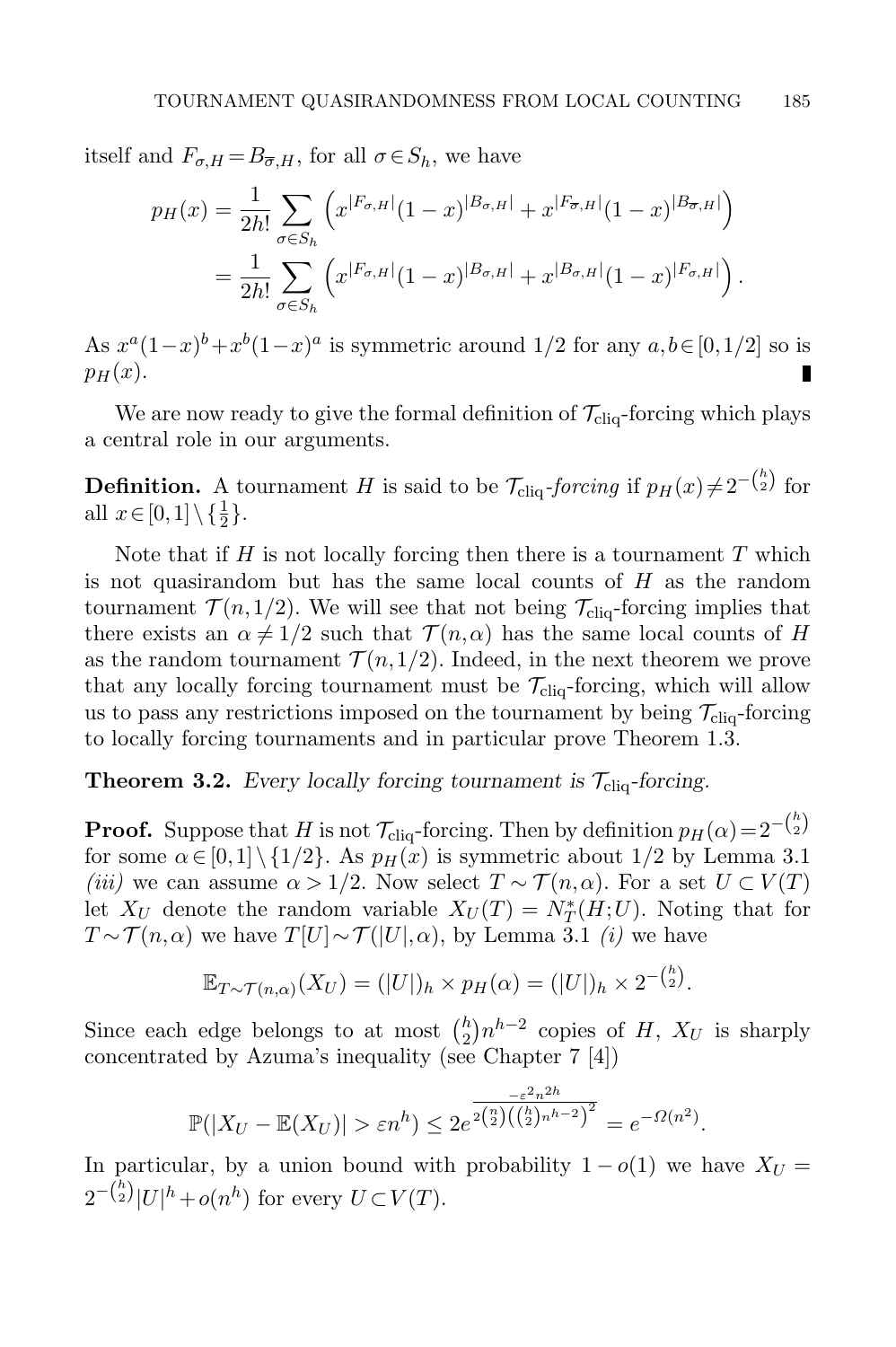On the other hand the number of forward edges of T is distributed as  $\text{Bin}\left(\binom{n}{2}, \alpha\right)$  so by standard Chernoff type estimates T has  $\alpha\binom{n}{2}$  $\binom{n}{2} \pm o(n^2)$  forward edges with probability  $1-o(1)$  (see Appendix A of [\[4\]](#page-31-10)). Combined with the previous paragraph, we have shown that there is an  $n$ -vertex tournament T which satisfies  $\mathcal{P}_2^*(H)$  but not  $\mathcal{P}_1$ . Thus H cannot be locally forcing. п

For the rest of this section it will be more convenient to work with a rescaled and recentered counting polynomial  $q_H(x) := 2^{\binom{h}{2}} \times p_H\left(\frac{1+x}{2}\right)$  $\frac{+x}{2}$ ). We now show several restrictions that the  $\mathcal{T}_{\text{cliq}}$ -forcing condition imposes on a tournament. The first one is that a  $\mathcal{T}_{\text{cliq}}$ -forcing tournament should be almost regular.

<span id="page-11-2"></span>**Lemma 3.3.** If H is a non-transitive h-vertex  $\mathcal{T}_{\text{clia}}$ -forcing tournament then

(5) 
$$
\sum_{u \in V(H)} \left( d^+_H(u) - d^-_H(u) \right)^2 \le h(h-1).
$$

**Proof.** We start by determining the coefficient of  $x^2$  in  $q_H$ . We claim it is equal to

<span id="page-11-1"></span>
$$
\frac{1}{6} \times \left( \sum_{u \in V(H)} \left( d^+_H(u) - d^-_H(u) \right)^2 - h(h-1) \right).
$$

Given  $e \in E(H)$  let  $I_e$  denote the function  $I_e: S_h \to \{-1,1\}$  with  $I_e(\sigma) = 1$ if  $e \in F_{\sigma,H}$  and  $I_e(\sigma) = -1$  if  $e \in B_{\sigma,H}$ . Then we have

(6)  

$$
q_H(x) = \mathbb{E}_{\sigma \sim S_h} \left( (1+x)^{|F_{\sigma,H}|} (1-x)^{|B_{\sigma,H}|} \right)
$$

$$
= \mathbb{E}_{\sigma \sim S_h} \left( \prod_{e \in E(H)} (1 + I_e(\sigma)x) \right).
$$

This implies that the coefficient of  $x^2$  in  $q_H(x)$  is

<span id="page-11-0"></span>(7) 
$$
\sum_{\{e,e'\}\in\binom{E(H)}{2}} \left(\mathbb{E}_{\sigma\sim S_h} I_e(\sigma) I_{e'}(\sigma)\right).
$$

The contribution of each pair  $\{e, e'\} \in \binom{E(H)}{2}$  to this sum is determined by how these edges meet. If  $e \cap e' = \emptyset$  then the contribution to the sum is 0. If e and e' are both out-edges of a single vertex, say  $e = \overrightarrow{u_1 u_2}$  and  $e' = \overrightarrow{u_1 u_3}$ , the contribution to the sum is  $1/3$ . This is also true if e and e' are both inedges of a single vertex. Lastly, if  $e$  is an out-edge of a vertex  $v$  and  $e'$  is an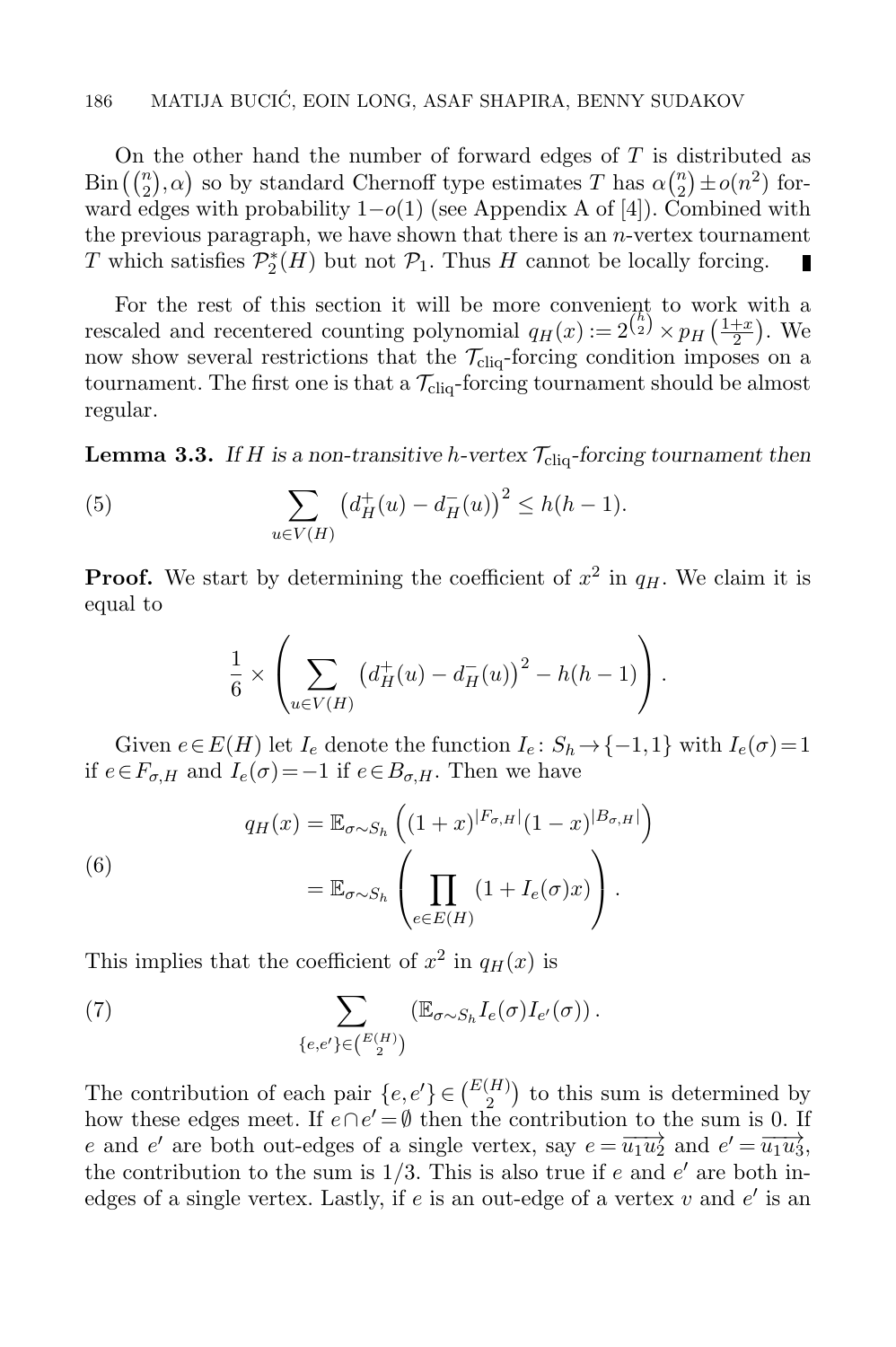in-edge then the contribution to the sum is  $-1/3$ . By counting the non-zero contributions of pairs  $\{e,e'\}$  according to the vertex of  $V(H)$  which they intersect in, by [\(7\)](#page-11-0) the coefficient of  $x^2$  in  $q_H(x)$  is

$$
\sum_{u \in V(H)} \left( \frac{1}{3} \binom{d^+_{H}(u)}{2} + \frac{1}{3} \binom{d^-_{H}(u)}{2} - \frac{1}{3} d^+_{H}(u) d^-_{H}(u) \right) = \sum_{u \in V(H)} \frac{(d^+_{H}(u) - d^-_{H}(u))^2}{6} - \frac{h(h-1)}{6}.
$$

as claimed.

Finally, if [\(5\)](#page-11-1) fails,  $q_H(\varepsilon) = 1 + a\varepsilon^2 + O(\varepsilon^4)$  with  $a > 0$ , where we used Lemma [3.1](#page-9-1) (ii) to get  $q_H(0)=1$  and (iii) to get that  $q_H$  is even. This implies that  $q_H(\varepsilon) > 1$  for sufficiently small  $\varepsilon > 0$ . As H is not transitive, Lemma [3.1](#page-9-1) (ii) gives  $q_H(1)=0$ , and so by the intermediate value theorem  $q_H(\varepsilon)=1$ for some  $\varepsilon \in (0,1)$ . But this gives  $p_H\left(\frac{1+\varepsilon}{2}\right)$  $\frac{1+\varepsilon}{2}$  =  $2^{-\binom{h}{2}}$  and so H is not  $\mathcal{T}_{\text{cliq}}$ forcing.

The following lemma shows that, in addition to being almost regular, any  $\mathcal{T}_{\text{clia}}$ -forcing H must be strongly quasirandom.

<span id="page-12-0"></span>**Lemma 3.4.** If H is a non-transitive h-vertex  $\mathcal{T}_{\text{clig}}$ -forcing tournament then for every ordering  $\sigma$  of H

$$
|F_{\sigma,H}| = \frac{1}{2} \binom{h}{2} \pm h^{3/2} \sqrt{\log h}.
$$

**Proof.** Assume that there is an ordering  $\sigma$  such that  $f = |F_{\sigma,H}| \ge$  $\frac{1}{2} {h \choose 2} + h^{3/2} \sqrt{\log h}$ . If we let  $b = |B_{\sigma,H}|$  since  $f + b = {h \choose 2}$  $2<sup>2</sup>$  $\binom{h}{2}$  we get  $b \leq \frac{1}{2}$  $\frac{1}{2} \binom{h}{2}$  $\frac{h}{2} - h^{3/2} \sqrt{\log h}$  and  $f - b \ge 2h^{3/2} \sqrt{\log h}$ .

We will show that a single term of  $q_H(x)$ ,  $(1+x)^f(1-x)^b > h!$  if we choose  $x=\frac{3}{4}$ show that a single term of  $q_H(x)$ ,  $(1+x)^2 (1-x)^3 \ge n!$  if we  $\frac{3}{4}h^{-1/2}\sqrt{\log h}$ . This shows that  $q_H(x) > 1$  and we can complete the argument as in the previous lemma. To show the above inequality note that

$$
(1+x)^{f}(1-x)^{b} > e^{(x-x^2)f+(-x-x^2)b}
$$

$$
> e^{x(f-b)-x^2h^2/2}
$$

$$
> e^{h \log h} = h^h > h!
$$

П

where in the first inequality we used  $1+t>e^{t-t^2}$  for  $|t|\leq 1/$ √ 3.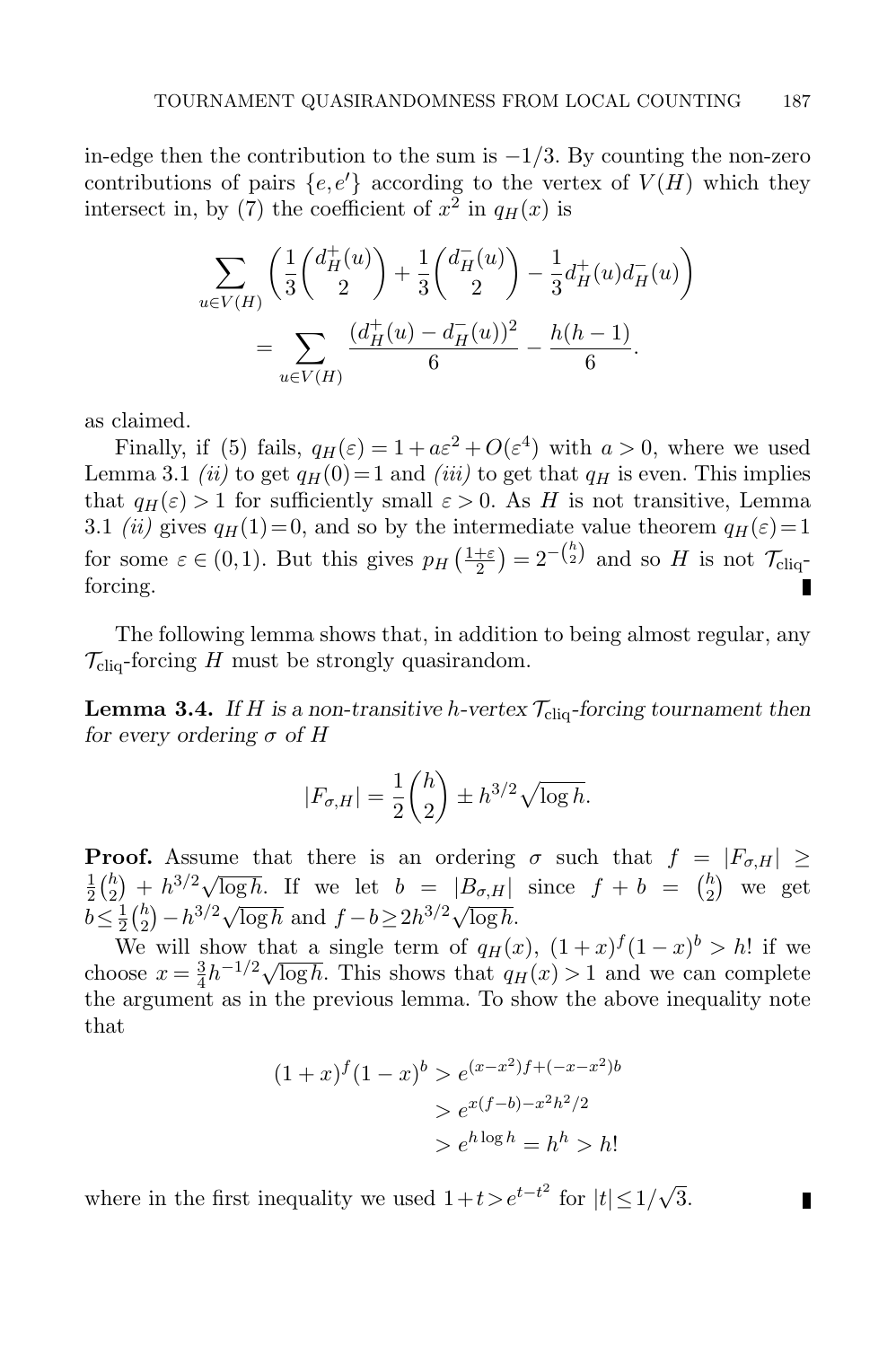By a result of Spencer [\[34\]](#page-32-15) it is known that for any tournament  $H$  there is an ordering of its vertices  $\sigma$  for which  $|F_{\sigma,H}| = \frac{1}{2}$  $rac{1}{2}$  $\binom{h}{2}$  $\binom{h}{2} + \Omega(h^{3/2})$ . So the above an ordering of its vertices b for which  $|r_{\sigma,H}| = \frac{1}{2} \left( \frac{1}{2} \right) + \frac{32}{\pi} \left( \frac{1}{2} \right)$ . So the above<br>result is best possible up to the  $\sqrt{\log h}$  factor. Fernandez de la Vega [\[16\]](#page-32-16) showed that for the random tournament  $H \sim \mathcal{T}(h,1/2)$  w.h.p. there is no ordering with  $|F_{\sigma,H}| > \frac{1}{2}$  $rac{1}{2}$  $\binom{h}{2}$  $\binom{h}{2} + 2h^{3/2}$ . So it seems quite likely that the  $\sqrt{\log h}$ term in the above lemma is not necessary. In fact for a different definition of quasirandomness we do obtain a result which is best possible up to a constant factor.

<span id="page-13-0"></span>**Lemma 3.5.** If H is a non-transitive h-vertex  $\mathcal{T}_{\text{cliq}}$ -forcing tournament then for any disjoint subsets  $U, W \subseteq V(H)$  we must have  $e(U,W) \leq \frac{1}{2}$  $\frac{1}{2}|U||W|+2h^{3/2}.$ 

**Proof.** Assume towards a contradiction that there are disjoint sets  $U, W \subseteq$  $V(H)$  for which  $e(U,W) > \frac{1}{2}$  $\frac{1}{2}|U||W| + 2h^{3/2}$ . Using these sets we will find many orderings  $\sigma$  such that  $|F_{\sigma,H}| \geq \frac{1}{2} {h \choose 2}$  $\binom{h}{2}+2h^{3/2}$ . Let  $S=V(H)\setminus (U\cup W)$ . We will always place all vertices of  $U$  before all vertices of  $W$  in the orderings  $σ$ . Also if  $e(S, U \cup W) > e(U \cup W, S)$  we place all the vertices of S before all vertices of  $U \cup W$  and behind otherwise. Within the sets  $U, W, S$  we take the orderings which have more forward edges than backward edges. Note that for any subset of H exactly one out of each of its orderings and its reverse has at least half of the edges going forwards. Therefore, we get at least  $\frac{|U|!}{2} \cdot \frac{|W|!}{2}$  $\frac{W|!}{2} \cdot \frac{|S|!}{2} = \frac{h!}{8(\ln h)!}$  $\frac{h!}{8\binom{h}{|U|,|N|,|S|}} > h!/(8\cdot 3^h)$  such orderings (where we used the trinomial expansion). Note that each such ordering  $\sigma$  of H has  $|F_{\sigma,H}| \geq \frac{1}{2} {h \choose 2}$  $\binom{h}{2}+2h^{3/2}$  since inside each set and between each pair of sets there are at least half of them going forwards and there is a gain of at least  $2h^{3/2}$ between  $U$  and  $W$ .

Assume now  $\sigma$  is an ordering of H with  $f = |F_{\sigma,H}| \geq \frac{1}{2} {h \choose 2}$  $\binom{h}{2} + 2h^{3/2}$ . If we let  $b=|B_{\sigma,H}|$  similarly as in the previous lemma we obtain that if we choose  $x = h^{-1/2}$  then

$$
(1+x)^{f} (1-x)^{b} > e^{(x-x^2)f+(-x-x^2)b}
$$

$$
> e^{x(f-b)-x^2h^2/2}
$$

$$
> e^{7h/2} > 8 \cdot 3^h.
$$

From the previous two paragraphs we get  $q_H(x) > 1$  and complete the proof as in Lemma [3.3.](#page-11-2) П

Spencer showed in [\[34\]](#page-32-15) that for some constant  $c > 0$  in any h-vertex tournament there are disjoint sets of vertices U,W such that  $e(U,W) \ge$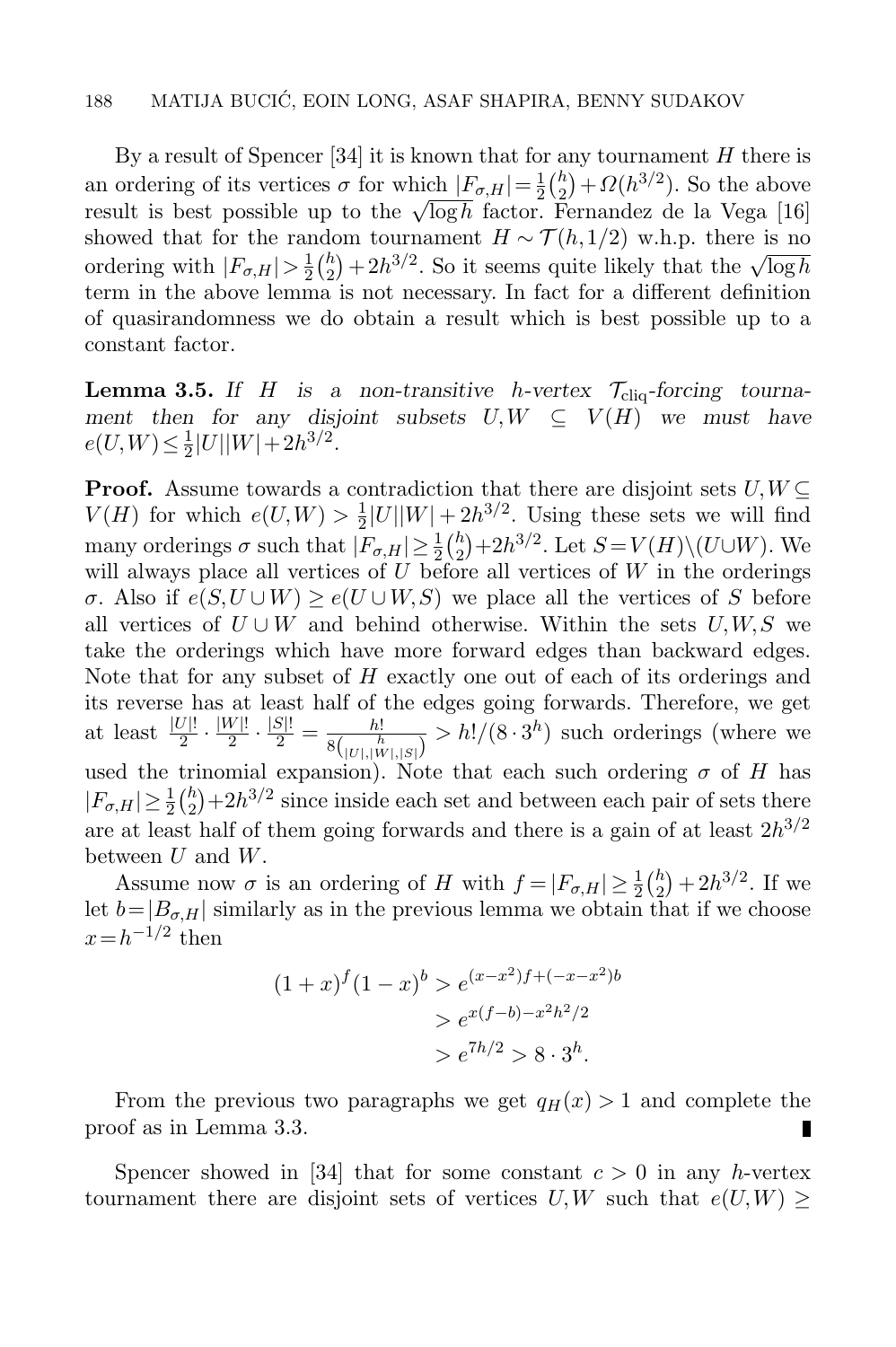1  $\frac{1}{2}|U||W| + \Omega(h^{3/2})$ . So the above lemma is best possible up to the constant factor.

Proof of Theorem [1.3.](#page-4-0) Combining Theorem [3.2](#page-10-0) with Lemmas [3.3,](#page-11-2) [3.4](#page-12-0) and [3.5](#page-13-0) proves Theorem [1.3.](#page-4-0) П

Lemmas [3.4](#page-12-0) and [3.5](#page-13-0) show that in order for H to be  $\mathcal{T}_{\text{clia}}$ -forcing it needs to be quasirandom in 2 different ways introduced by Chung and Graham in [\[6\]](#page-31-3). But it shows even more, namely that the error term should not only be qualitatively small (as in the definition of quasirandom properties in the introduction) but should in fact be close to their extremal value.

Since the previous two lemmas require  $H$  to be quasirandom and are both satisfied for the random tournament  $\mathcal{T}(h,1/2)$  w.h.p. a natural guess would be that it should be  $\mathcal{T}_{\text{cliq}}$ -forcing w.h.p.. This turns out to be false, due to Lemma [3.3.](#page-11-2)

**Proof of Corollary [1.4.](#page-4-1)** Let  $H \sim \mathcal{T}(h,1/2)$ . We show that with positive probability  $\sum_{v \in V(H)} (d_H^+(v) - d_H^-(v))^2 > h(h-1)$  which will show the result by Lemma [3.3](#page-11-2) through Theorem [3.2.](#page-10-0)

Let us set  $V(H) = [h]$  and define  $I_{ij} = 1$  if  $\overrightarrow{ij} \in E(H)$  and  $I_{ij} = -1$  if  $\overrightarrow{ji} \in E(H)$ , so  $\mathbb{P}(I_{ij} = 1) = \mathbb{P}(I_{ij} = -1) = 1/2$ . Note that  $I_{ij} = -I_{ji}$  and that otherwise indicators  $I_{ij}$  are mutually independent. We also set  $I_{ii} = 0$  for convenience. We have

$$
\sum_{i \in [h]} \left( d^+_H(i) - d^-_H(i) \right)^2 = \sum_{i \in [h]} \left( \sum_{j \in [h]} I_{ij} \right)^2 = h(h-1) + \sum_{i,j,k \in [h], j \neq k} I_{ij} I_{ik}.
$$

Let  $X = \sum_{i,j,k \in [h],j \neq k} I_{ij}I_{ik}$ . Note that  $\mathbb{E}(X) = \sum_{i,j,k \in [h],j \neq k} \mathbb{E}(I_{ij})\mathbb{E}(I_{ik}) =$ 0 since each  $I_{ij}$  is independent of  $I_{ik}$  when  $j \neq k$  and  $\mathbb{E}(I_{ij})=0$ . Our goal is to show  $\mathbb{P}(X > 0) > c$  for some  $c > 0$  independent of h. To do this we need to determine some higher moments of X. Note first that

$$
\mathbb{E}(X^2) = \sum_{i,j,k \in [h], j \neq k} \sum_{i',j',k' \in [h], j' \neq k'} \mathbb{E}(I_{ij}I_{ik}I_{i'j'}I_{i'k'}) = 4h\binom{h-1}{2},
$$

where we used the fact that unless  $i = i'$ ,  $\{j,k\} = \{j',k'\}$  at least one of the sets  $\{i,j\},\ \{i,k\},\ \{i',j'\},\ \{i',k'\}$  is distinct from the others, so its indicator is independent of the others and its contribution vanishes.

It is not hard to estimate  $\mathbb{E} X^4$  directly but it requires some case analysis. Instead note that if we replace every occurrence of  $I_{ii}$  with  $i < j$  with  $-I_{ij}$  we get a degree 2 polynomial whose variables are independent indicators. Thus,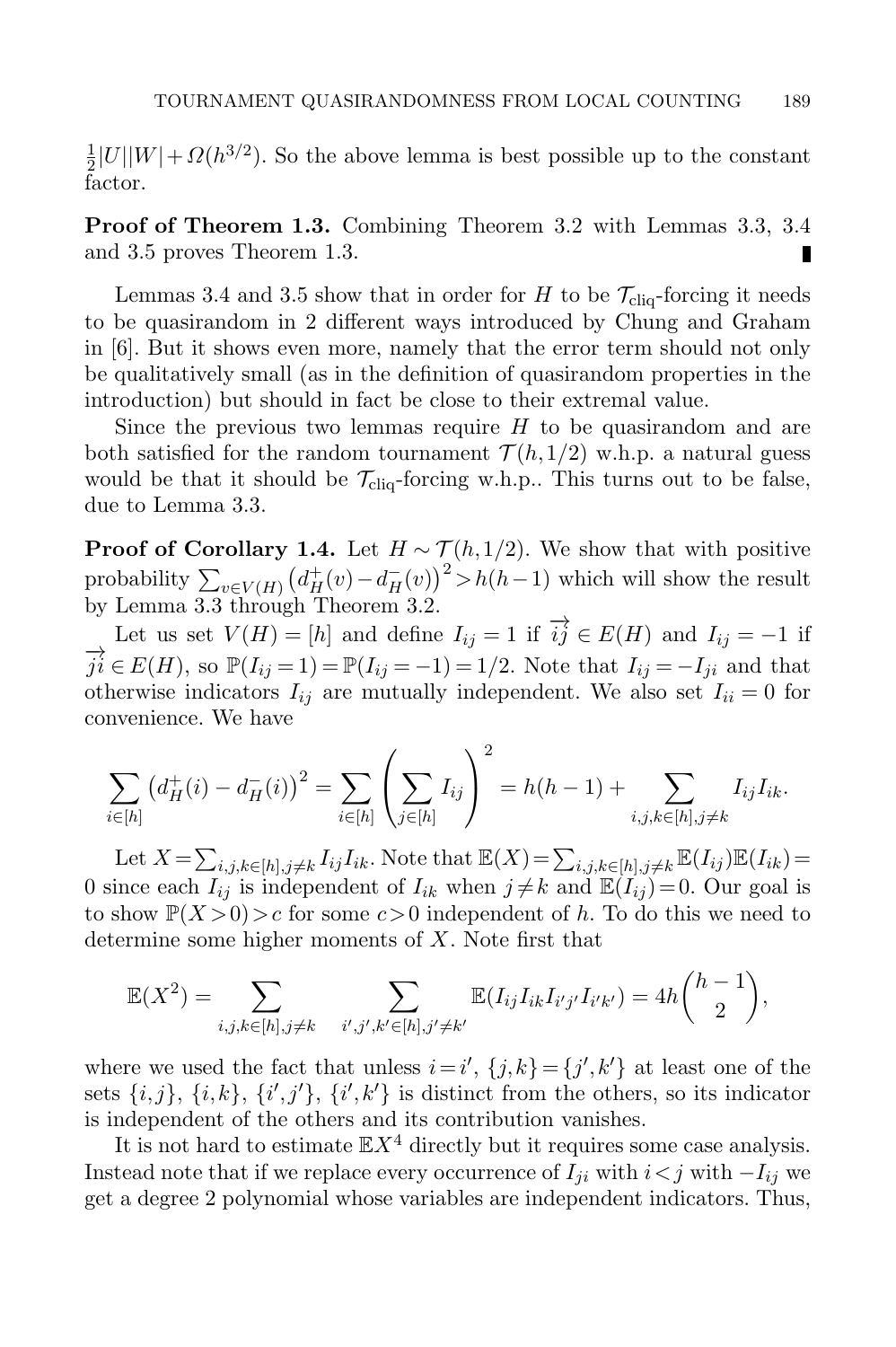by a special case of Bonami-Beckner's hypercontractive inequality (see [\[29\]](#page-32-17) for a simple proof) we have that  $\mathbb{E}(X^4) \leq (9\mathbb{E}(X^2))^2 = 81[\mathbb{E}(X^2)]^2$ .

Now a simple lemma (see [\[2\]](#page-31-11)) says that if a random variable  $Y$  has expectation 0,  $\mathbb{E}Y^2 > 0$  and  $\mathbb{E}Y^4/(\mathbb{E}Y^2)^2 \le b$  then  $\mathbb{P}(Y > 0) > 1/(2^{4/3}b)$ . So in our case  $b=81$  and  $\mathbb{P}(X>0)\geq 1/205$ .

#### 4. Finding  $\mathcal{T}_{\text{cliq}}$ -forcing tournaments

<span id="page-15-0"></span>In the previous section we saw that in order for a tournament to be  $\mathcal{T}_{\text{cliq}}$ forcing it needs to be strongly quasirandom. We have also seen that the random tournament is not regular enough to be  $\mathcal{T}_{\text{cliq}}$ -forcing w.h.p. It is natural to try to avoid this obstruction by trying next the random regular tournaments. However, the probability space of random regular tournaments is not at all easy to work with so instead we consider a modification of a different probability space on regular tournaments first introduced by Adler, Alon and Ross in [\[1\]](#page-31-12) to study the maximum number of Hamilton paths in tournaments. Using it we show that there are many  $\mathcal{T}_{\text{clig}}$ -forcing h-vertex tournaments for any large enough h.

To describe the construction, suppose that triangles  $\Delta_1,\ldots,\Delta_L$  and edges  $e_1,\ldots,e_F$  form a partition P of the edge set of the complete graph  $K_h$ . We now generate a random tournament on the vertex set [h] as follows. Orient the edges of each  $\Delta_i$  as a cyclic triangle, each orientation appearing with probability  $1/2$  and then orient each  $e_i$  uniformly at random as well, so that all the triangles and edges are oriented independently. Write  $\mathcal{D}_{\mathcal{P}}$  for the resulting distribution on the set of h-vertex tournaments.

<span id="page-15-1"></span>**Lemma 4.1.** There exists  $c > 0$  such that for  $h \geq h_0$  and  $F \leq ch^2$ , the random tournament  $H \sim \mathcal{D}_{\mathcal{P}}$  is  $\mathcal{T}_{\text{cliq}}$ -forcing w.h.p.

**Proof.** Note that  $3L+F=(\frac{h}{2})$  $\binom{h}{2}$  so by taking c small enough we may assume  $L \ge 10F$ , implying  $h^2/8 \le L \le h^2/6$ .

To prove the lemma, we again work with  $q_H(x)$ , showing that with positive probability  $q_H(x) \neq 1$  for all  $x \in [-1,1] \setminus \{0\}$ . Note that in any ordering  $\sigma$  of the vertices of H, the triangle corresponding to  $\Delta_i$  either has two forward edges or two backward edges. Let  $J_{i,\sigma}(H) = +1$  in the first case and  $J_{i,\sigma}(H)=-1$  in the second case. Similarly let  $J_{L+j,\sigma}(H)=\pm 1$  depending on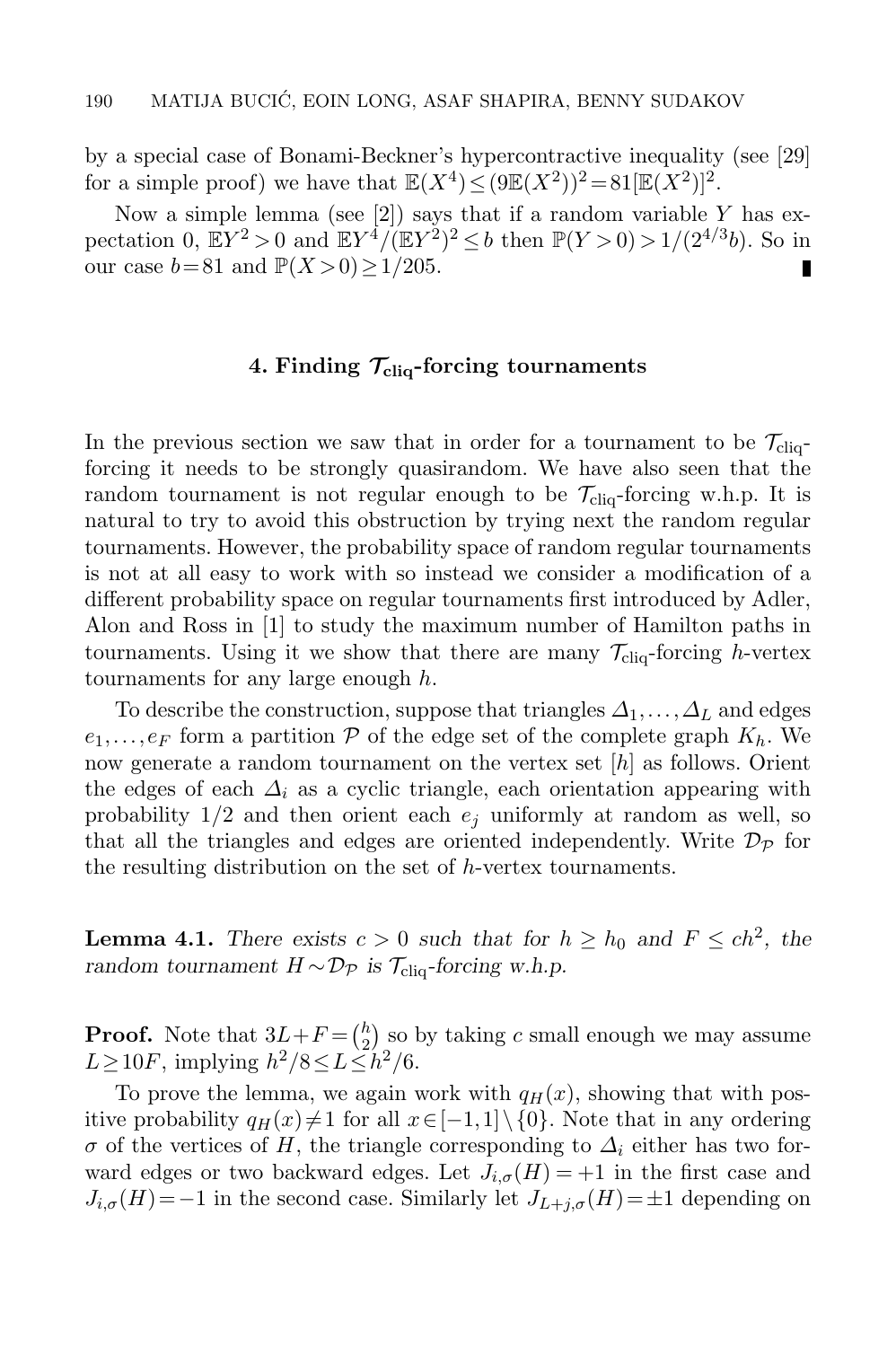whether edge  $e_i$  is forwards or backwards. We have

$$
q_H(x) = \mathbb{E}_{\sigma \sim S_h} \left( (1+x)^{|F_{\sigma,H}|} (1-x)^{|B_{\sigma,H}|} \right)
$$
  
\n
$$
= \mathbb{E}_{\sigma \sim S_h} \left( \prod_{i \in [L]} (1+x)(1-x)(1+J_{i,\sigma}(H)x) \prod_{i \in [L+1,L+F]} (1+J_{i,\sigma}(H)x) \right)
$$
  
\n
$$
= (1-x^2)^L \times \mathbb{E}_{\sigma \sim S_h} \left( \prod_{i \in [L+F]} (1+J_{i,\sigma}(H)x) \right)
$$
  
\n
$$
= (1-x^2)^L \times s_H(x).
$$

As  $q_H(x)$  is an even polynomial, so is the (random) polynomial  $s_H(x)$ . Let  $s_H(x) = \sum_{\ell \in [(L+F)/2]} c_{2\ell} x^{2\ell}$ , where  $\{c_{2\ell}\}_{\ell \in [(L+F)/2]}$  are random variables depending on  $\hat{H}$ .

To complete the lemma it will suffice to prove that with high probability  $c_{2\ell} \leq {L \choose \ell}$  for all  $\ell \in [(L+F)/2]$ . Indeed, then

$$
s_H(x) = \sum_{\ell \in [(L+F)/2]} c_{2\ell} x^{2\ell} \le \sum_{\ell \in [(L+F)/2]} \binom{L}{\ell} x^{2\ell} \le \sum_{\ell \in [L]} \binom{L}{\ell} x^{2\ell} = (1+x^2)^L,
$$

which gives  $q_H(x) = (1 - x^2)^L \times s_H(x) \leq (1 - x^2)^L \times (1 + x^2)^L = (1 - x^4)^L < 1$ for  $x \in [-1,1] \setminus \{0\}$ , i.e. H is  $\mathcal{T}_{\text{clia}}$ -forcing. To obtain the required bound on  $c_{2\ell}$ , note that

(8) 
$$
c_{2\ell} = \sum_{A \in \binom{[L+F]}{2\ell}} \mathbb{E}_{\sigma \sim S_h} \left( \prod_{i \in A} J_{i,\sigma}(H) \right).
$$

Notice that for any  $A \in \binom{[L+F]}{2\ell}$  $\begin{bmatrix} +F \\ 2\ell \end{bmatrix}$  if there is  $i \in A$  such that the triangle or edge corresponding to  $i$  is vertex disjoint from all other objects indexed by A then  $\mathbb{E}_{\sigma \sim S_h}(\prod_{i \in A} J_{i,\sigma}(H)) = 0$ . Indeed, in this case we can cancel the contribution of a permutation  $\sigma$  to the expectation with the permutation  $\tilde{\sigma}$ obtained from  $\sigma$  by reversing the orientation of  $\Delta_i$  or  $e_{i-L}$ . Let  $\mathcal{A} \subseteq \begin{pmatrix} [L+F] \\ 2\ell \end{pmatrix}$  $\binom{+F}{2\ell}$ denote the sets not of this form, i.e. if  $A \in \mathcal{A}$  then every object indexed by A shares a vertex with another object indexed by A. We have shown that

<span id="page-16-0"></span>(9) 
$$
c_{2\ell} = \sum_{A \in \mathcal{A}} \mathbb{E}_{\sigma \sim S_h} \left( \prod_{i \in A} J_{i,\sigma}(H) \right).
$$

Note further that any  $A \in \mathcal{A}$  must have a subset  $A' \subset A$  with  $|A'| = \ell$ such that any object indexed by  $A$  intersects an object indexed by  $A'$ . We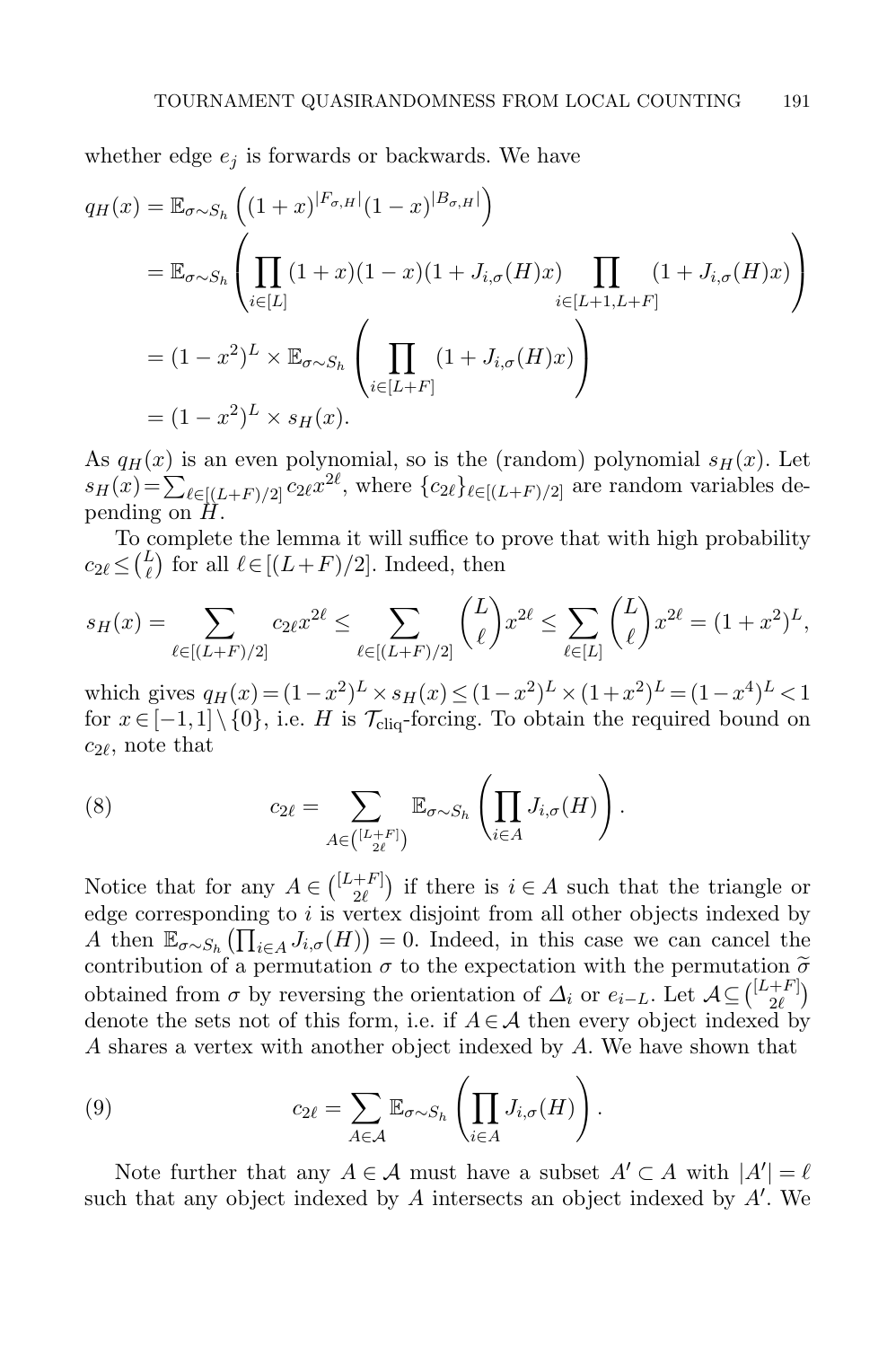can choose these  $A'$  in  $\binom{L+F}{\ell}$  many ways and they span at most  $3\ell$  vertices. This leaves us with at most  $3\ell h$  options for each of the remaining objects. In particular, we have shown that

<span id="page-17-1"></span>(10) 
$$
|\mathcal{A}| \leq {L+F \choose \ell} \cdot {3\ell h \choose \ell}.
$$

Turning back to upper bounding  $c_{2\ell}$  note that [\(9\)](#page-16-0) gives us

<span id="page-17-0"></span>(11)

$$
\mathbb{E}_{H \sim \mathcal{D}_{\mathcal{P}}}(c_{2\ell})^2 = \mathbb{E}_{\sigma, \sigma' \sim S_h} \mathbb{E}_{H \sim \mathcal{D}_{\mathcal{P}}} \left( \sum_{A, B \in \mathcal{A}} \prod_{i \in A} J_{i, \sigma}(H) \prod_{j \in B} J_{j, \sigma'}(H) \right).
$$

We claim that the contribution coming from distinct  $A, B \in \mathcal{A}$  vanishes. Indeed let  $A \neq B$  and let us fix an  $i' \in A \setminus B$  (if  $A \subset B$  we can use an analogous argument which takes  $i' \in B \setminus A$  instead). For any fixed orderings  $\sigma, \sigma'$  we have that  $J_{i',\sigma}(H)$  is independent from all  $J_{i,\sigma}(H)$  for  $i \in A \setminus \{i'\}$ and all  $J_{i,\sigma'}(H)$  for  $j \in B$ . This implies

$$
\mathbb{E}_{H \sim \mathcal{D}_{\mathcal{P}}} \left( \prod_{i \in A} J_{i,\sigma}(H) \prod_{j \in B} J_{j,\sigma'}(H) \right)
$$
  
= 
$$
\mathbb{E}_{H \sim \mathcal{D}_{\mathcal{P}}} \left( J_{i',\sigma}(H) \right) \cdot \mathbb{E}_{H \sim \mathcal{D}_{\mathcal{P}}} \left( \prod_{i \in A \setminus \{i'\}} J_{i,\sigma}(H) \prod_{j \in B} J_{j,\sigma'}(H) \right) = 0,
$$

since  $\mathbb{E}_{H \sim \mathcal{D}_{\mathcal{P}}}(J_{i',\sigma}(H)) = 0$ . Hence,

$$
\mathbb{E}_{\sigma,\sigma'\sim S_h}\sum_{\substack{A,B\in\mathcal{A}\\A\neq B}}\mathbb{E}_{H\sim\mathcal{D}_{\mathcal{P}}}\left(\prod_{i\in A}J_{i,\sigma}(H)\prod_{j\in B}J_{j,\sigma'}(H)\right)=0.
$$

Thus,  $\mathbb{E}_{H\sim\mathcal{D}_{\mathcal{P}}}(c_{2\ell})^2 \leq |\mathcal{A}|$  by [\(11\)](#page-17-0). By Markov's inequality the probability that  $c_{2\ell} > \binom{L}{\ell}$  is at most  $|\mathcal{A}| / \binom{L}{\ell}^2$ . For  $\ell \ge 2 \log L$  we get

(12)  

$$
|\mathcal{A}|/\binom{L}{\ell}^2 < \binom{L+F}{2\ell}/\binom{L}{\ell}^2 < \prod_{i=0}^{\ell-1} \left(\frac{L+F-2i}{L-i}\right)^2 \binom{2\ell}{\ell}^{-1} < \left(\frac{L+F}{L}\right)^{2\ell}/\binom{2\ell}{\ell} \le 2^{-\ell} \le \frac{1}{L^2}
$$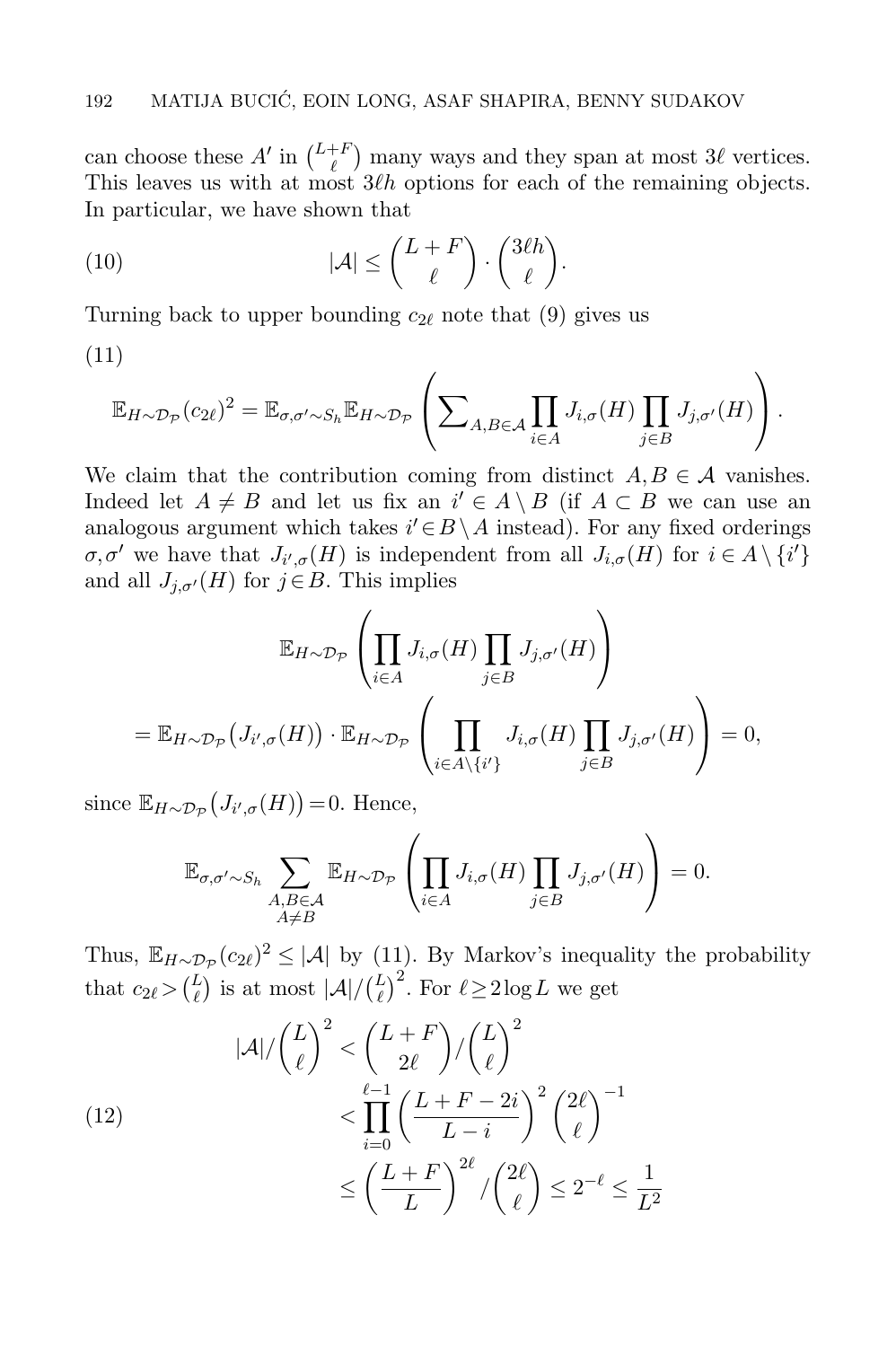where we used  $L \geq F$  and in the second to last inequality we took c small enough and  $\ell \geq \ell_0$  since  $h \geq h_0$ . When  $\ell < 2 \log L$  using [\(10\)](#page-17-1)

$$
|\mathcal{A}|/\binom{L}{\ell}^2 \le \binom{L+F}{\ell} \cdot \binom{3\ell h}{\ell}/\binom{L}{\ell}^2 \le \left(\frac{3\ell h(L+F)}{(L-\ell)^2}\right)^{\ell} \le \frac{16\log L}{\sqrt{L}}.
$$

Here we used  $L \ge 10F$  and  $h^2/8 \le L \le h^2/6$  and assumed h is large enough for  $\frac{16 \log L}{\sqrt{L}} \leq 1$ . Summing over all  $\ell$  we have shown that  $c_{2\ell} \leq {L \choose \ell}$  for all  $\ell \in [L]$ with probability at least  $1-2\log L \cdot \frac{16\log L}{\sqrt{L}} + \frac{L-2\log L}{L^2} = 1-o(1)$ . П

**Remark.** It is well-known (see [\[24\]](#page-32-14)) that for any  $h \in \mathbb{N}$  with  $h \equiv 1$  or 3 mod 6 the complete graph  $K_h$  on vertex set  $[h]$  admits a Steiner triple decomposition. That is, there is a partition  $P$  of  $K_h$  as above for which  $F=0$ . Note that in this case  $\mathcal{D}_{\mathcal{P}}$  is always a regular tournament. So there is an infinite family of  $\mathcal{T}_{\text{cliq}}$ -forcing regular tournaments.

#### 5.  $\mathcal{T}_{\text{bin}}$ -forcing tournaments

<span id="page-18-0"></span>In the previous section we have shown that there are many  $\mathcal{T}_{\text{cliq}}$ -forcing tournaments. Our original goal however was to study locally forcing tournaments and Theorem [3.2](#page-10-0) only says that locally forcing tournaments are necessarily  $\mathcal{T}_{\text{cliq}}$ -forcing. While we believe this to be a sufficient condition, our argument requires a weak additional assumption, which we will call  $\mathcal{T}_{\text{bip}}$ -forcing. We show that being  $\mathcal{T}_{\text{bip}}$ -forcing and  $\mathcal{T}_{\text{cliq}}$ -forcing is equivalent to being locally forcing, which allows us to show that many  $\mathcal{T}_{\text{clio}}$ -forcing tournaments found in the previous section are in fact locally forcing. We now give the formal definition of  $\mathcal{T}_{\text{bip}}$ -forcing.

**Definition.** We define the  $a$ -th order degree counting polynomial of an  $h$ vertex tournament by:

$$
p_{H,a}(x) := {h \choose a}^{-1} 2^{-{a \choose 2} - {h-a \choose 2}} \sum_{A \in {V(H) \choose a}} x^{e(A, V \setminus A)} (1-x)^{e(V \setminus A, A)}.
$$

**Definition.** An h-vertex tournament is  $\mathcal{T}_{\text{bip}}$ -forcing if there is no  $\alpha \in (1/2,1]$ such that  $p_{H,a}(\alpha) = 2^{-\binom{h}{2}}$  for all  $1 \le a \le h-1$  simultaneously.

We have seen that if H fails to be  $\mathcal{T}_{\text{cliq}}$ -forcing then there is an  $\alpha \neq 1/2$ such that  $\mathcal{T}(n,\alpha)$  has the same local count of H as the random tournament  $\mathcal{T}(n,1/2)$ . In the following lemma we will see that H not being  $\mathcal{T}_{\text{bio}}$ -forcing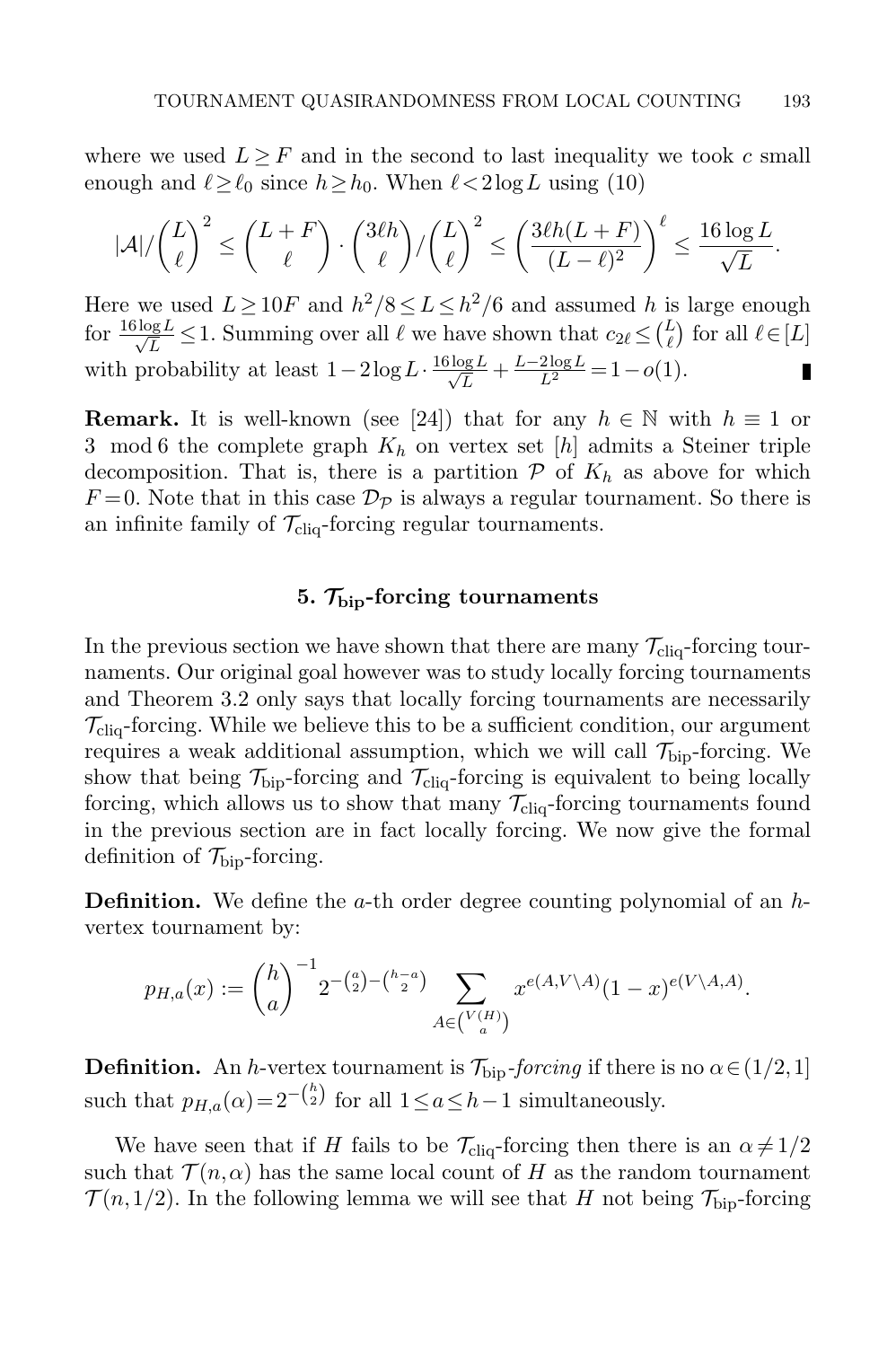means that there is an  $\alpha \neq 1/2$  such that  $\mathcal{T}(n,n,\alpha)$  does have the same count of H as  $\mathcal{T}(n,n,1/2) = \mathcal{T}(2n,1/2)$ . In fact H not being  $\mathcal{T}_{\text{bin}}$ -forcing is a seemingly much stronger restriction on  $H$  in the sense that it means that there is an  $\alpha > 1/2$  such that for all  $1 \le a \le h-1$ ,  $\mathcal{T}(n,n,\alpha)$  has the correct count of H with a vertices embedded to the left and  $h-a$  to the right side for all a simultaneously.

### **Lemma 5.1.** Every locally forcing tournament is  $\mathcal{T}_{\text{bio}}$ -forcing.

**Proof.** Suppose towards a contradiction that there is an  $\alpha \in (1/2,1]$  such that  $p_{H,a}(\alpha) = 2^{-\binom{h}{2}}$  for all  $1 \le a \le h-1$ . Now select  $T \sim \mathcal{T}(n,n,\alpha)$  with bipartition  $(L, R)$ . For a set  $U \subset L, W \subset R$  let  $X_{U,W}$  denote the random variable  $X_{U,W}(T) = N_T^*(H; U \cup W)$ . The probability that a fixed subset of size a of U and a fixed subset of size  $h-a$  of W span an embedding of H with  $A\subset V(H)$  being embedded to the left is  $2^{-\binom{a}{2}-\binom{h-a}{2}}\alpha^{e(A,V\setminus A)}(1-\alpha)^{e(V\setminus A,A)}$ . Summing over all possibilities we obtain

$$
\mathbb{E}_{T \sim \mathcal{T}(n,n,\alpha)}(X_{U,W})
$$
\n
$$
= \sum_{a=0}^{h} (|U|)_{a}(|W|)_{h-a} \times \sum_{A \in (V(H))} 2^{-\binom{a}{2} - \binom{h-a}{2}} \alpha^{e(A,V\setminus A)} (1-\alpha)^{e(V\setminus A,A)}
$$
\n
$$
= (|W|)_{h} 2^{-\binom{h}{2}} + \sum_{a=1}^{h-1} (|U|)_{a}(|W|)_{h-a} \times \binom{h}{a} p_{H,a}(\alpha) + (|U|)_{h} 2^{-\binom{h}{2}}
$$
\n
$$
= \sum_{a=0}^{h} \binom{h}{a} (|U|)_{a} (|W|)_{h-a} \times 2^{-\binom{h}{2}}
$$
\n
$$
= (|U| + |W|)_{h} \times 2^{-\binom{h}{2}},
$$

Where in the last equality we used the identity  $\sum_{a=0}^{h} {b \choose a}$  $\binom{b}{a}\binom{c}{h-a} = \binom{b+c}{h}$  $h^{+c}$ ) holding for any  $b, c$ .

The rest of the proof proceeds in the same way as the proof of Theorem [3.2](#page-10-0) except that the number of forwards edges of  $T(n,n,\alpha)$  is  $(1/4+\alpha/2)\binom{2n}{2}$  $2^{2n/2}$   $\pm o(n^2)$  with probability 1 –  $o(1)$ . П

This lemma together with Theorem [3.2](#page-10-0) shows the 'only if' part of Theorem [1.6.](#page-5-0) We postpone the proof of the 'if' part to the next section, showing first that there are many tournaments which are  $\mathcal{T}_{\text{bio}}$ -forcing, in addition to being  $\mathcal{T}_{\text{cliq}}$ -forcing.

As already mentioned, we believe being  $\mathcal{T}_{\text{bio}}$ -forcing is a very weak additional condition which might be already implied by being  $\mathcal{T}_{\text{cliq}}$ -forcing. It is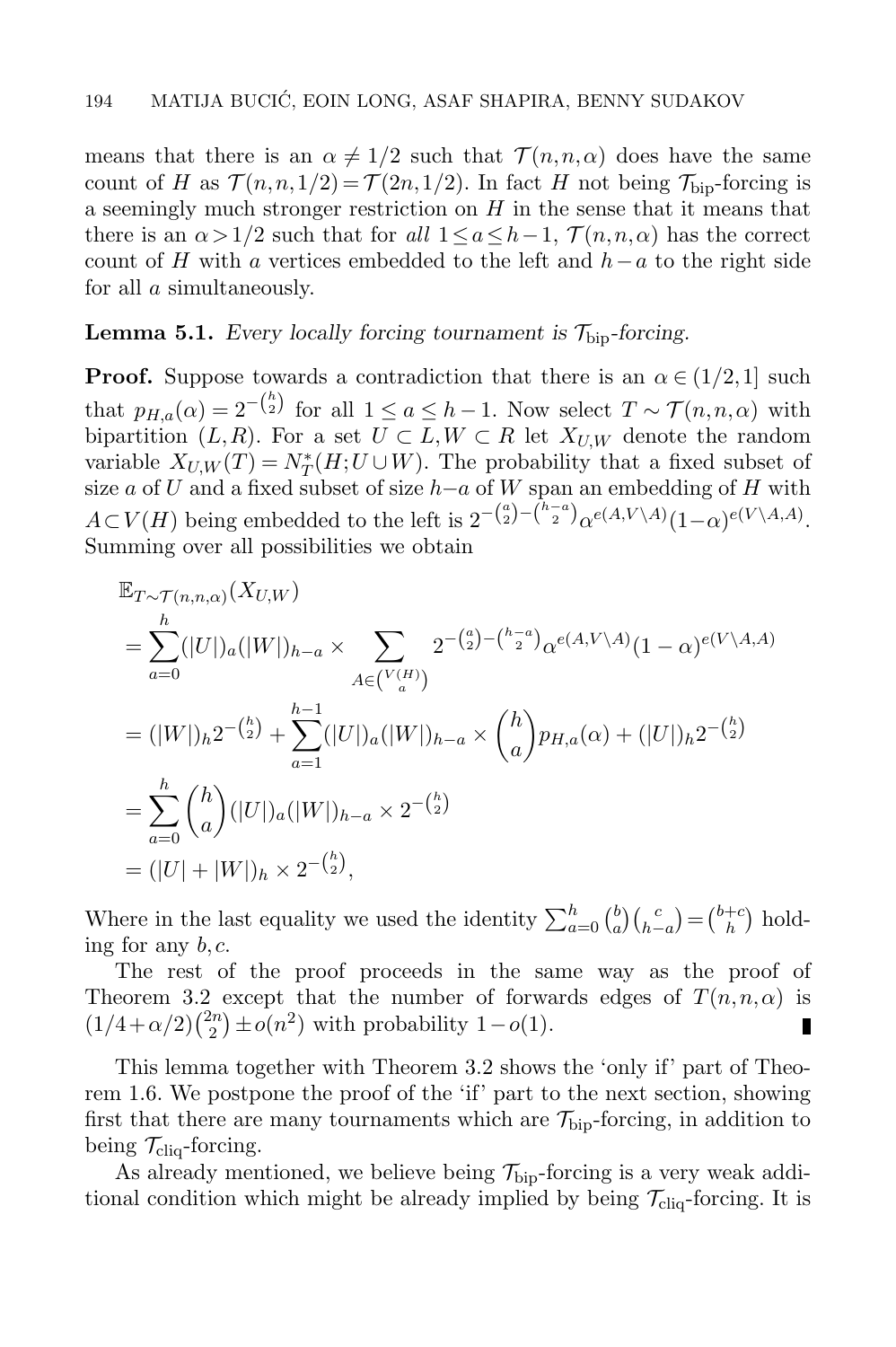even possible that all tournaments are  $\mathcal{T}_{\text{bio}}$ -forcing. We now give certain simple conditions that make a tournament  $\mathcal{T}_{\text{bip}}$ -forcing. We say that an h-vertex tournament H is nearly regular if  $|d_H^+(v) - d_H^-(v)| < \sqrt{h}/2$  for all  $v \in V(H)$ .

<span id="page-20-0"></span>**Lemma 5.2.** Any nearly regular tournament is  $\mathcal{T}_{\text{bip}}$ -forcing.

**Proof.** We are going to show that  $p_{H,1}(x) + p_{H,h-1}(x) < 2 \cdot 2^{-\binom{h}{2}}$  for all  $x \in (1/2, 1]$ . It will be easier to work with the following polynomials

$$
q_{H,a}(x) = 2^{\binom{h}{2}} \cdot p_{H,a} \left( \frac{1+x}{2} \right)
$$
  
=  $\binom{h}{a}^{-1} \sum_{A \in \binom{V(H)}{a}} (1+x)^{e(A,V\setminus A)} (1-x)^{e(V\setminus A,A)}.$ 

So that

$$
q_{H,1}(x) + q_{H,h-1}(x)
$$
  
=  $\frac{1}{h} \sum_{v \in V(H)} (1+x)^{d^+(v)} (1-x)^{d^-(v)} + (1+x)^{d^-(v)} (1-x)^{d^+(v)}$   
=  $\frac{1}{h} \sum_{v \in V(H)} (1-x^2)^{\min(d^+(v),d^-(v))} \left( (1+x)^{|d^+(v)-d^-(v)|} + (1-x)^{|d^-(v)-d^+(v)|} \right)$   
 $\leq (1-x^2)^{h/6} \left( (1+x)^{\lfloor \sqrt{h}/2 \rfloor} + (1-x)^{\lfloor \sqrt{h}/2 \rfloor} \right)$ 

Where we used that  $\min(d^+(v), d^-(v)) \ge (h-1)/2 - \sqrt{2}$  $h/2 \geq h/6$ , when  $h \geq 5$ and that if  $h < 5$  near regularity implies regularity so  $(h-1)/2 \ge h/6$ . Note that since  $\begin{pmatrix} \sqrt{h}/2 \\ 2\ell \end{pmatrix}$  $\left(\frac{\overline{h}}{2\ell}\right) \leq \frac{(\sqrt{h}/2)^{2\ell}}{(2\ell)!} \leq \left(\frac{h}{6\ell}\right)$  $\left(\frac{h}{6\ell}\right)^{\ell} \leq \left(\frac{h/6}{\ell}\right)$  $\binom{6}{\ell}$ 

$$
(1+x)^{\lfloor \sqrt{h}/2 \rfloor} + (1-x)^{\lfloor \sqrt{h}/2 \rfloor} \le 2 \sum_{\ell=0}^{\sqrt{h}/4} {\binom{\sqrt{h}/2}{2\ell}} x^{2\ell}
$$
  

$$
\le 2 \sum_{\ell=0}^{\sqrt{h}/4} {\binom{h/6}{\ell}} x^{2\ell} \le 2(1+x^2)^{h/6}.
$$

Combining the above two inequalities we obtain  $q_{H,1}(x) + q_{H,h-1}(x) \leq$  $2(1-x^4)^{h/6}$  < 2 as desired. п

Note that we know by Lemma [3.3](#page-11-2) that any  $\mathcal{T}_{\text{cliq}}$ -forcing tournament must be almost regular but the restriction of the above lemma is slightly stronger. On the other hand our argument only uses a much weaker property than the one given to us by the definition of being  $\mathcal{T}_{\text{bip}}$ -forcing.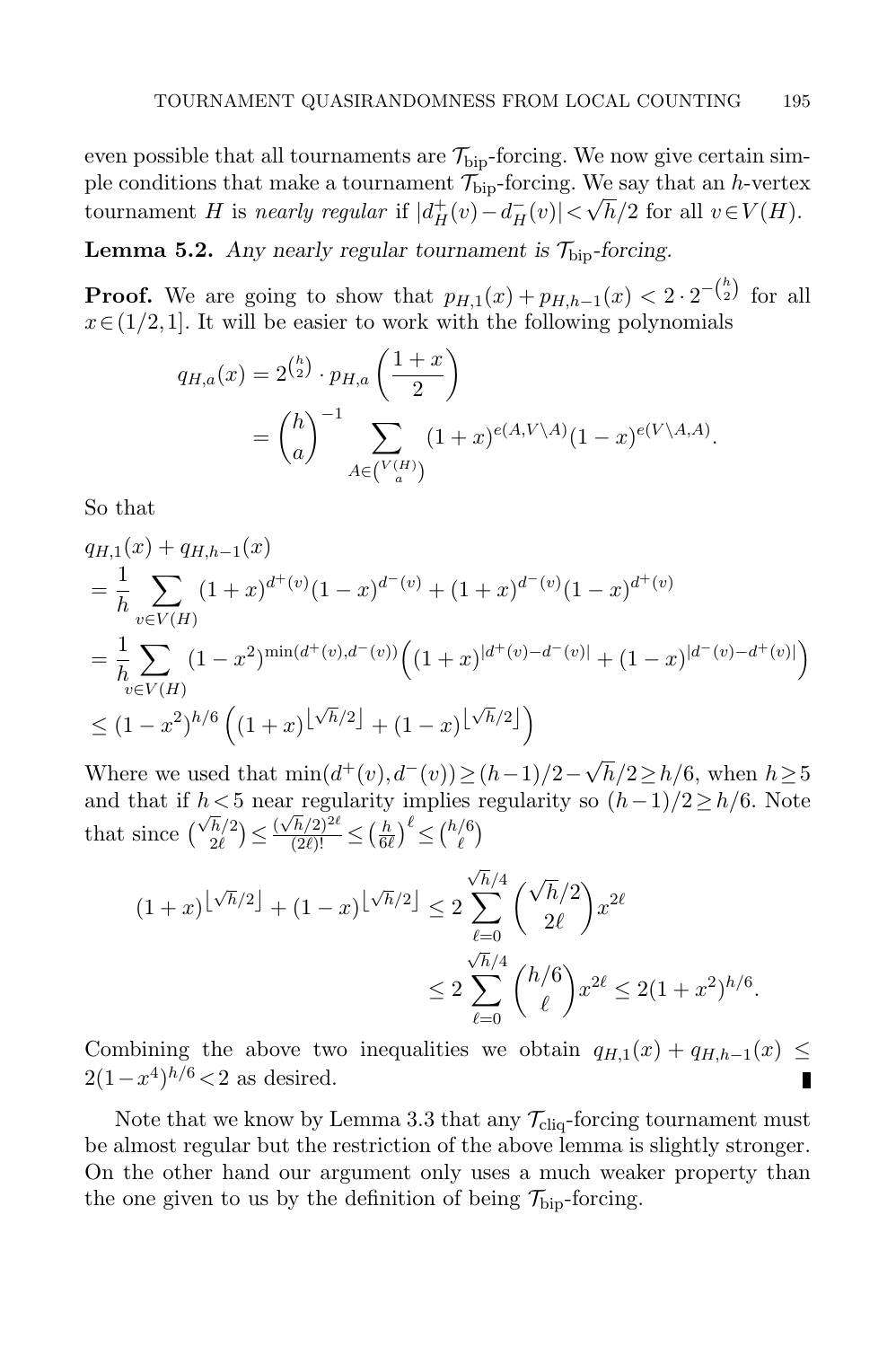Remark. It is not hard to adapt our proof of Lemma [4.1](#page-15-1) to show that the random tournament  $\mathcal{D}_{\mathcal{P}}$  is  $\mathcal{T}_{\text{bio}}$ -forcing provided  $\mathcal{P}$  consists of at most  $ch^2$ edges (and the remaining objects are triangles) for sufficiently small  $c$ . So in some sense all our examples from the previous section are in fact locally forcing.

To conclude the section we deduce Theorem [1.5,](#page-4-2) assuming the 'if' statement from Theorem [1.6](#page-5-0) (which will be proven in the next section).

**Proof of Theorem [1.5.](#page-4-2)** Let  $P$  be a partition of  $K_h$  consisting of triangles **Proof of Theorem 1.5.** Let P be a partition of  $R_h$  consisting of triangles and edges with every vertex incident to less than  $\sqrt{h}/2$  of the edges in P. It is easy to see that such a partition exists for any large enough  $h$  (for example by a result of Gustavsson [\[21\]](#page-32-18)).

By Lemma [4.1](#page-15-1)  $H \sim \mathcal{D}_{\mathcal{P}}$  is  $\mathcal{T}_{\text{clia}}$ -forcing w.h.p.. Furthermore, any  $H \sim \mathcal{D}_{\mathcal{P}}$  is nearly regular and so by Lemma [5.2](#page-20-0) it is  $\mathcal{T}_{\text{bin}}$ -forcing. Putting these together, Theorem [1.6](#page-5-0) shows that the tournament  $H \sim \mathcal{D}_{\mathcal{P}}$  is w.h.p. locally forcing.

### 6. Proving local forcing

<span id="page-21-0"></span>Before proceeding to the proof of the 'if' statement of Theorem [1.6](#page-5-0) in subsection [6.2,](#page-23-0) we first recall some results on regularity lemmas for directed graphs in the next subsection.

#### 6.1. Regularity and counting lemmas for directed graphs

A directed graph  $D = (V, E)$  consists of a set V of vertices and a set of edges  $E \subset V \times V$ . Clearly any tournament is also a directed graph. Given disjoint sets  $A, B \subset V$  we write  $E(A, B)$  to denote the collection of edges  $(a, b) \in E \cap (A \times B)$  and  $e(A, B) = |E(A, B)|$ . We will write  $d(A, B)$  to denote the *density* of the pair  $(A, B)$ , given by

$$
d(A, B) = \frac{|E(A, B)|}{|A||B|}.
$$

Note that if T is a tournament then  $d(A, B) = 1 - d(B, A)$ . Given disjoint sets  $X, Y \subset V$  we say that  $(X, Y)$  is an  $\varepsilon$ -regular pair if all  $X' \subset X$  and  $Y' \subset Y$ with  $|X'| \geq \varepsilon |X|$  and  $|Y'| \geq \varepsilon |Y|$  satisfy

$$
|d(X',Y') - d(X,Y)| \le \varepsilon \quad \text{and} \quad |d(Y',X') - d(Y,X)| \le \varepsilon.
$$

A partition of  $V = \{V_0, V_1, \ldots, V_K\}$  is said to be an  $\varepsilon$ -regular partition of D if: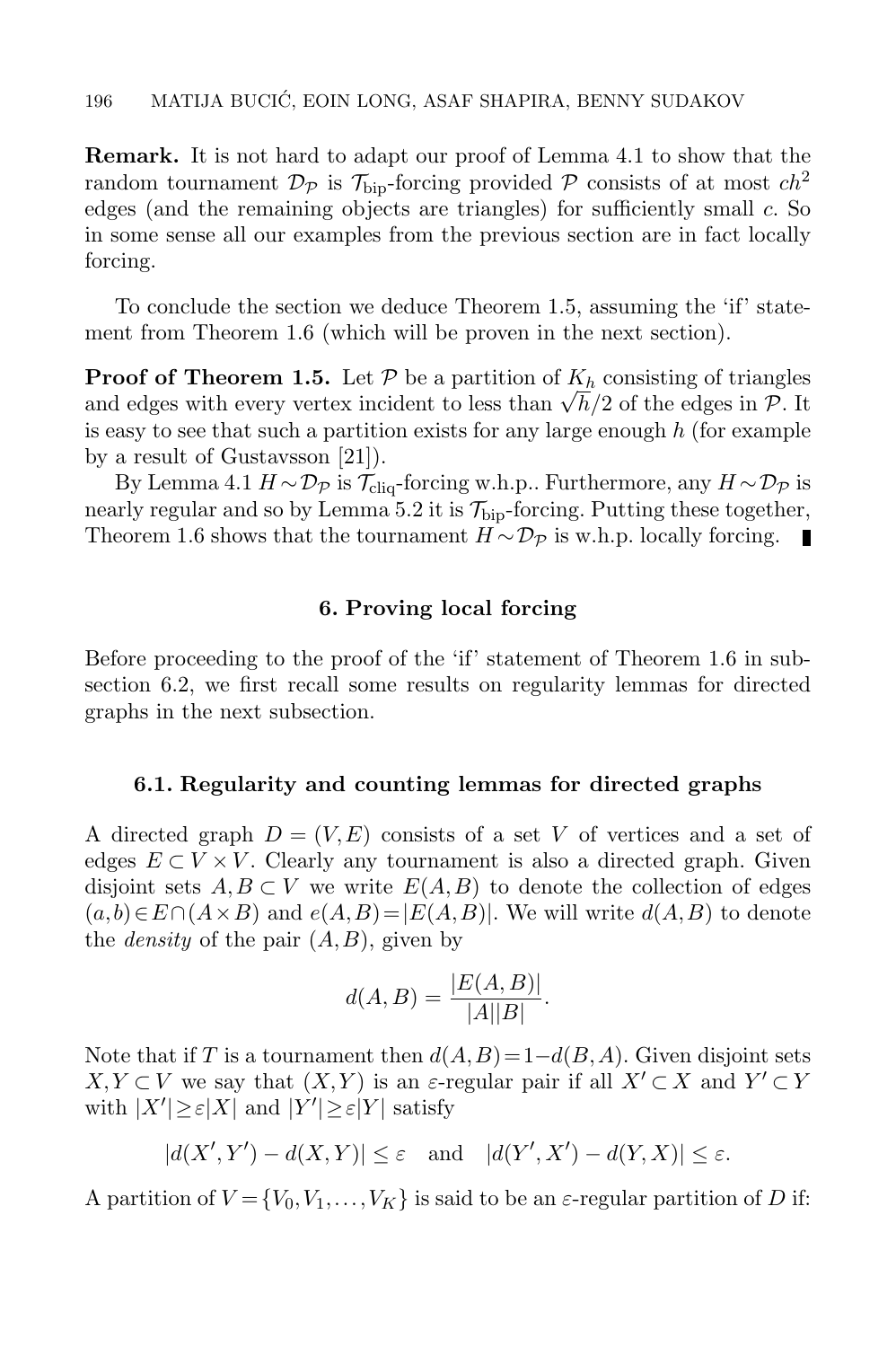$(i)$   $|V_0| \leq \varepsilon |V|$ ,

(ii)  $|V_1| = \cdots = |V_K|$ ,

(iii) all but at most  $\varepsilon {K \choose 2}$  of the pairs  $(V_i, V_j)$  with  $1 \leq i < j \leq K$  are  $\varepsilon$ -regular. The set  $V_0$  is called the exceptional set and the sets  $V_1, \ldots, V_K$  are clusters. This partition is said to refine a partition  $V = U_1 \cup \cdots \cup U_L$  if for all  $k \in [K]$ we have  $V_k \subset U_l$  for some  $l \in [L]$ .

The directed regularity lemma of Alon and Shapira from [\[3\]](#page-31-13), which ex-tends Szemerédi's graph regularity lemma [\[35\]](#page-32-19), states the following:

<span id="page-22-0"></span>**Theorem 6.1.** Given  $m, L \in \mathbb{N}$  and  $\varepsilon > 0$ , there is  $M = M(m, L, \varepsilon)$  with the following property. Given a directed graph  $D = (V, E)$  with  $|V| \geq M$  and a partition  $V = U_1 \cup \cdots \cup U_L$  there is an  $\varepsilon$ -regular partition  $\{V_0, V_1, \ldots, V_K\}$  with  $m \leq K \leq M$ , which refines  $U_1 \cup \cdots \cup U_L$ .

Remark. While the theorem in [\[3\]](#page-31-13) does not mention refinements, it follows easily from the proof.

A convenient structure associated with a regular partition  $\{V_0, V_1, \ldots, V_K\}$ is the reduced graph  $\mathcal{R}$ , which has vertex set  $\{V_1,\ldots,V_K\}$  with the property that  $V_i V_j$  is an edge of R if  $(V_i, V_j)$  is an  $\varepsilon$ -regular pair. Note that by definition  $R$  has at least  $(1 - \varepsilon) {K \choose 2}$  edges.

We will also require the following counting lemma.

<span id="page-22-1"></span>**Lemma 6.2.** Let  $T = (V, E)$  be a tournament and  $V_1, \ldots, V_h$  be disjoint subsets of V. Suppose that for each  $1 \leq i < j \leq h$  the pair  $(V_i, V_j)$  is  $\varepsilon$ -regular with density  $d_{ij}$ , with  $d_{ji} = 1 - d_{ij}$ . Then given an h-vertex tournament H with  $V(H) = \{u_1, \ldots, u_h\}$ , the number of copies of H in T, with  $u_i$  sent to  $V_i$  for all  $i \in [h]$  is

$$
\left(\prod_{\overrightarrow{u_iu_j}\in E(H)}d_{ij}\pm C_h\varepsilon\right)\prod_{l\in[h]}|V_l|,
$$

where  $C_h$  is a constant depending only on h.

**Proof.** By deleting directed edges of T which are not of the form  $\overrightarrow{v_iv_j}$ with  $v_i \in V_i$ ,  $v_j \in V_j$  and  $\overrightarrow{u_i u_j} \in E(H)$  and ignoring the directions of the remaining edges, this follows immediately from the usual graph counting lemma; see [\[31\]](#page-32-20). П

An embedding  $\phi$  of a h-vertex tournament H into a tournament T is said to be partite with respect to the disjoint sets  $U_1,\ldots,U_h\subset V(T)$  if each set  $U_i$ receives one vertex of the embedding. Let  $\text{Emb}_T(H;U_1,\ldots,U_h)$  denote the set of all such  $\phi$  and let  $N_T^*(H; U_1, \ldots, U_h) = |\text{Emb}_T(H; U_1, \ldots, U_h)|$ .

<span id="page-22-2"></span>The following proposition gives a 'partite version' of property  $\mathcal{P}_2^*(H)$ .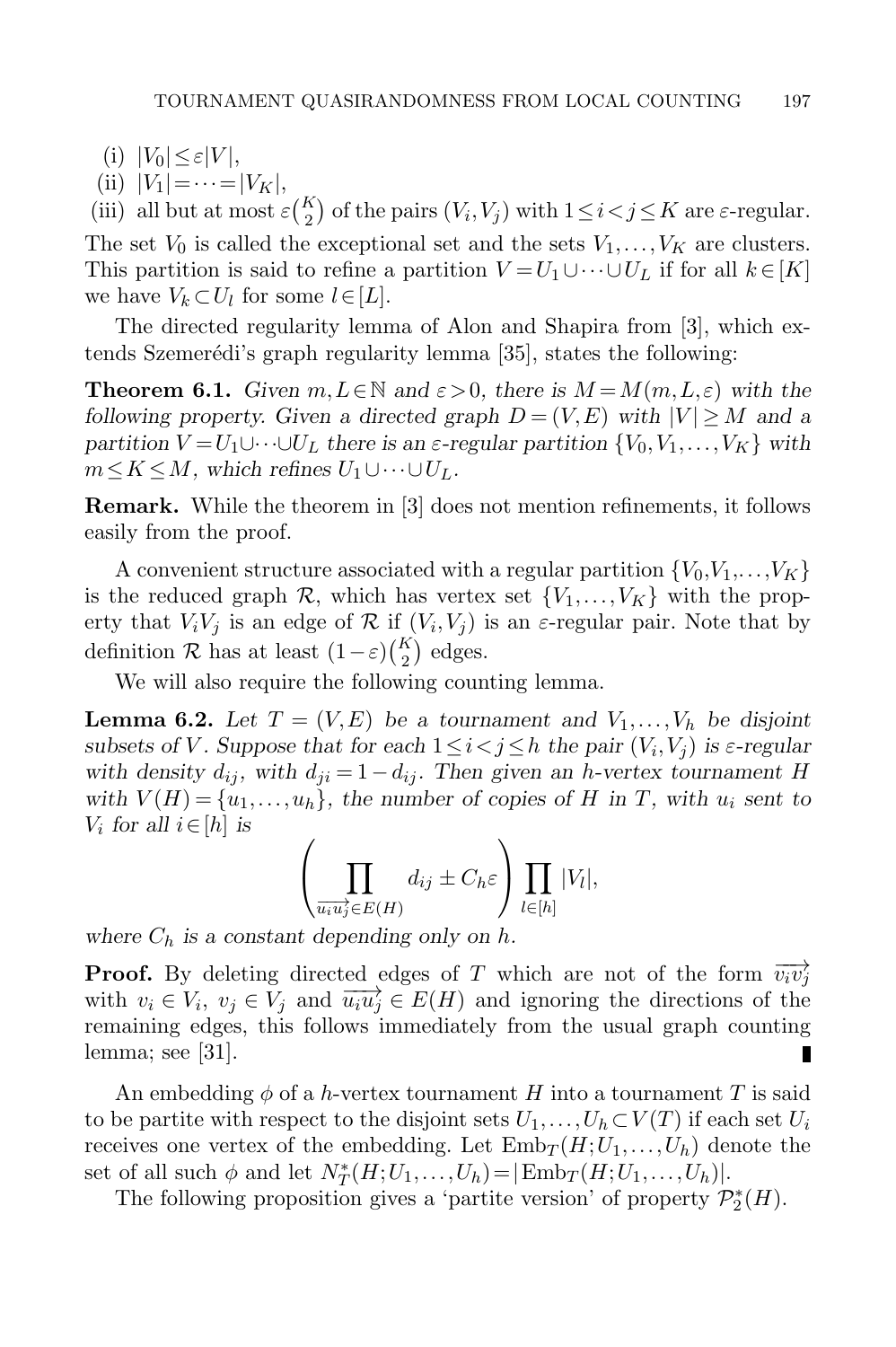**Proposition 6.3.** Let H be an h-vertex tournament. Suppose that for some constants  $\rho$ , C and an n-vertex tournament T we have  $N^*_T(H;U) = \rho |U|^h \pm C$ for all  $U \subset V(T)$ . Then  $N_T^*(H;U_1,\ldots,U_h) = h! \rho \prod_{i \in [h]} |U_i| \pm 2^hC$  for all disjoint sets  $U_1,\ldots,U_h\subset V(T)$ .

**Proof.** By the inclusion-exclusion principle we have

$$
N_T^*(H; U_1, \ldots, U_h) = \sum_{r=1}^h (-1)^{h-r} \left( \sum_{I \in \binom{[h]}{r}} N_T^*(H; \bigcup_{i \in I} U_i) \right).
$$

Using  $N_T^*(H; \bigcup_{i \in I} U_i) = \rho \left(\sum_{i \in I} |U_i|\right)^h \pm C$  for all  $I \subset [h]$  gives

$$
N_T^*(H; U_1, \dots, U_h) = \rho \times \left( \sum_{r=1}^h (-1)^{h-r} \left( \sum_{I \in \binom{[h]}{r}} \left( \sum_{i \in I} |U_i| \right)^h \right) \right) \pm 2^h C
$$
  
=  $\rho \times \left( h! \prod_{i \in [h]} |U_i| \right) \pm 2^h C.$ 

The final equality holds as the summed term in the penultimate equation can be viewed as counting, using inclusion-exclusion, the maps  $g: [h] \to \bigcup_{i \in [h]} U_i$ sending each  $i \in [h]$  to distinct  $U_j$ . Indeed there are  $h! \prod_{i \in [h]} |U_i|$  such g which intersect each of the h sets  $U_i$  and for each  $1 \leq r \leq h$  there are  $\sum_{I \in \binom{[h]}{r}} \left(\sum_{i \in I} |U_i|\right)^h$  such maps which intersect at most r of the  $U_i$ 's. П

## 6.2.  $\mathcal{T}_{\text{clia}}$ -forcing and  $\mathcal{T}_{\text{bio}}$ -forcing imply local forcing

<span id="page-23-0"></span>Before proceeding to the main result of this section, we note a simple consequence of Ramsey's theorem.

<span id="page-23-1"></span>**Lemma 6.4.** Given  $\alpha > 0$  and  $k, \ell \in \mathbb{N}$  there is  $\gamma = \gamma(k, \ell, \alpha) > 0$  and  $n_0 =$  $n_0(k, \ell, \alpha) \in \mathbb{N}$  with the following property. Suppose that G is an n-vertex graph with  $n \ge n_0$  and at least  $(1 - \gamma) \binom{n_0}{2}$  $\binom{n}{2}$  edges. Then in any k-colouring of  $E(G)$  there are vertex disjoint sets  $U_1, \ldots, U_M \subset V(G)$  so that:

- (i)  $G[U_m]$  is a monochromatic clique of order  $\ell$  for all  $m \in [M];$
- $(ii)$  $V(G) \setminus (\cup_{m \in [M]} U_m) \Big| \le \alpha n.$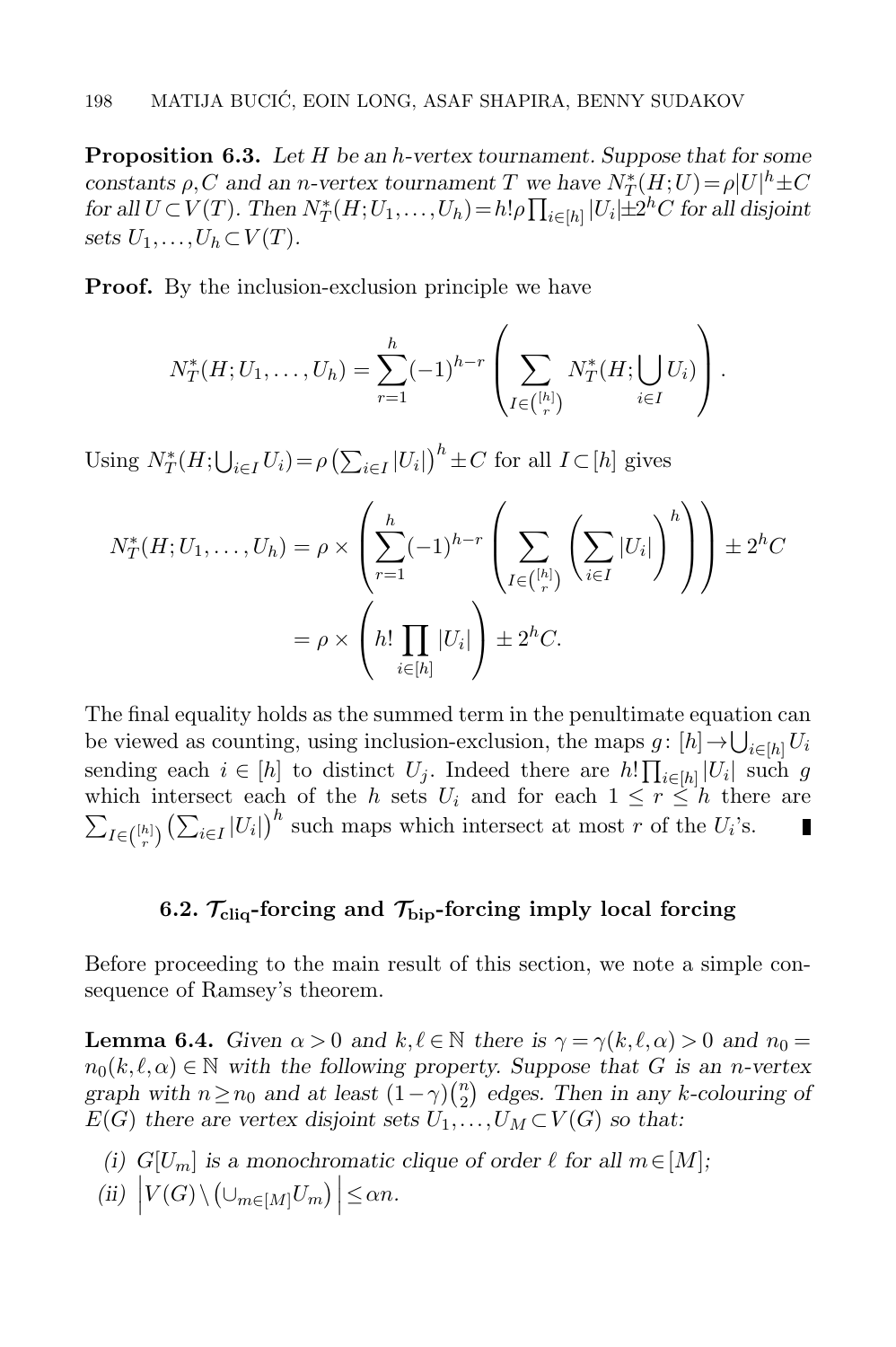**Proof.** Set  $R := R_k(\ell)$ , the k-colour Ramsey number of an  $\ell$ -vertex clique. Also set  $\gamma = \alpha^2/2R$  and  $n_0 = \lfloor 2R/\alpha \rfloor$ . Suppose we are given a k-colouring of  $E(G)$  as in the statement. To prove the lemma it suffices to show that every  $W \subset V(G)$  with  $|W| \geq \alpha n$  contains a set  $U \subset W$  with  $|U| = \ell$  so that  $G[U]$ is a monochromatic clique. Indeed, using this property we can then greedily find sets  $U_1, \ldots, U_M$  as in the lemma.

To see that this holds, first note that since  $|W| \ge \alpha n \ge 2R$  and  $|W|^2 \ge$  $\alpha^2 n^2 = 2\gamma R n^2$ , we have

$$
e(G[W]) \ge { |W| \choose 2} - \gamma {n \choose 2} > \left(1 - \frac{1}{R}\right) \frac{|W|^2}{2} + \left( \frac{|W|^2}{2R} - \frac{|W|}{2} - \frac{\gamma n^2}{2} \right) \ge \left(1 - \frac{1}{R}\right) \frac{|W|^2}{2}.
$$

By Turán's theorem there is  $W' \subset W$  such that  $|W'| = R$  and  $G[W']$  is complete. As  $G[W]$  is k-coloured, from Ramsey's theorem and the definition of R, there is  $U \subset W'$  with  $|U| = \ell$  and  $G[U]$  is monochromatic. This completes the proof. П

We now turn to the proof of the 'if' part of Theorem [1.6.](#page-5-0)

**Theorem 6.5.** Any  $\mathcal{T}_{\text{cliq}}$ -forcing and  $\mathcal{T}_{\text{bio}}$ -forcing tournament is locally forcing.

**Proof.** Let H be a  $\mathcal{T}_{\text{clic}}$ -forcing and  $\mathcal{T}_{\text{bin}}$ -forcing tournament with  $|H| = h$ . We are required to show that given  $\theta > 0$  there is  $\delta > 0$  and  $n_0$  such that the following holds. Suppose that T is an n-vertex tournament with  $n \geq n_0$ which satisfies

<span id="page-24-0"></span>(13) 
$$
N_T^*(H;U) = 2^{-\binom{h}{2}}|U|^h \pm \delta n^h
$$

for all  $U \subset V(T)$ . Then any ordering of  $V(T)$  has at most  $\frac{1}{2} {n \choose 2}$  $n \choose 2} + \theta n^2$  forward edges.

Let us now give a sketch of the proof before delving into the details. Let  $v_1, \ldots, v_n$  be an ordering of  $V(T)$ . We begin by splitting the vertices into consecutive sets  $U_{\ell}$  of almost equal size. Then we apply the regularity lemma (Theorem [6.1\)](#page-22-0) to refine this partition. Taking the reduced graph we define  $\mathcal{R}_{\ell}$  to be its subgraph consisting of clusters contained in  $U_{\ell}$ . We colour all edges of  $\mathcal{R}_{\ell}$  which join clusters with density between them belonging to the same small interval in the colour indexed by this interval. If we split [0,1] into finitely many such intervals we obtain a colouring of  $\mathcal{R}_{\ell}$  to which we can apply Lemma [6.4](#page-23-1) to group most of the clusters inside each  $\mathcal{R}_{\ell}$  into monochromatic cliques. We now show that all edges inside these cliques must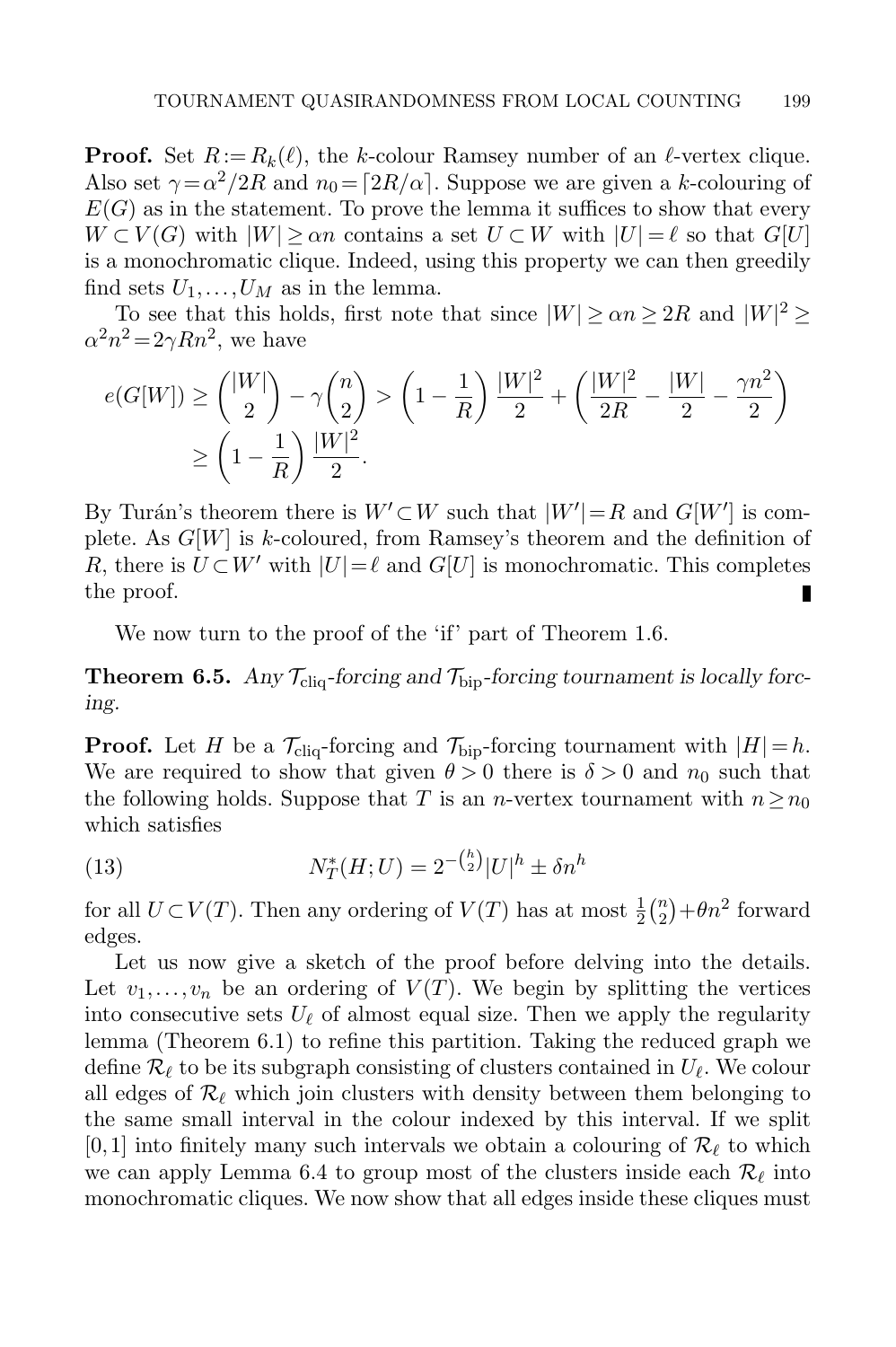have density close to 1/2. To see this assume the opposite, so that there is a clique C with all edges having density bounded away from  $1/2$ . Now using Lemma [6.2](#page-22-1) and H being  $\mathcal{T}_{\text{cliq}}$ -forcing we conclude that there are too few copies of  $H$  between the clusters of  $C$ , compared to what is guaranteed by Proposition [6.3,](#page-22-2) which holds by [\(13\)](#page-24-0).

We then proceed to upper bound the number of forwards edges of T. The main contribution comes from edges between  $\varepsilon$ -regular pairs of clusters between different  $U_{\ell}$ 's. To bound this number for a pair of cliques belonging to different  $U_{\ell}$ 's and a fixed  $d > 1/2 + \theta$  we build an auxiliary bipartite graph with clusters of the two cliques making the sides of the bipartition and making an edge for any pair of  $\varepsilon$ -regular clusters which have density roughly d in the forwards direction. We show that this auxiliary graph can not contain  $K_{a,h-a}$  for some a, as otherwise by using a similar argument as before, we get h clusters between which we have a wrong count of the copies of H using the fact H is  $\mathcal{T}_{\text{bip}}$ -forcing. By grouping densities and applying the above reasoning for each group we show that there are few forwards edges between the two cliques. Trivially bounding the remaining contributions we show that there are fewer forwards edges than required, completing the proof.

Before beginning we will fix a number of parameters to be used in the proof. Let  $\xi = \xi(H,\theta)$  be the minimum of the continuous function  $f(x) =$  $\max_{a \in [h-1]} (|2^{\binom{h}{2}} p_{H,a}(x) - 1|)$  on the interval  $[1/2 + \theta, 1]$ . Note that since H is  $\mathcal{T}_{\text{bip}}$ -forcing we have  $f(x) > 0$  for each x in this range so since f is continuous we get  $\xi > 0$ . Set  $\eta = \xi 2^{-\binom{h}{2}-2}h^{-2}$ . Since H is  $\mathcal{T}_{\text{cliq}}$ -forcing and  $p_H(x)$  is continuous there is  $\zeta \in (0, \eta)$  with the property that if  $x \in [0,1]$  and  $p_H(x) \ge$  $2^{-{h \choose 2}} - \zeta$  then  $x = (1 \pm \eta)/2$ . Take  $\alpha = \theta/64$ ,  $m = \max(\lceil 4h^2/\zeta \rceil, \lceil 2/\eta \rceil)$ ,  $L = \lceil 16\theta^{-1} \rceil$  and  $N_1 = \lceil (2(\theta \eta)^{-1} h)^h \rceil$ . Also set  $m_{min} = 4Ln_0(m, N_1, \alpha)$  and  $\gamma = \gamma(m, N_1, \alpha)$  as in Lemma [6.4.](#page-23-1) With  $C_h$  as in Lemma [6.2,](#page-22-1) take  $\varepsilon > 0$  so that

$$
\varepsilon = \min\left(\frac{1}{4L}, \frac{\gamma}{8L^2}, \frac{\zeta}{4C_h}, \frac{\theta^3}{32}\right).
$$

Lastly, set  $n_0 = M = \max(M(m_{min}, L, \varepsilon), 8L)$  as in Theorem [6.1](#page-22-0) and  $\delta =$  $\zeta(4M)^{-h}/2.$ 

To begin the proof set  $U_{\ell} = \{v_i \in V(T): i \in ((\ell - 1)n/L, \ell n/L]\}\)$  for all  $\ell \in [L]$ . Note that  $|U_{\ell}| \geq n/L-2$ . Provided  $n \geq n_0$ , we may apply the Theorem [6.1](#page-22-0) to T to obtain an  $\varepsilon$ -regular partition  ${V_k}_{k \in [K]} \cup {V_0}$  refining  ${U_\ell}_{\ell \in [L]}$ , with  $m_{min} \leq K \leq M$ . Let R denote the reduced graph of this partition and  $\mathcal{R}_{\ell}$  denote the subgraph of  $\mathcal R$  consisting of the clusters contained in  $U_{\ell}$ . Setting  $W_{\ell} = |\mathcal{R}_{\ell}|$ , we have  $W_{\ell} \geq \frac{K}{2l}$  $\frac{K}{2L}$  for all  $\ell \in [L]$ . Indeed, since  $|V_k| = |V_{k'}|$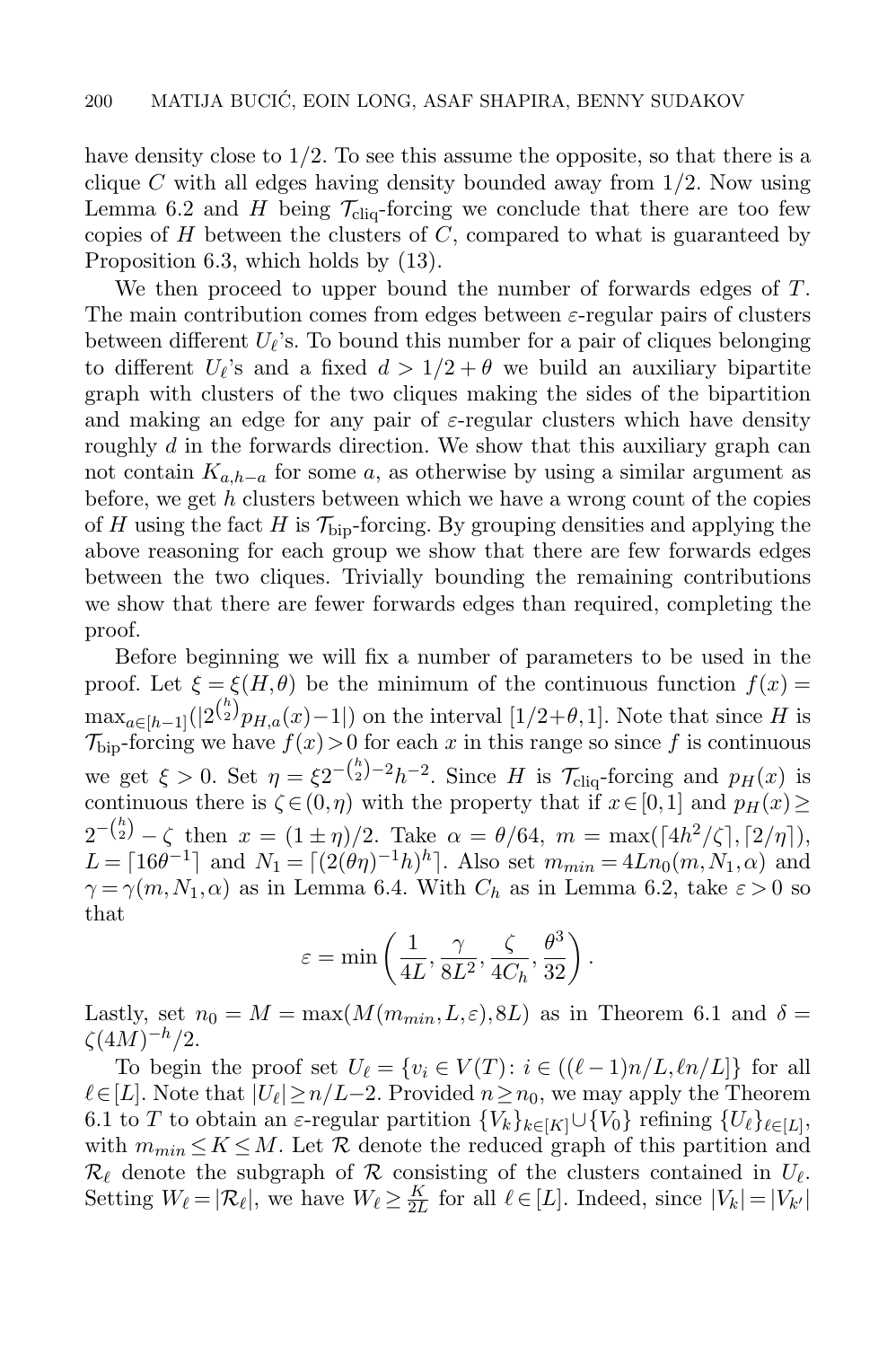for all  $k, k' \in [K]$  we have

$$
n \geq \sum_{k \in [K]} |V_k| = \frac{K}{W_{\ell}} \sum_{V_k \in V(\mathcal{R}_{\ell})} |V_k| \geq \frac{K}{W_{\ell}} \left( |U_{\ell}| - |V_0| \right) \geq \frac{K}{W_{\ell}} \times \frac{n}{2L},
$$

using  $|U_{\ell}| - |V_0| \ge (n/L - 2) - \varepsilon n \ge \frac{n}{2l}$  $\frac{n}{2L}$ . Rearranging, we find  $W_{\ell} \ge \frac{K}{2L}$  $\frac{R}{2L}$  for all  $\ell \in [L]$ .

**Claim.** Each  $\mathcal{R}_\ell$  contains a collection of vertex disjoint cliques  $\mathcal{C}_\ell$  with the following properties:

- (i) Each clique  $C \in \mathcal{C}_{\ell}$  has order  $N_1$ ,
- (ii)  $|\mathcal{R}_{\ell} \setminus (\cup_{C \in \mathcal{C}_{\ell}} C)| \leq \alpha W_{\ell},$
- (iii)  $d(V_k, V_{k'}) = 1/2 \pm \eta$  for each edge  $V_k V_{k'}$  in a clique  $C \in \mathcal{C}_{\ell}$ .

To prove the claim, colour the edges of  $\mathcal{R}_{\ell}$  with m colours, where each pair  $V_k V_{k'}$  with  $k < k'$  gets color  $j \in [m-1]$  if  $d(V_k, V_{k'}) \in j/m \pm 1/m$  (ties broken arbitrarily). The graph  $\mathcal{R}_{\ell}$  contains at least  $\binom{W_{\ell}}{2} - \varepsilon \binom{K}{2} > (1 - \gamma) \binom{W_{\ell}}{2}$ edges, since  $W_{\ell} \ge \frac{K}{2L}$  $\frac{K}{2L}$ ,  $\frac{\gamma}{8L^2} \geq \varepsilon$  and  $K \geq m_{min} \geq 4L$ . Therefore, from Lemma [6.4,](#page-23-1) since  $|\mathcal{R}_{\ell}| \geq \frac{K}{2L} \geq \frac{m_{min}}{2L} \geq n_0(m,N_1,\alpha)$ , the graph  $\mathcal{R}_{\ell}$  contains a collection  $\mathcal{C}_{\ell}$  of vertex disjoint monochromatic cliques which satisfy parts (i) and (ii) from the claim.

It remains to show that part (iii) holds. Let  $C \in \mathcal{C}_{\ell}$  be monochromatic with colour j and  $V_{k_1}, \ldots, V_{k_h} \in C$  with  $k_1 < \ldots < k_h$ . As each pair  $(V_k, V_{k'})$ in C is  $\varepsilon$ -regular with  $d(V_{k_i}, V_{k_{i'}})=(j\pm 1)/m$ , by Lemma [6.2](#page-22-1) we have

$$
N_T^*(H; V_{k_1}, V_{k_2}, \dots, V_{k_h})
$$
  
=  $\sum_{\sigma \in S_h} \left( \left( \frac{j \pm 1}{m} \right)^{|F_{\sigma,H}|} \left( \frac{m - j \pm 1}{m} \right)^{|B_{\sigma,H}|} \pm C_h \varepsilon \right) \prod_{i \in [h]} |V_{k_i}|$   
=  $h! (p_H(j/m) \pm (C_h \varepsilon + h^2 m^{-1})) \prod_{i \in [h]} |V_{k_i}|$   
=  $h! (p_H(j/m) \pm \zeta/2) \prod_{i \in [h]} |V_{k_i}|.$ 

In the second equality here we used repeatedly the fact that for any  $x, y, t \in$ [0,1] such that  $x \pm t \in [0,1]$  we have  $(x \pm t)(y \pm t) = (x \pm t)y \pm t = xy \pm 2t$ . On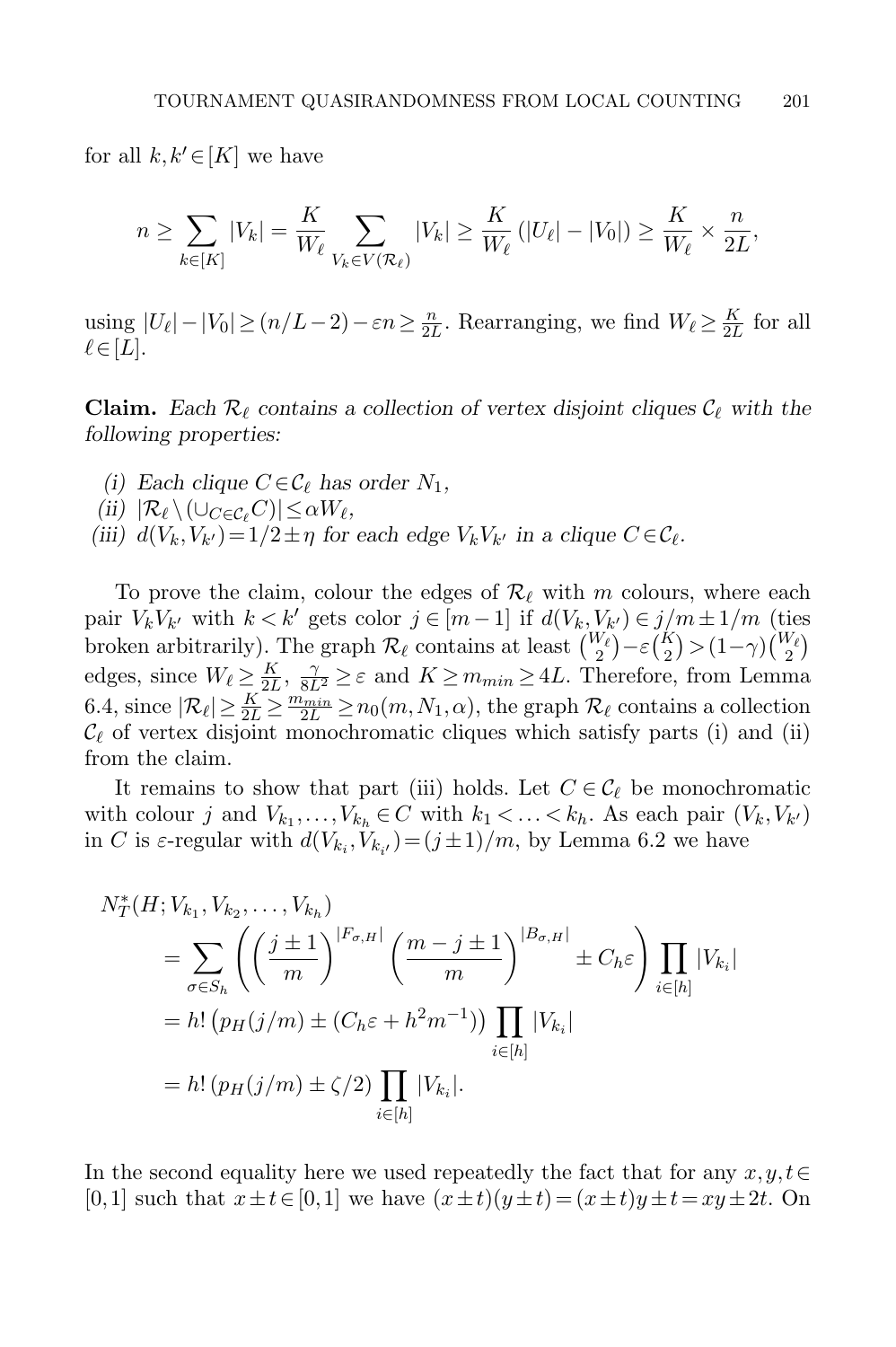the other hand, from [\(13\)](#page-24-0) and Proposition [6.3](#page-22-2) we also have

<span id="page-27-0"></span>(14)  

$$
N_T^*(H; V_{k_1}, V_{k_2}, \dots, V_{k_h}) = h!2^{-\binom{h}{2}} \prod_{i \in [h]} |V_{k_i}| \pm 2^h \delta n^h
$$

$$
= h! \left(2^{-\binom{h}{2}} \pm \zeta/2\right) \prod_{i \in [h]} |V_{k_i}|.
$$

Here we have used that all clusters  $V_k$  satisfy  $|V_k| \geq (n-|V_0|)/K \geq n/2M$  and  $\delta(4M)^h = \zeta/2$ . Combined, these bounds give  $p_H(j/m) = 2^{-\binom{h}{2}} \pm \zeta$ . By our choice of  $\zeta$  this forces  $j/m = (1 \pm \eta)/2$  and so  $d(V_k, V_{k'}) = (1 \pm \eta)/2 \pm m^{-1} =$  $1/2 \pm \eta$  for any pair  $V_k V_{k'}$  contained in a clique  $C \in \mathcal{C}_{\ell}$  giving (iii). This completes the proof of the claim.

We can now proceed to prove an upper bound on the number of forward edges of T. To do this, first fix  $1 \leq \ell < \ell' \leq L$  and  $C \in \mathcal{C}_{\ell}$  and  $C' \in \mathcal{C}_{\ell'}$ . We will prove that

<span id="page-27-1"></span>(15) 
$$
\sum_{\substack{V_k \in C, V_{k'} \in C':\\(V_k, V_{k'}) \text{ } \varepsilon \text{-reg}}} |E(V_k, V_{k'})| \le \left(\frac{1}{2} + \frac{3\theta}{2}\right) \left| \bigcup_{V_k \in C} V_k \right| \left| \bigcup_{V_{k'} \in C'} V_{k'} \right|.
$$

To see this fix some  $d > 1/2 + \theta$  and consider the auxilliary bipartite graph  $G$  with vertex set on one side being  $C$  and on the other side  $C'$ . We put an edge between clusters  $V_k \in C$  and  $V_{k'} \in C'$  if the pair  $(V_k, V_{k'})$  is  $\varepsilon$ -regular and has density  $d(V_k, V_{k'}) = d \pm \eta$ . Let a be such that  $|2^{h \choose 2} p_{H,a}(d) - 1| \geq \xi$ , which exists since  $d>1/2+\theta$ . Our goal is to show that G is  $K_{a,b-a}$ -free, which by Kővári-Sós-Turán theorem is going to tell us that  $G$  is sparse, allowing us to bound the number of forwards edges of  $T$  between  $C$  and  $C'$ .

To see this assume towards a contradiction that G contains a  $K_{a,h-a}$ . Let  $V_{k_1}, \ldots, V_{k_a}$  make one side and  $V_{k_{a+1}}, \ldots, V_{k_h}$  the other of this  $K_{a,b-a}$ . By part (iii) of the claim, all pairs  $(V_{k_i}, V_{k_{i'}})$  are  $\varepsilon$ -regular with  $d(V_{k_i}, V_{k_{i'}})=1/2 \pm \eta$ for distinct  $i, i' \in [a]$  or distinct  $i, i' \in [a+1, h]$ . Any  $\phi \in \text{Emb}_T(H; V_{k_1}, \ldots, V_{k_h})$ embeds  $\binom{a}{2}$  $\binom{a}{2} + \binom{h-a}{2}$  $\binom{-a}{2}$  edges of H into pairs with density  $1/2 \pm \eta$ . If  $A :=$  $\phi^{-1}(\lbrace V_{k_1},\ldots,V_{k_a}\rbrace)$  then  $e(A,V\setminus A)$  edges of H get embedded into pairs with density  $d\pm\eta$ , and  $e(V \setminus A, A)$  edges into pairs with density  $1-d\pm\eta$ . So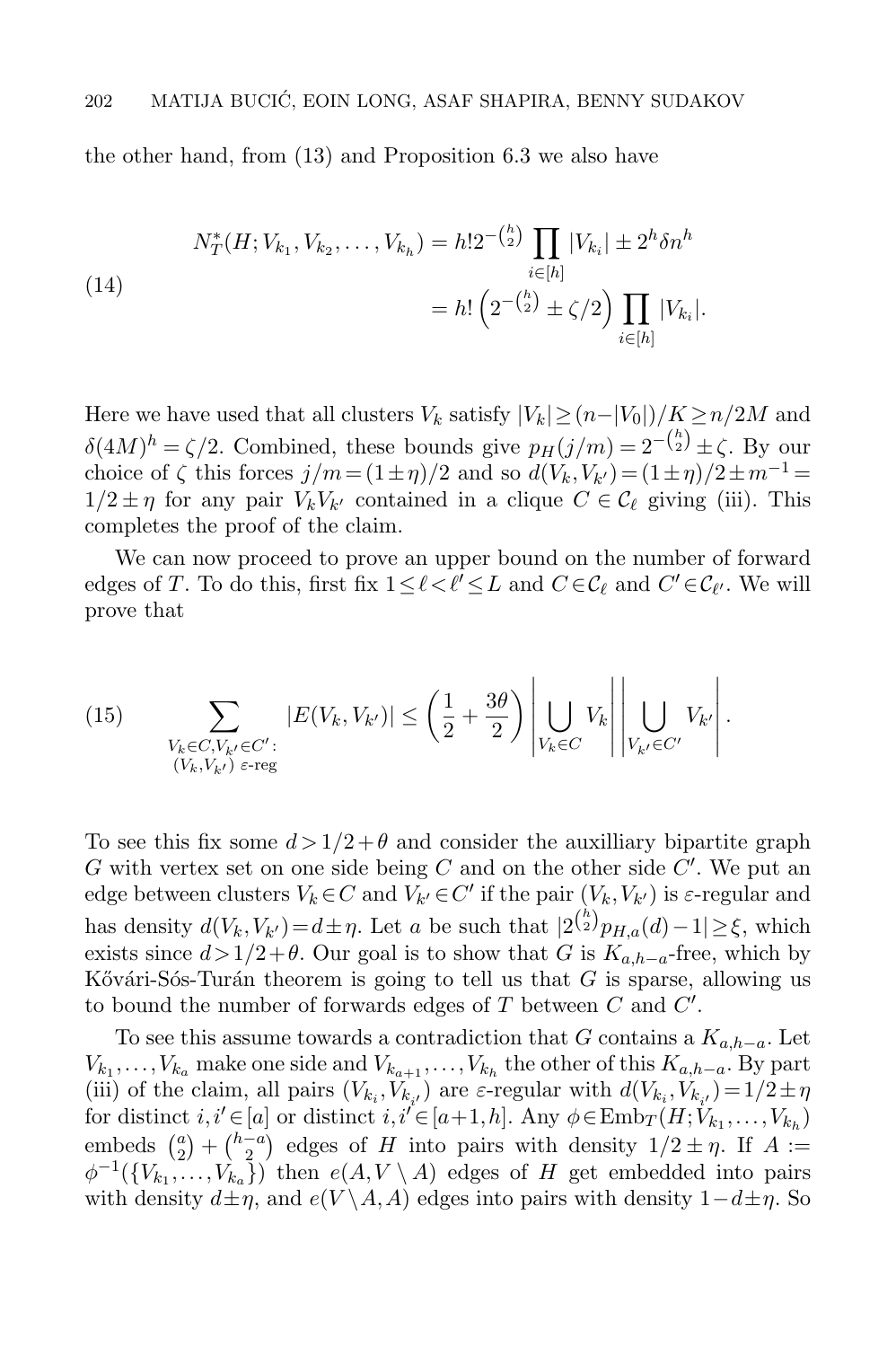Lemma 6.2 gives  
\n(16)  
\n
$$
\frac{N_T^*(H; V_{k_1},..., V_{k_h})}{\prod_{i \in [h]} |V_{k_i}|}
$$
\n
$$
= a!(h - a)!
$$
\n
$$
\sum_{A \in {V(H) \choose a}} \left( \left( \frac{1}{2} \pm \eta \right)^{\binom{a}{2} + \binom{h - a}{2}} (d \pm \eta)^{e(A, V \setminus A)} (1 - d \pm \eta)^{e(V \setminus A, A)} \pm C_h \epsilon \right)
$$
\n
$$
= h! \binom{h}{a}^{-1}
$$
\n
$$
\sum_{A \in {V(H) \choose a}} \left( 2^{-\binom{a}{2} - \binom{h - a}{2}} d^{e(A, V \setminus A)} (1 - d)^{e(V \setminus A, A)} \pm (h^2 \eta + C_h \epsilon) \right)
$$
\n
$$
= h! (p_{H, a}(d) \pm (h^2 \eta + C_h \epsilon)).
$$
\nAs  $(h^2 \eta + C_h \epsilon) + \zeta \le h^2 \eta + 2\zeta \le 3h^2 \eta < \xi 2^{-\binom{h}{2}}$  this gives\n
$$
\left| \frac{N_T^*(H; V_{k_1},..., V_{k_h})}{\prod_{i \in [h]} |V_{k_i}| h!} - 2^{-\binom{h}{2}} \right| \ge \zeta,
$$

which contradicts [\(14\)](#page-27-0). Thus, there is no  $K_{a,h-a}$  in G. The Kővári-Sós-Turán theorem (see [\[15\]](#page-32-21)) now tells us that G has at most  $hN_1^{2-1/h}$  edges (recall that  $|C| = |C'| = N_1$ .) Since d was arbitrary (provided it is bigger than  $1/2 + \theta$ ) by splitting the interval  $[1/2 + \theta, 1]$  into at most  $\eta^{-1}$  subintervals of width at most  $2\eta$  and building a graph as above for each of these subintervals with d being equal to the center of the interval we obtain that there are at most  $\eta^{-1} h N_1^{2-1/h}$  pairs  $V_k \in C, V_{k'} \in C'$  such that  $(V_k, V_{k'})$  is  $\varepsilon$ -regular and  $d(V_k, V_{k'}) > 1/2 + \theta$ . As  $|C| = N_1 \ge (2(\eta \theta)^{-1} h)^h$  this gives

$$
\sum_{\substack{V_k \in C, V_{k'} \in C': \\ (V_k, V_{k'}) \ \varepsilon - \operatorname{reg}}} |E(V_k, V_{k'})| \le \left(\frac{1}{2} + \theta + \eta^{-1} h N_1^{-1/h}\right) \left| \bigcup_{V_k \in C} V_k \right| \left| \bigcup_{V_{k'} \in C'} V_{k'} \right|
$$
  

$$
\le \left(\frac{1}{2} + \frac{3\theta}{2}\right) \left| \bigcup_{V_k \in C} V_k \right| \left| \bigcup_{V_{k'} \in C'} V_{k'} \right|
$$

i.e. [\(15\)](#page-27-1) holds.

We can now complete the proof, upper bounding the number of forward edges of T. The  $\varepsilon$ -regular pairs  $(V_k, V_{k'})$  with  $V_k \in C \in \mathcal{C}_{\ell}$  and  $V_{k'} \in C' \in \mathcal{C}_{\ell'}$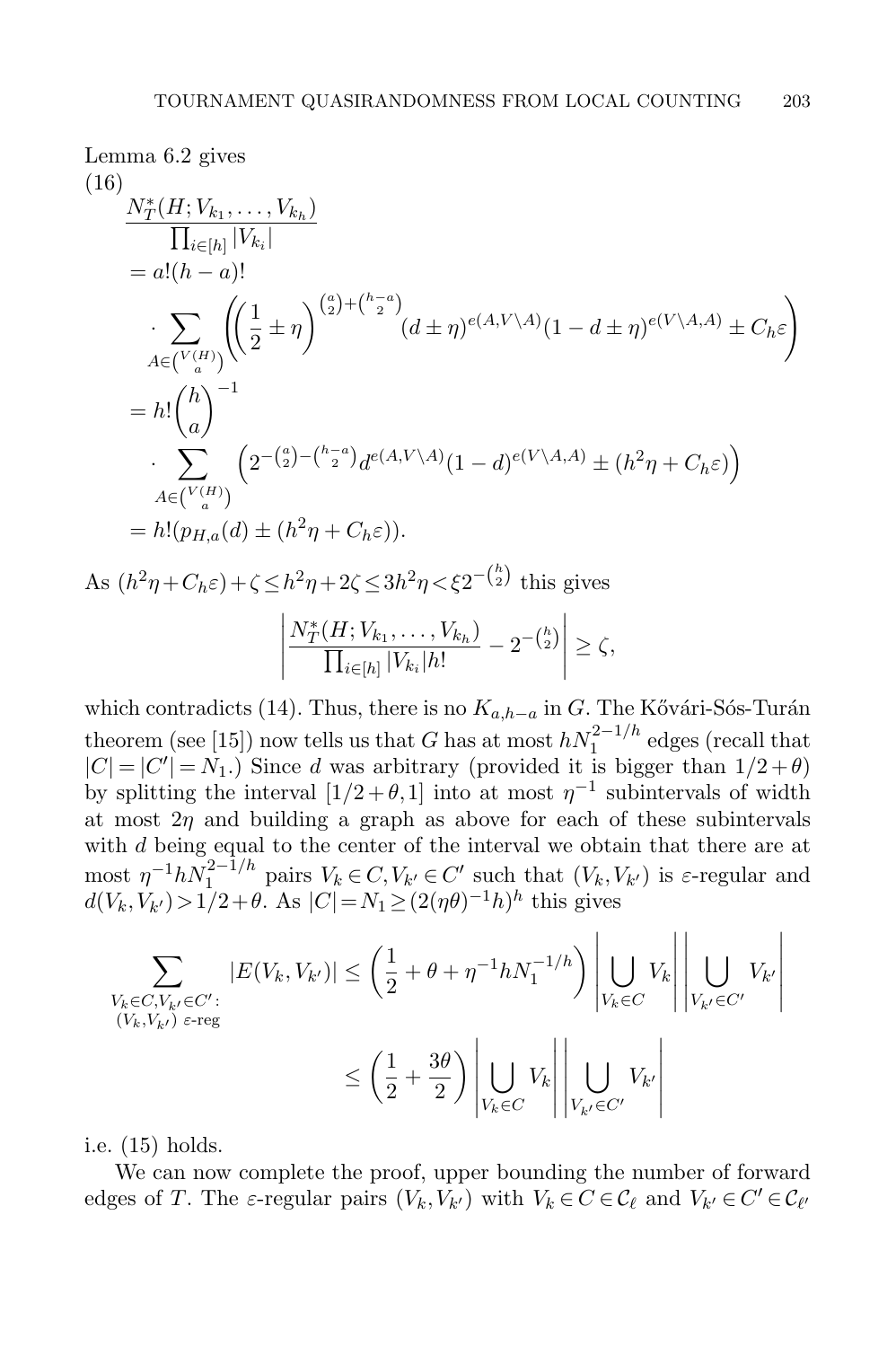for some  $\ell < \ell'$  contribute at most  $(1/2 + 3\theta/2) \binom{n}{2}$  $\binom{n}{2}$  forward edges to T by [\(15\)](#page-27-1). The remaining forward edges either (a) lie entirely in some set  $U_{\ell}$ , (b) contain a vertex from cluster  $V_k \notin \bigcup_{\ell} \bigcup_{C \in \mathcal{C}_{\ell}} C$ , (c) contain a vertex in  $V_0$ , or (d) lie between pairs  $(V_k, V_{k'})$  which are not  $\varepsilon$ -regular. The number of such edges is at most

$$
\sum_{\ell \in [L]} \binom{|U_{\ell}|}{2} + \sum_{\ell \in [L]} |\mathcal{R}_{\ell} \setminus (\cup_{C \in \mathcal{C}_{\ell}} C)| \left(\frac{n^2}{K}\right) + |V_0|n + \varepsilon \binom{K}{2} \left(\frac{n}{K}\right)^2
$$
  

$$
\leq \left(\frac{2}{L} + 8\alpha + 3\varepsilon + \varepsilon\right) \binom{n}{2} \leq \frac{\theta}{2} \binom{n}{2}.
$$

Here we have used that  $|\mathcal{R}_\ell \setminus (\cup_{C \in \mathcal{C}_\ell} C)| \le \alpha W_\ell \le 2\alpha K/L$  by part (ii) of the claim, that  $L \ge 16/\theta$ ,  $64\alpha = \theta$  and  $16\varepsilon \le \theta$ . Combined, these estimates show that T has at most  $\frac{1}{2} \binom{n}{2}$  $n_2(n_2) + \theta n^2$  forward edges, as required. П

#### 7. Concluding remarks and open problems

We have shown that a large tournament  $H$  is globally forcing if and only if  $H$  is transitive. Our main focus was on the stronger property of being locally forcing. We proved that while many tournaments do not satisfy this property (Lemma [3.1\)](#page-9-1) it does hold for many tournaments which we draw from a certain random distribution on nearly regular tournaments. The most natural model of random regular tournaments is to take a uniform distribution over all regular tournaments. We believe that in fact this also gives w.h.p. a  $\mathcal{T}_{\text{clia}}$ -forcing and hence (by Lemma [5.2](#page-20-0) and Theorem [1.6\)](#page-5-0) a locally forcing tournament.

Another result in this paper shows that a tournament is locally forcing if and only if it is  $\mathcal{T}_{\text{cliq}}$ -forcing and  $\mathcal{T}_{\text{bip}}$ -forcing. This in some sense says that in order to check whether a tournament  $H$  is locally forcing one only needs to check whether models  $\mathcal{T}(n,\alpha)$  or  $\mathcal{T}(n,n,\alpha)$  can have the same local counts of H as  $\mathcal{T}(n,1/2)$  for some  $\alpha \neq 1/2$ .

We actually believe that the  $\mathcal{T}_{\text{bip}}$ -forcing assumption may be dropped entirely in Theorem [1.6](#page-5-0) either because it is implied by  $\mathcal{T}_{\text{cliq}}$ -forcing or because it is satisfied by every tournament. In other words it would be interesting to determine if every  $\mathcal{T}_{\text{cliq}}$ -forcing tournament is locally forcing. We reduced this question to the following problem about degree counting polynomials. Does there exist an h-vertex tournament  $H$  such that the rescaled and recentered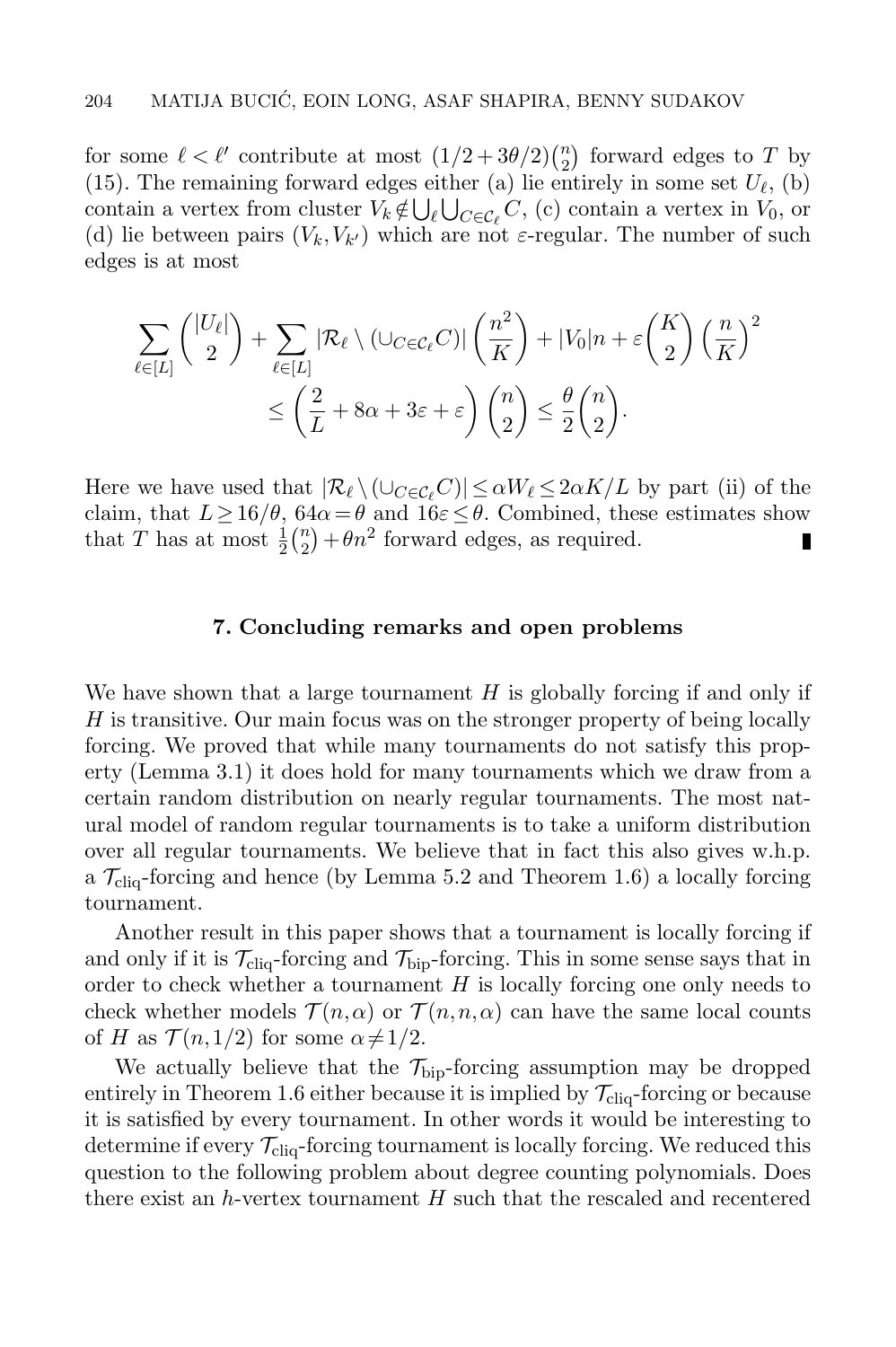a-th order degree counting polynomials defined as

$$
q_{H,a}(x) := \binom{h}{a}^{-1} \sum_{A \in \binom{V(H)}{a}} (1+x)^{e(A,V \setminus A)} (1-x)^{e(V \setminus A,A)} - 1
$$

have a common root in  $(0,1]$ , for all  $1 \le a \le h-1$ . We note that in a certain sense this is the correct tournament analogue of the Simonovits–Sote conjecture from the induced graph case, discussed in the introduction.

Our arguments rely on the regularity lemma. It is possible that one can find a nice class of tournaments for which one can show the locally forcing property directly, avoiding the use of the regularity lemma. For example, the tournament  $Tr_3$  is not globally forcing but is locally forcing and this is not hard to see directly. Indeed, any tournament T has at most

$$
\frac{1}{2} \sum_{v \in T} \left( \binom{d^+(v)}{2} + \binom{d^-(v)}{2} \right)
$$
\n
$$
= \frac{1}{4} \sum_{v \in T} \frac{1}{2} \left( (d^+(v) + d^-(v))^2 + (d^+(v) - d^-(v))^2 \right) - (n - 1)
$$
\n
$$
= \frac{1}{8} n^3 (1 + o(1)) + \frac{1}{8} \sum_{v \in T} (d^+(v) - d^-(v))^2
$$

copies of  $Tr_3$ . So in order for the local counts to match that of the random tournament, by Cauchy-Schwarz, we must have

$$
n^{-1} \left( \sum_{v \in U} |d^+_{T[U]}(v) - d^-_{T[U]}(v)| \right)^2 \le \sum_{v \in U} (d^+_{T[U]}(v) - d^-_{T[U]}(v))^2 = o(n^3)
$$

for any  $U\subset V(T)$ . This gives condition  $\mathcal{P}_5$  from Chung and Graham [\[6\]](#page-31-3) and implies T must be quasirandom. Thus  $Tr_3$  is locally forcing. Since any three vertices of a tournament either induce  $Tr_3$  or  $C_3$ , if any subset of  $V(T)$  has the correct count of  $Tr_3$  then it has the correct count of  $C_3$  as well. Thus  $C_3$  is also locally forcing.

We note that deciding whether a fixed tournament is  $\mathcal{T}_{\text{cliq}}$ -forcing is a matter of counting how many zeros of the counting polynomial (minus a constant) one can find in the interval  $[1/2,1]$ . Since the counting polynomial is of degree at most  $\binom{h}{2}$  $\binom{h}{2}$  this can be done by Sturm's algorithm in polynomial time. Deciding whether a fixed tournament is  $\mathcal{T}_{\text{bio}}$ -forcing can be done in a similar fashion, we first find the greatest common divisor of our degree counting polynomials and then find the number of roots of this greatest common divisor in  $[1/2,1]$ . While all of this can be done in polynomial time it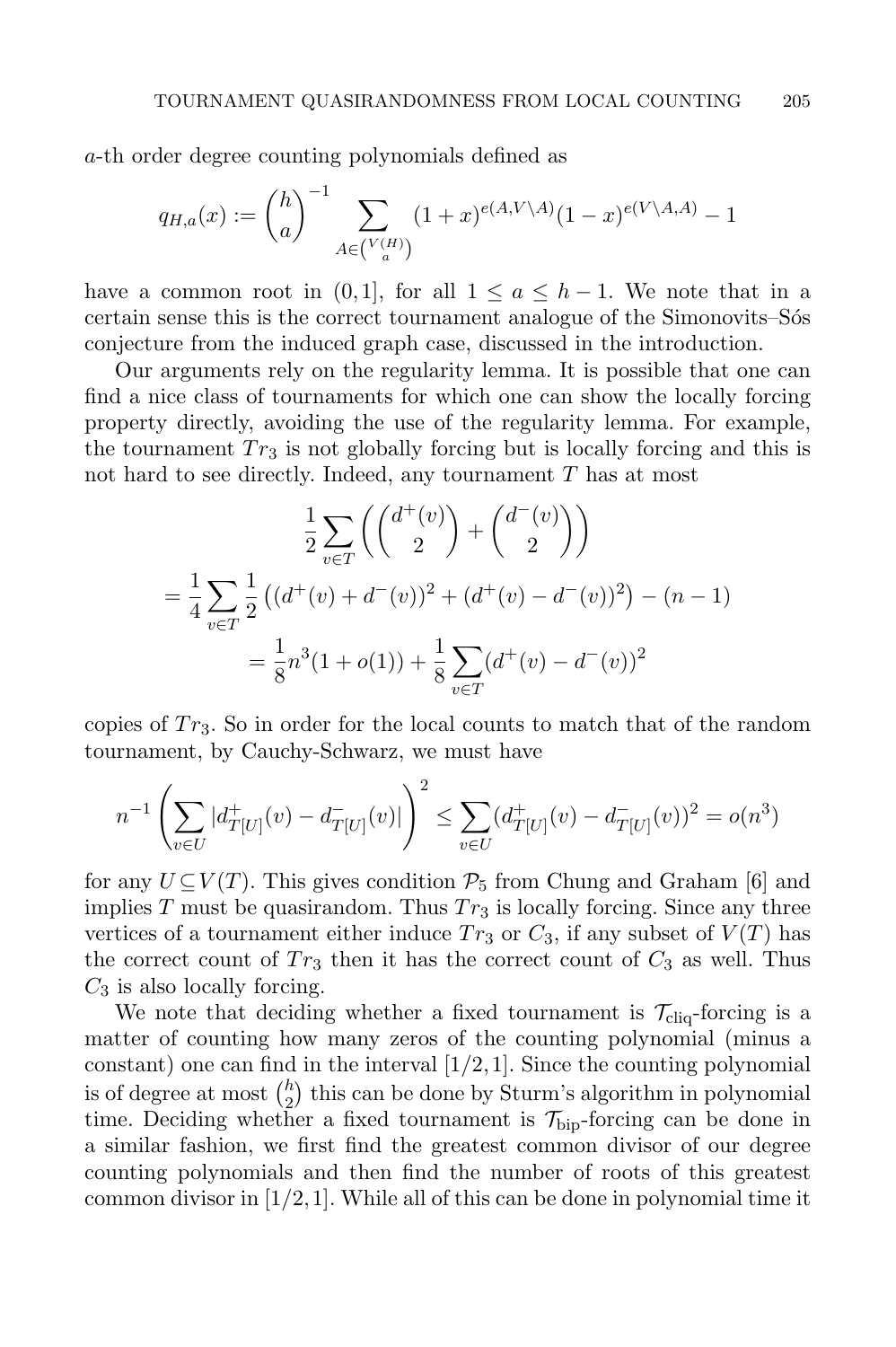is not clear how to compute the coefficients of our polynomials in polynomial time since they are defined in terms of vertex orderings of which there are h! or subsets, in which case there are potentially as many as  $\binom{h}{h}$  $\binom{n}{h/2}$ . It could be interesting to determine if these terms could be calculated in polynomial time, as this would give a polynomial time algorithm for deciding whether a given tournament is locally forcing or not.

Finally, it was brought to our attention that Fox, Himwich and Mani [\[17\]](#page-32-22) independently studied related problems in general directed graphs including certain forcing problems in this setting.

Acknowledgement. We would like to thank Jan Volec for checking many small cases using a computer and Igor Balla for drawing our attention to [\[2\]](#page-31-11). We are also extremely grateful to the anonymous referees for their careful reading of the paper and many useful suggestions and comments.

#### References

- <span id="page-31-12"></span>[1] I. Adler, N. Alon and S. M. Ross: On the maximum number of Hamiltonian paths in tournaments, Random Structures Algorithms 18 (2001), 291–296.
- <span id="page-31-11"></span>[2] N. Alon, G. Gutin and M. Krivelevich: Algorithms with large domination ratio, Journal of Algorithms  $50$  (2004), 118–131.
- <span id="page-31-13"></span>[3] N. Alon and A. Shapira: Testing subgraphs of directed graphs, J. Comput. System  $Sci.$ , 69 (2004), 353–382.
- <span id="page-31-10"></span>[4] N. Alon and J. H. Spencer: The probabilistic method, Wiley, 4th ed., 2016.
- <span id="page-31-9"></span>[5] S. Basu, R. Pollack and M.-F. Roy: Algorithms in real algebraic geometry, Springer, 2nd ed., 2006.
- <span id="page-31-3"></span>[6] F. Chung and R. L. Graham: Quasi-random tournaments, J. Graph Theory 15 (1991), 173–198.
- <span id="page-31-1"></span>[7] F. Chung and R. L. Graham: Quasi-random set systems, J. Amer. Math. Soc. 4 (1991), 151–196.
- <span id="page-31-0"></span>[8] F. Chung, R. L. Graham and R. M. Wilson: Quasi-random graphs, Combinatorica 9 (1989), 345–362.
- <span id="page-31-8"></span>[9] D. Conlon, J. Fox and B. Sudakov: Hereditary quasirandomness without regularity, Math. Proc. Cambridge Philos. Soc. 164 (2018), 385–399.
- <span id="page-31-6"></span>[10] D. CONLON, H. HAN, Y. PERSON and M. SCHACHT: Weak quasi-randomness for uniform hypergraphs, Random Structures Algorithms 40 (2012), 1-38.
- <span id="page-31-2"></span>[11] J. N. Cooper: Quasirandom permutations, J. Combin. Theory Ser. A 106 (2004), 123–143.
- <span id="page-31-5"></span>[12] L. N. Coregliano, R. F. Parente and C. M. Sato: On the maximum density of fixed strongly connected subtournaments, Electron. J. Combin. 26 (2019), no. 1, paper 1.44.
- <span id="page-31-4"></span>[13] L. N. Coregliano and A. A. Razborov: On the density of transitive tournaments, J. Graph Theory 85 (1), (2017) 12–21.
- <span id="page-31-7"></span>[14] D. DELLAMONICA JR. and V. RÖDL: Hereditary quasirandom properties of hypergraphs, Combinatorica 31 (2), (2011) 165–182.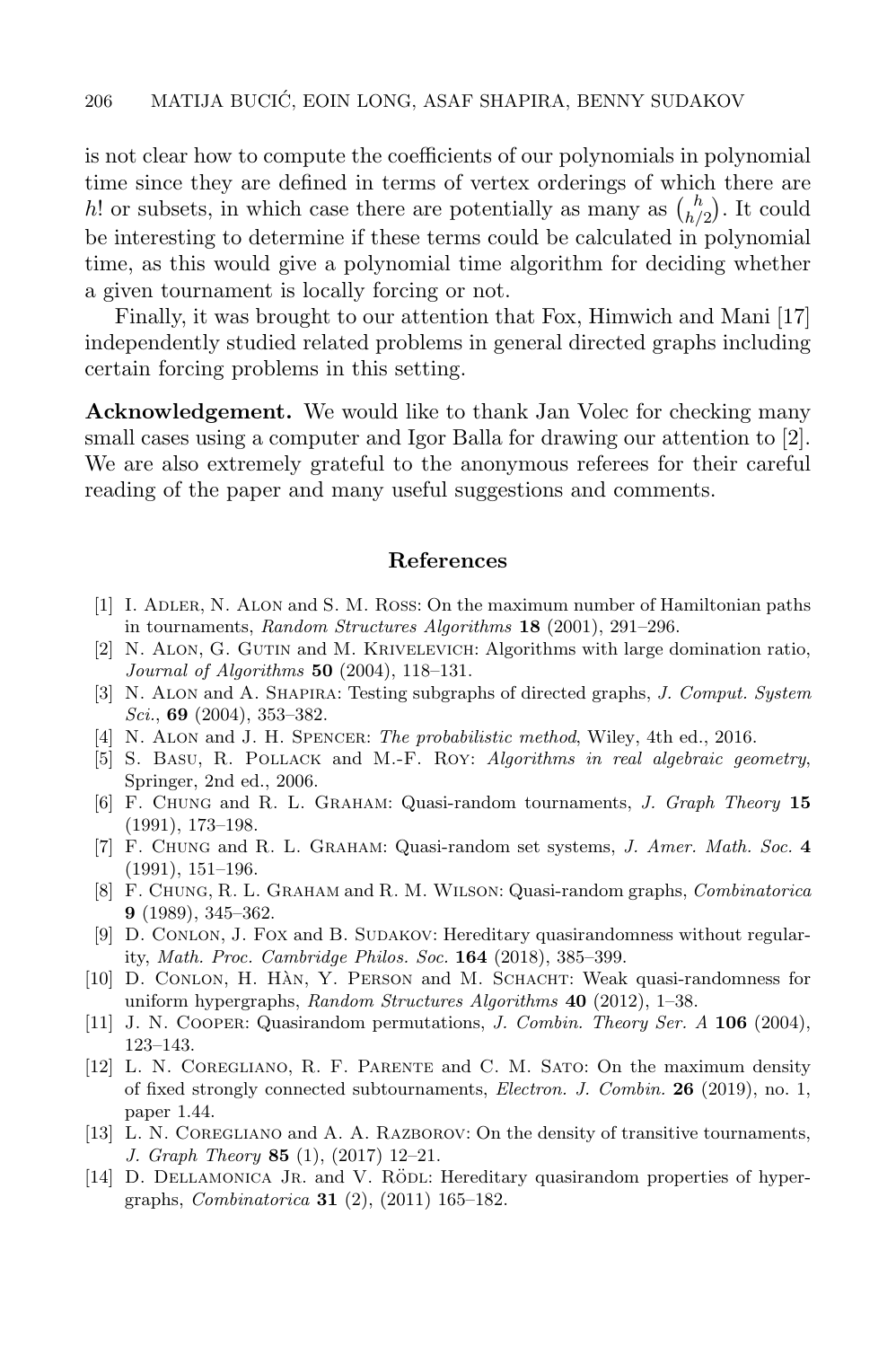- <span id="page-32-21"></span>[15] P. ERDOS: On extremal problems of graphs and generalized graphs, *Israel J. Math.* 2, (1964), 183–190.
- <span id="page-32-16"></span>[16] W. Fernandez de la Vega: On the maximum cardinality of a consistent set of arcs in a random tournament, J. Combin. Theory Ser. B  $35$  (1983), 328-332.
- <span id="page-32-22"></span>[17] J. Fox, Z. HIMWICH and N. MANI: personal communication.
- <span id="page-32-2"></span>[18] W. T. GOWERS: Hypergraph regularity and the multidimensional Szemerédi theorem, Annal. Math. **166** (2007), 897-946.
- <span id="page-32-6"></span>[19] W. T. Gowers: Quasirandom groups, Combin., Probab. Comput. 17 (2008), 363– 387.
- <span id="page-32-8"></span>[20] S. GRIFFITHS: Quasi-random oriented graphs, J. Graph Theory **74** (2013), 198–209.
- <span id="page-32-18"></span>[21] T. Gustavsson: Decompositions of large graphs and digraphs with high minimum degree, PhD thesis, Univ. of Stockholm, (1991).
- <span id="page-32-11"></span>[22] R. HANCOCK, A. KABELA, D. KRÁL', T. MARTINS, R. PARENTE, F. SKERman, J. Volec: No additional tournaments are quasirandom-forcing, preprint [arXiv:1912.04243.](https://arxiv.org/abs/1912.04243)
- <span id="page-32-9"></span>[23] S. Kalyanasundaram and A. Shapira: A Note on Even Cycles and Quasi-Random Tournaments, J. Graph Theory 73 (2013), 260–266.
- <span id="page-32-14"></span>[24] T. P. Kirkman: On a problem in combinations, The Cambridge and Dublin Mathematical Journal (Macmillan, Barclay, and Macmillan) II (1847), 191–204.
- <span id="page-32-5"></span>[25] D. KRÁL' and O. PIKHURKO: Quasirandom permutations are characterized by 4-point densities,  $GAFA$  **23** (2013), 570–579.
- <span id="page-32-7"></span>[26] M. KRIVELEVICH and B. SUDAKOV: Pseudo-random graphs, in: More Sets, Graphs and Numbers, Bolyai Society Mathematical Studies 15, 199–262. Springer, 2006.
- <span id="page-32-10"></span>[27] L. Lovász: *Combinatorial problems and exercises*, North-Holland Publishing Co., 2nd ed., 1993.
- <span id="page-32-3"></span>[28] B. NAGLE, V. RÖDL and M. SCHACHT: The counting lemma for regular  $k$ -uniform hypergraphs, Random Structures Algorithms 28 (2006), 113-179.
- <span id="page-32-17"></span>[29] R. O'Donnell: Analysis of Boolean functions, Cambridge University Press, 2014.
- <span id="page-32-4"></span>[30] V. RÖDL and J. SKOKAN: Regularity lemma for k-uniform hypergraphs, Random Structures Algorithms 25 (2004), 1–42.
- <span id="page-32-20"></span>[31] M. Schacht: Regularity lemma and its applications, lecture notes, [https://www.](https://www.math.uni-hamburg.de/home/schacht/lnotes/GT/SzRL.pdf) [math.uni-hamburg.de/home/schacht/lnotes/GT/SzRL.pdf](https://www.math.uni-hamburg.de/home/schacht/lnotes/GT/SzRL.pdf)
- <span id="page-32-12"></span>[32] M. SIMONOVITS and V. T. SOS: Hereditary extended properties, quasi-random graphs and induced subgraphs, Combin. Probab. Comput., 12 (2003), 319–344.
- <span id="page-32-13"></span>[33] M. SIMONOVITS and V. T. SÓS: Hereditarily extended properties, quasi-random graphs and not necessarily induced subgraphs, Combinatorica 17 (1997), 577–596.
- <span id="page-32-15"></span>[34] J. SPENCER: Optimal ranking of tournaments, *Networks* 1 (1971), 135–138.
- <span id="page-32-19"></span>[35] E. SZEMERÉDI: Regular partitions of graphs, *Problèmes combinatoires et théorie des* graphes (Colloq. Internat. CNRS, Univ. Orsay, Orsay, 1976), Colloq. Internat. CNRS 260 (1978), 399–401.
- <span id="page-32-1"></span>[36] A. Thomason: Pseudo-random graphs, Proceedings of Random Graphs, Poznan 1985 (M. Karonski, ed.) Annals of Discrete Math. **33** (1987), 307–331.
- <span id="page-32-0"></span>[37] A. Thomason: Random graphs, strongly regular graphs and pseudo-random graphs, in Surveys in Combinatorics 1987 (C. Whitehead, ed.) LMS Lecture Notes Series 123, Cambridge Univ. Press, Cambridge, 173–196.